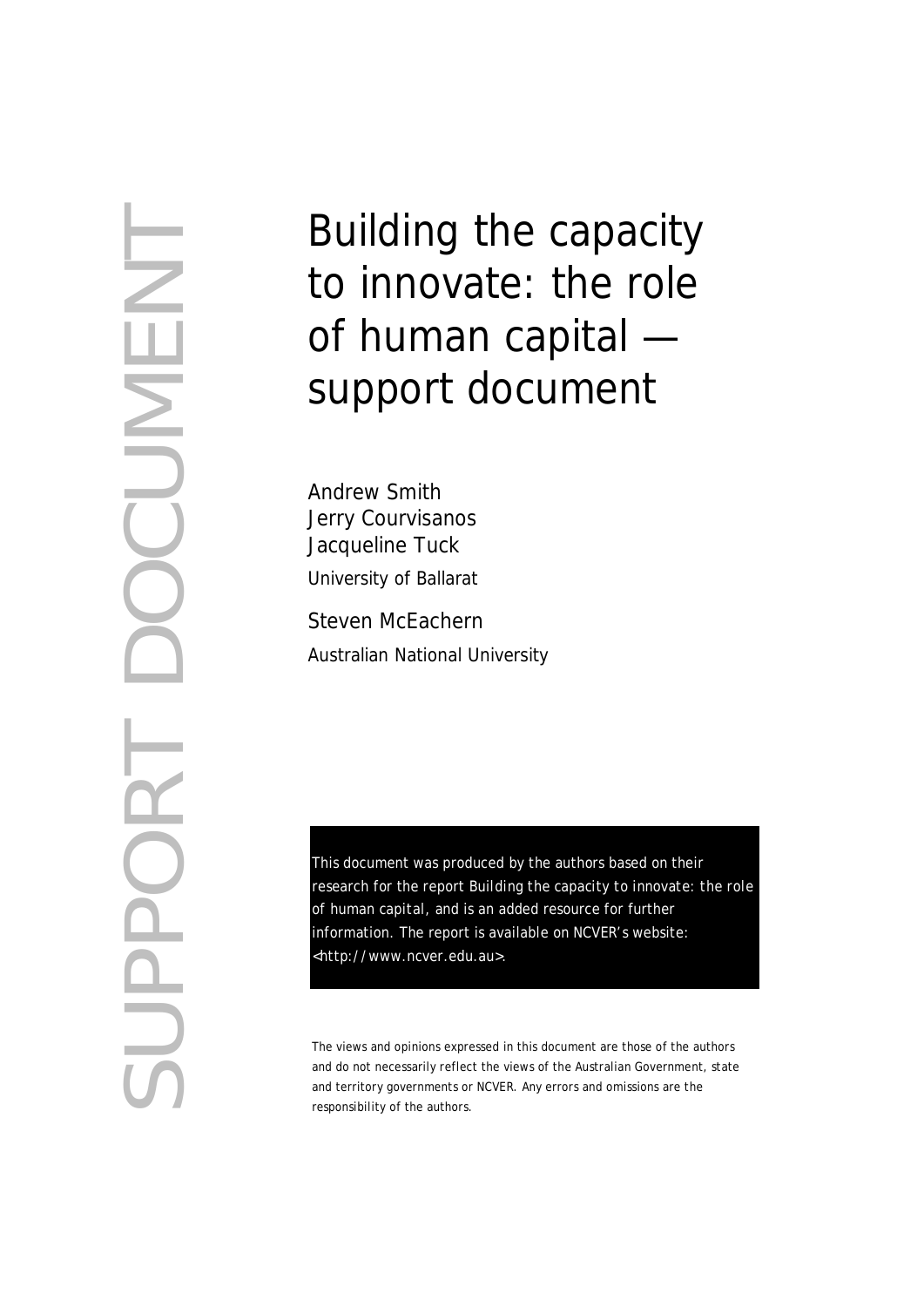**© Commonwealth of Australia, 2012**



With the exception of the Commonwealth Coat of Arms, the Department's logo, any material protected by a trade mark and where otherwise noted all material presented in this document is provided under a Creative Commons Attribution 3.0 Australia <http://creativecommons.org/licenses/by/3.0/au> licence.

The details of the relevant licence conditions are available on the Creative Commons website (accessible using the links provided) as is the full legal code for the CC BY 3.0 AU licence <http://creativecommons.org/licenses/by/3.0/legalcode>.

The Creative Commons licence conditions do not apply to all logos, graphic design, artwork and photographs. Requests and enquiries concerning other reproduction and rights should be directed to the National Centre for Vocational Education Research (NCVER).

This document should be attributed as Smith, A, Courvisanos, J, Tuck, J & McEachern, S 2012, *Building the capacity to innovate: the role of human capital — Support document,* NCVER, Adelaide.

This work has been produced by NCVER under the National Vocational Education and Training Research and Evaluation (NVETRE) Program, which is coordinated and managed by NCVER on behalf of the Australian Government and state and territory governments. Funding is provided through the Department of Education, Employment and Workplace Relations.

The NVETRE program is based upon priorities approved by ministers with responsibility for vocational education and training (VET). This research aims to improve policy and practice in the VET sector. For further information about the program go to the NCVER website <http://www.ncver.edu.au>. The author/project team was funded to undertake this research via a grant under the NVETRE program. These grants are awarded to organisations through a competitive process, in which NCVER does not participate.

The views and opinions expressed in this document are those of the author/project team and do not necessarily reflect the views of the Australian Government, state and territory governments or NCVER.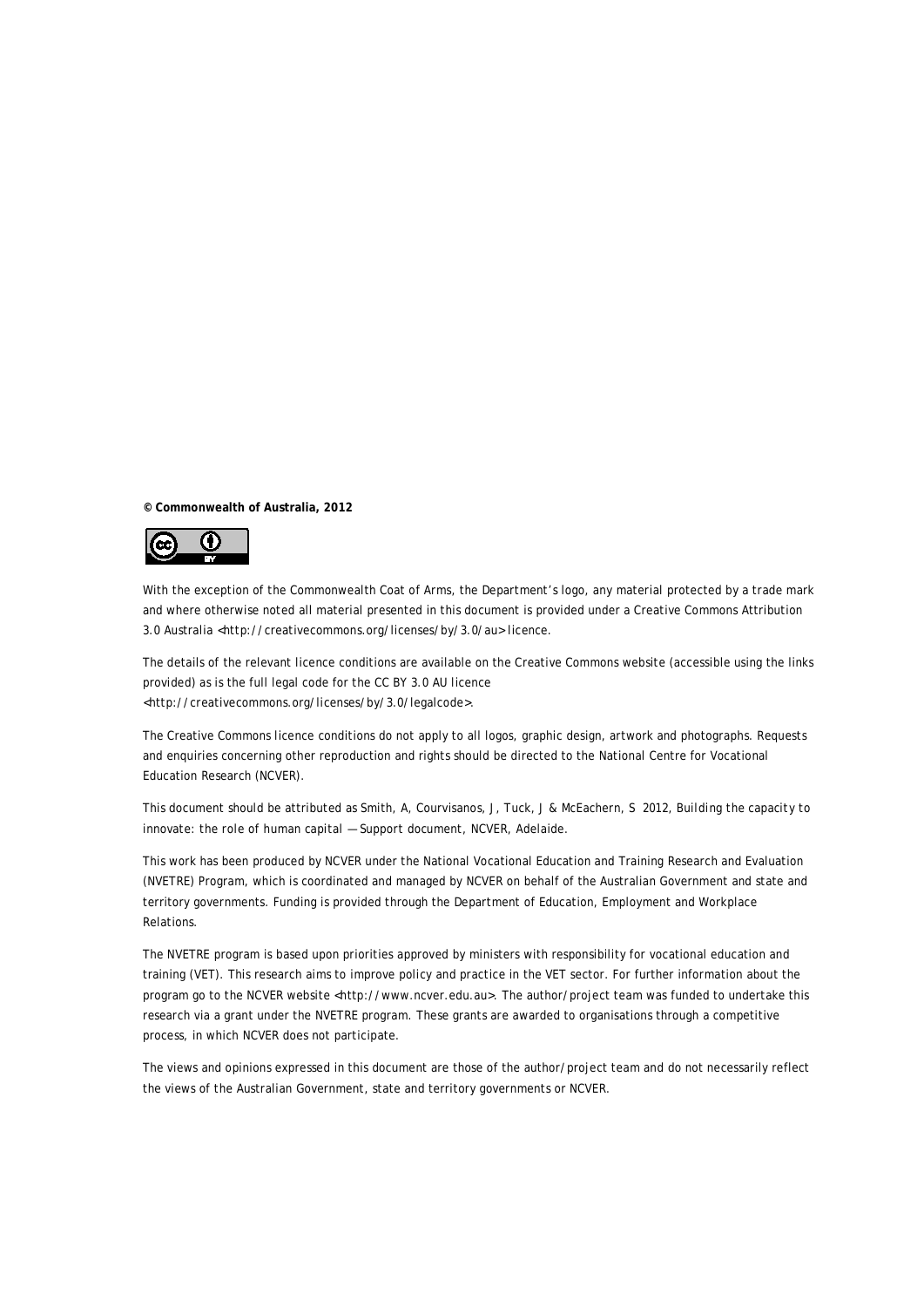# **Contents**

| Tables and figures                                 | 4  |
|----------------------------------------------------|----|
| Tables                                             | 4  |
| Figures                                            | 6  |
| Appendix A: Survey methodology                     | 7  |
| Survey design and measurement                      |    |
| Measures and summary statistics                    | 8  |
| Generation of composite measures by topic area     | 15 |
| Appendix B: Synopsis of the literature             | 29 |
| Macro framework of innovation                      | 29 |
| Human resource management, training and innovation | 30 |
| Innovation stimuli                                 | 34 |
| Conclusions from the literature review             | 38 |
| References                                         | 62 |
| Appendix C: Interview questions                    | 65 |
| Appendix D: Survey questionnaire                   | 68 |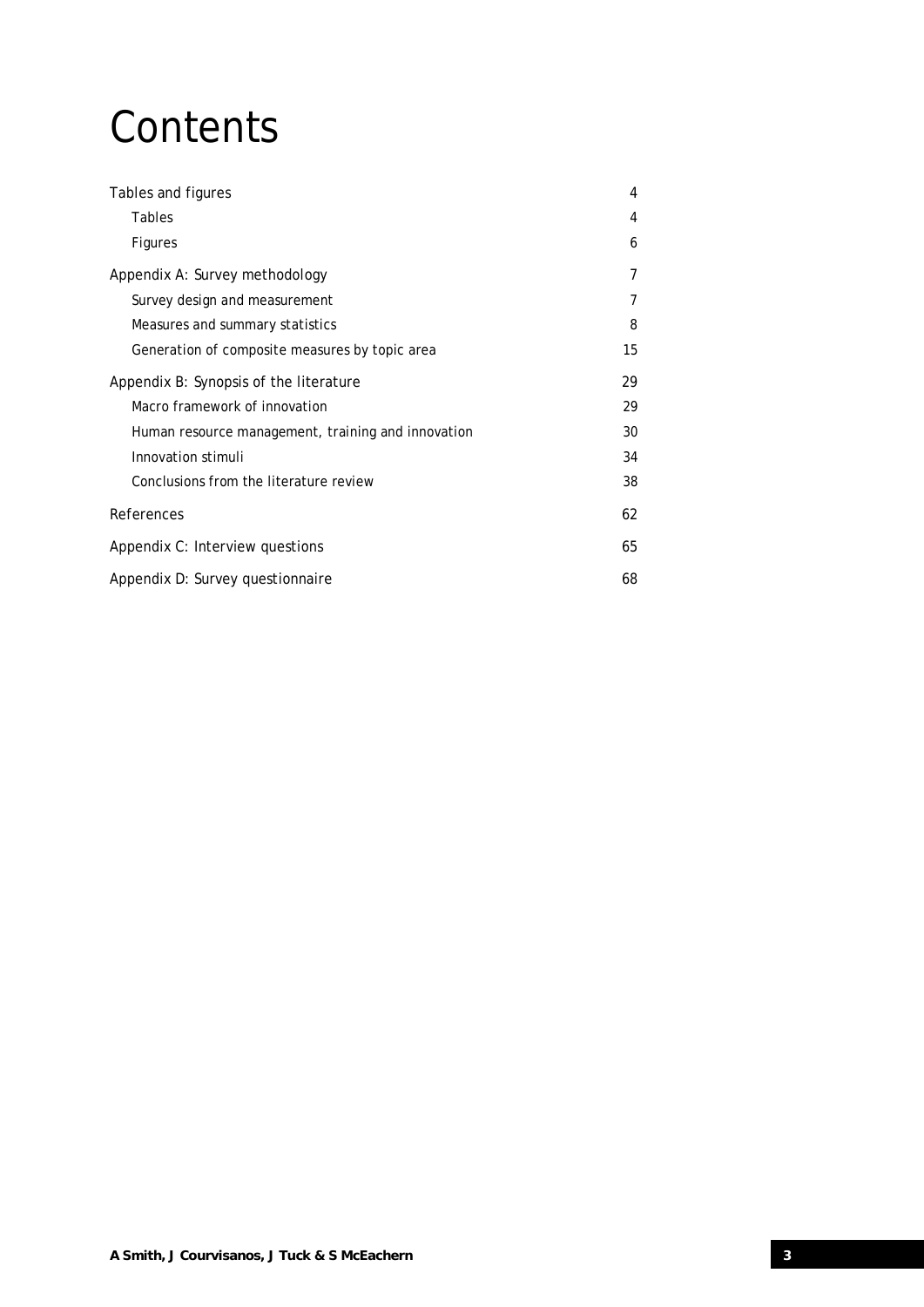# Tables and figures

# Tables

| A1             | Distribution of staff by occupation (per cent)                                              | 10 |
|----------------|---------------------------------------------------------------------------------------------|----|
| A2             | Distribution of organisations by ANZSIC industry classifications and<br>number of employees | 11 |
| A <sub>3</sub> | Work organisation - Model summary                                                           | 15 |
| A4             | Work organisation - Discrimination measures                                                 | 16 |
| A <sub>5</sub> | Flexible work practices - Model summary                                                     | 16 |
| A6             | Flexible work practices - Discrimination measures                                           | 16 |
| A7             | Attitudes to training - Total variance explained                                            | 17 |
| A8             | Attitudes to training - Component matrix                                                    | 17 |
| A9             | Attitudes to training - Reliability analysis                                                | 17 |
|                | A10 Knowledge exchange (Collins and Smith 2006) - Total variance<br>explained               | 18 |
|                | A11 Knowledge exchange (Collins and Smith 2006) - Component matrix                          | 18 |
|                | A12 Knowledge exchange (Collins and Smith 2006) - Reliability analysis                      | 18 |
|                | A13 Knowledge exchange (Tidd and Bessant 2009) - Total variance<br>explained                | 19 |
|                | A14 Knowledge exchange (Tidd and Bessant 2009) - Component matrix                           | 19 |
|                | A15 Knowledge exchange (Tidd and Bessant 2009) - Reliability analysis                       | 19 |
|                | A16 High performance work practices (measure 1) - Total variance<br>explained               | 20 |
|                | A17 High performance work practices (measure 1) - Component matrix                          | 20 |
|                | A18 High performance work practices (measure 1) - Reliability analysis                      | 20 |
|                | A19 High performance work practices (measure 2) - Cluster distribution                      | 20 |
|                | A20 High performance work practices (measure 2) - Cluster profile/<br>centroids             | 20 |
|                | A21 Creativity management (Prajogo and Ahmed 2006) - Total variance<br>explained            | 21 |
|                | A22 Creativity management (Prajogo and Ahmed 2006) - Component<br>matrix                    | 21 |
|                | A23 Creativity management (Prajogo and Ahmed 2006) - Reliability<br>analysis                | 21 |
|                | A24 Linkages (Tidd and Bessant 2009) - Total variance explained                             | 21 |
|                | A25 Linkages (Tidd and Bessant 2009) - Component matrix                                     | 22 |
|                | A26 Linkages (Tidd and Bessant 2009) - Reliability analysis                                 | 22 |
|                | A27 Incremental product innovation capacity - Total variance explained                      | 22 |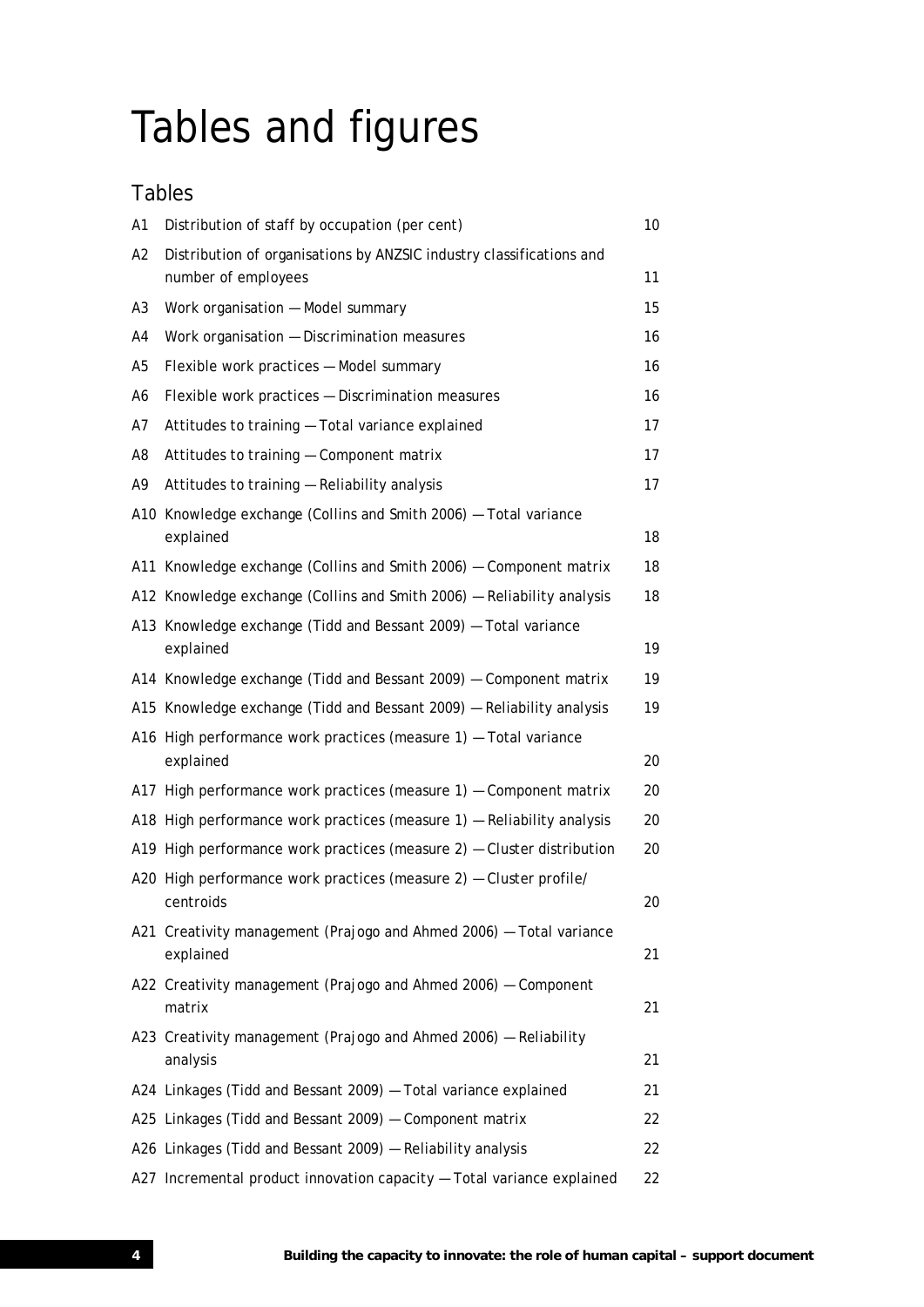| A28 Incremental product innovation capacity - Component matrix                         | 22 |
|----------------------------------------------------------------------------------------|----|
| A29 Incremental product innovation capacity - Reliability analysis                     | 22 |
| A30 Radical product innovation capacity - Total variance explained                     | 23 |
| A31 Radical product innovation capacity - Component matrix                             | 23 |
| A32 Radical product innovation capacity - Reliability analysis                         | 23 |
| A33 Incremental process innovation capacity - Total variance explained                 | 23 |
| A34 Incremental process innovation capacity - Component matrix                         | 23 |
| A35 Incremental process innovation capacity - Reliability analysis                     | 24 |
| A36 Radical process innovation capacity - Total variance explained                     | 24 |
| A37 Radical process innovation capacity - Component matrix                             | 24 |
| A38 Radical process innovation capacity - Reliability analysis                         | 24 |
| A39 Product innovation performance - Total variance explained                          | 24 |
| A40 Product innovation performance - Component matrix                                  | 25 |
| A41 Product innovation performance - Reliability analysis                              | 25 |
| A42 Process innovation performance - Total variance explained                          | 25 |
| A43 Process innovation performance - Component matrix                                  | 25 |
| A44 Process innovation performance - Reliability analysis                              | 25 |
| A45 People management (Prajogo and Ahmed 2006) - Total variance<br>explained           | 26 |
| A46 People management (Prajogo and Ahmed 2006) - Component matrix                      | 26 |
| A47 People management (Prajogo and Ahmed 2006) - Reliability analysis                  | 26 |
| A48 Human capital (Subramaniam and Youndt 2005) - Total variance<br>explained          | 26 |
| A49 Human capital (Subramaniam and Youndt 2005) - Component matrix                     | 27 |
| A50 Human capital (Subramaniam and Youndt 2005) - Reliability analysis                 | 27 |
| A51 Social capital (Subramaniam and Youndt 2005) - Total variance                      |    |
| explained                                                                              | 27 |
| A52 Social capital (Subramaniam and Youndt 2005) - Component matrix                    | 27 |
| A53 Social capital (Subramaniam and Youndt 2005) - Reliability analysis                | 28 |
| A54 Organisational capital (Subramaniam and Youndt 2005) - Total<br>variance explained | 28 |
| A55 Organisational capital (Subramaniam and Youndt 2005) - Component<br>matrix         | 28 |
| A56 Organisational capital (Subramaniam and Youndt 2005) - Reliability<br>analysis     | 28 |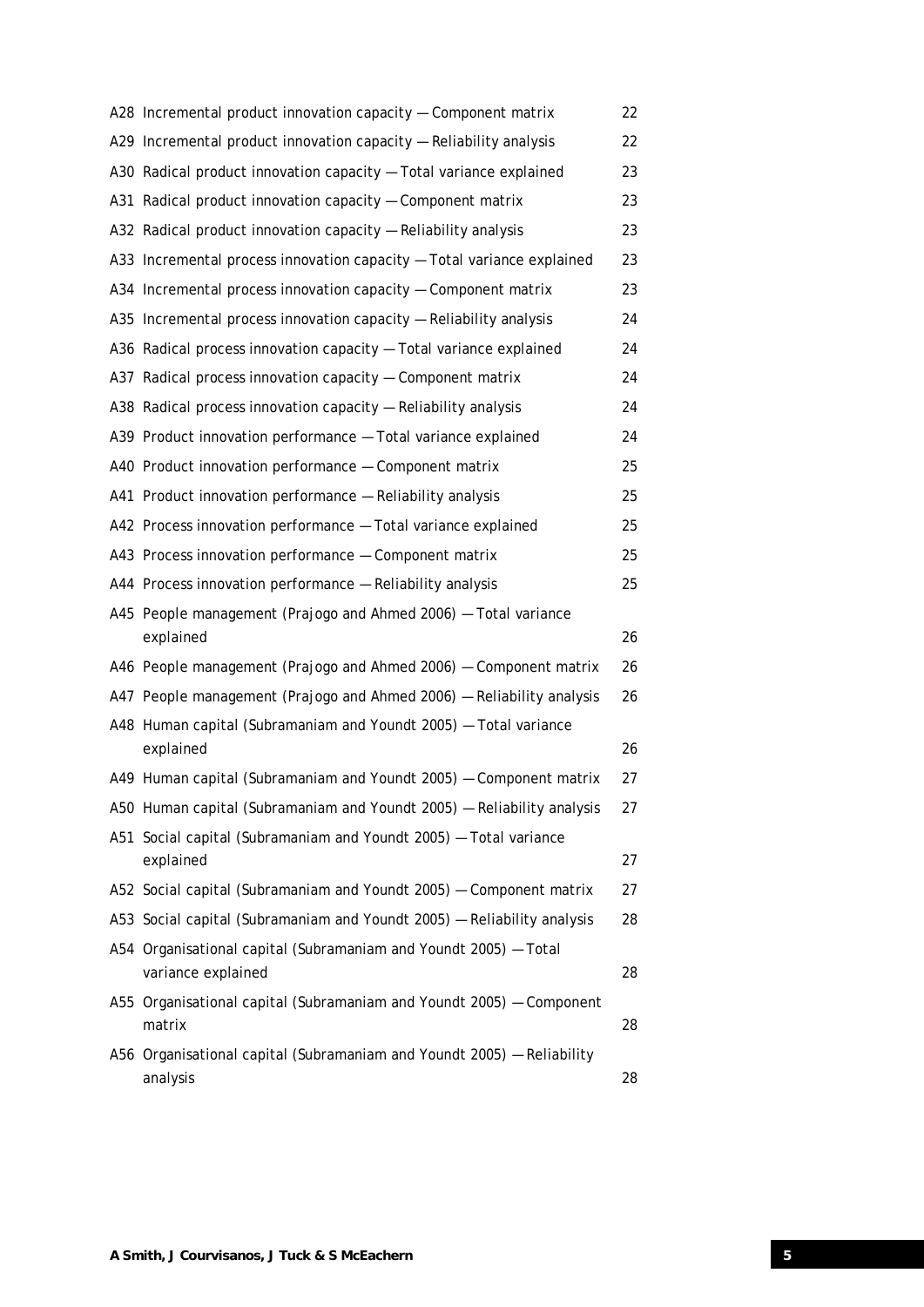# Figures

|           | A1 Distribution of organisations by number of employees | Q  |
|-----------|---------------------------------------------------------|----|
|           | A2 Cluster analysis means                               | 13 |
| B1        | Macro framework of innovation                           | 30 |
|           | B2 The creative/learning organisation                   | 32 |
| <b>B3</b> | Micro-based research framework                          | 35 |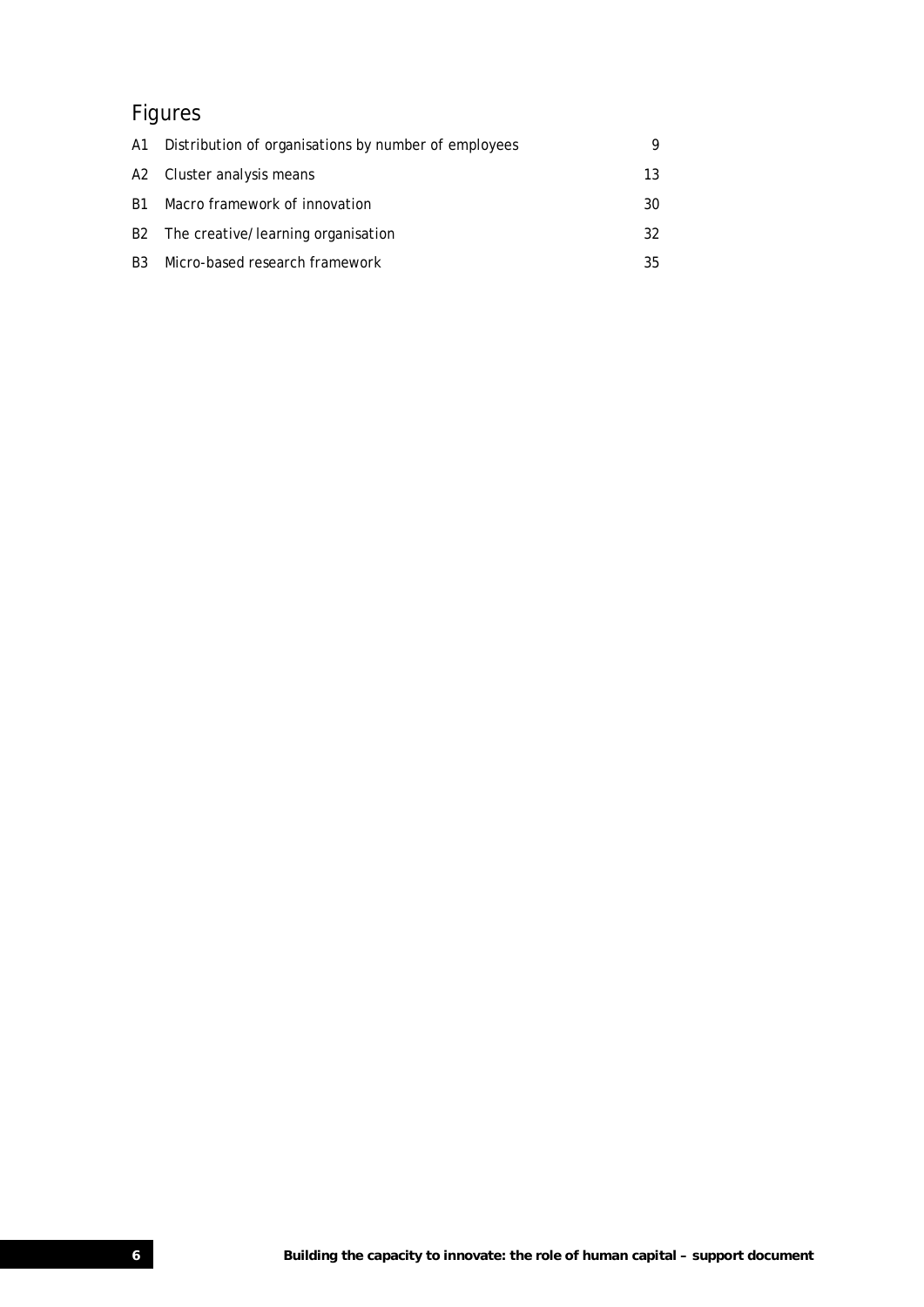# Appendix A: Survey methodology

## Survey design and measurement

Development of the survey took place in late 2009 and early 2010. A scan of existing measures from the extant human resource management and innovation literature was used as the basis for the design, with additional measures drawn from prior workplace surveys conducted in Britain (Chaplin et al. 2005) and Australia (Smith, Oczkowski & Selby Smith 2008). Details of particular items and measures are considered later in this appendix.

Approval for the conduct of the survey was provided by the Statistical Clearing House, who provided additional requests with regard to sampling and survey design.

The target population for the survey was the set of human resource managers in medium to large private enterprises (defined as those companies with 50 or more employees) across Australia. The population was limited to private sector organisations with 200 or more employees. The estimated size of this population is 5876 companies (ABS 8165.0, 2007). The sample frame for the study was drawn from the Dun and Bradstreet company database. Information on this database is available at: http://dnb.com.au/Sales\_and\_Marketing/ Sales\_and\_marketing\_lists/index.aspx

Details of the organisation's human resource manager/director are also included in the Dun and Bradstreet database (where known), with approximately 10 per cent of the listed firms in the database with a listed human resource manager. Given the potential for response bias and respondent burden, at the request of Statistical Clearing House the drawn sample was proportionally stratified on the basis of the availability of this information. In total, specific details of 354 human resource managers were available in the sample frame, from a total sample of 3,427 organisations.

A stratified sample of 1,875 organisations was drawn from this sample frame for the purposes of the study, including 194 organisations with specific contact details for the senior human resource manager. Sample information included mail contact details for the organisation, along with information on the number of employees in the organisation and the human resource manager's contact information if available.

Data collection for the survey was via a paper-based self-completion survey, with return via pre-paid envelope. This method was chosen primarily to minimise respondent burden, enabling respondents to complete in their own time, and to target the responses to the senior human resource managers within the companies in the sample. Consideration was given by the research team to providing a web-based completion alternative to respondents; however this option was declined due to potential method bias and technical feasibility.

Development of the survey took place in late 2009 and early 2010. A scan of existing measures from the extant human resource management and innovation literature was used as the basis for the design, with additional measures drawn from prior workplace surveys conducted in Britain (Chaplin et al. 2005) and Australia (Smith, Oczkowski, & Selby Smith 2008). The survey instrument was piloted in December 2009 with a group of human resource managers and industry experts. The testing resulted in minor changes to questionnaire wording to ensure consistency with current Australian business and educational practices. The Australian Bureau of Statistics (ABS) Statistical Clearing House provided advice on survey design and sampling. The sample frame of private sector organisations with 200 or more employees for the study was drawn from the Dun and Bradstreet database of Australian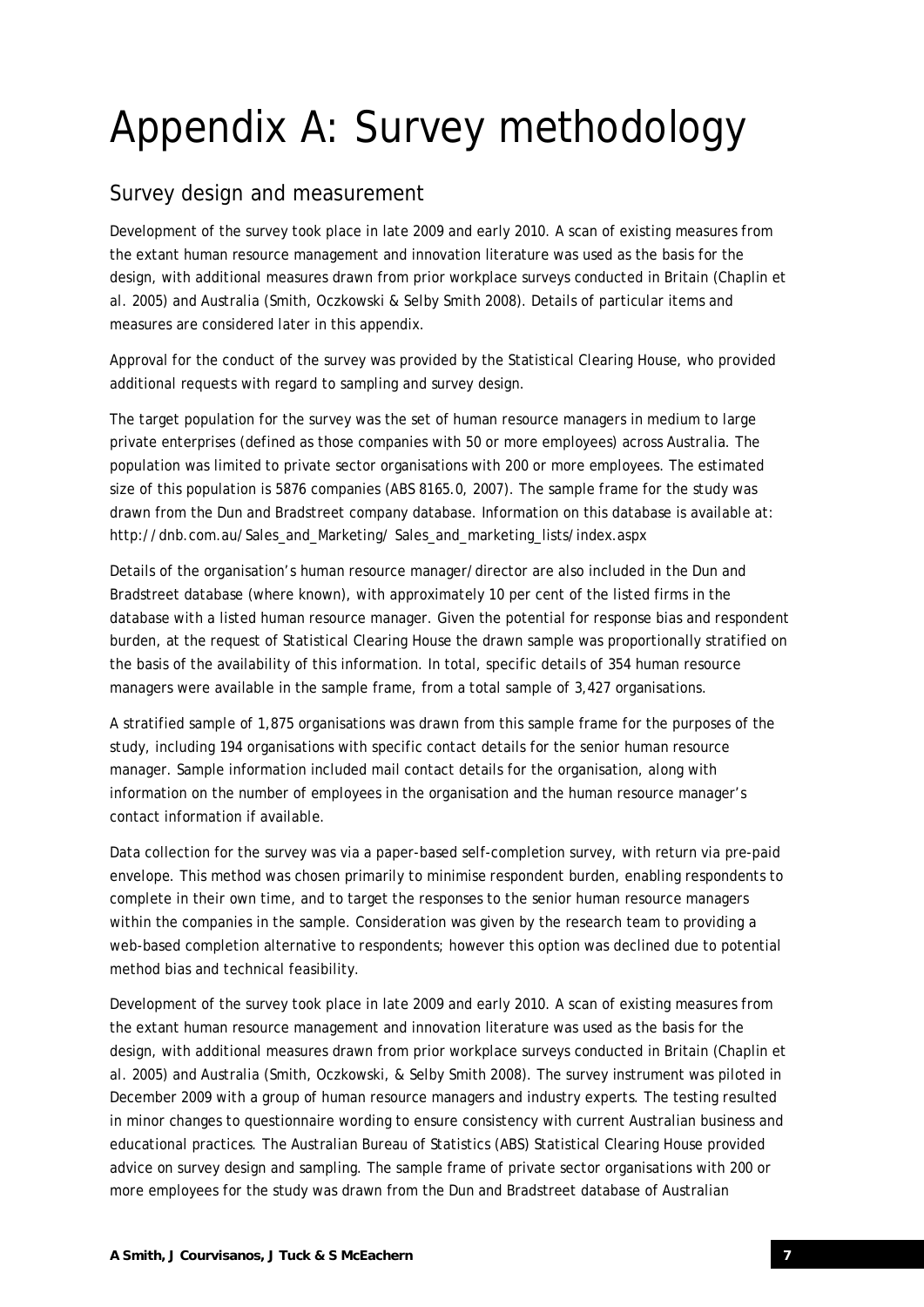organisations. A stratified sample of 1875 organisations was drawn from this sample frame for the purposes of the study, at the request of the Statistical Clearing House, of which 194 organisations had specific contact details for the senior human resource manager.

The survey was administered in April to June 2010. In order to maximise response rates, three waves of mail-outs were completed, in April, May and June 2010. The first and third mail-outs included a full copy of the survey, and return envelope and cover letter, while the second mail-out included a reminder letter only. The Centre for Regional Innovation and Competitiveness (CRIC) at the University of Ballarat managed the survey printing and mail distribution.

Of the 1875 surveys distributed, there were 143 responses returned, 313 distributed surveys were returned to CRIC marked 'return to sender', while there was no response from the remaining 1419 distributed surveys. Excluding the 'return to sender' returns, which were deemed to be out of sample, this results in a final response rate of 9.15 per cent.

Returned questionnaires were entered into a database by CRIC using 'Remark' optical character recognition software. This data entry process also incorporates data validation and logic checks for unexpected and out-of-range responses. The data were then reviewed by Steve McEachern prior to commencement of analysis. Of particular note was the return of responses by nine organisations with less than 50 staff members on the payroll, which were excluded from the final analysis (see further details in next section), resulting in a final sample for analysis of 134 responses.

## Measures and summary statistics

This section summarises the measures used in the survey, and the basic distributional statistics for each measure. The measures are broken down by the various segments of the conceptual mode (innovation stimulus, innovation capacity and innovation performance), along with some organisational contextual information.

It should be noted that a number of the measures are based on multi-item scales. A copy of the questions used to generate the measures in this report is included in appendix D. Two basic methods were used to develop the multi-item scales used in this analysis — principal component analysis (PCA) and cluster analysis. All analyses were conducted in the Predictive Analytics Software (PASW) Statistics package version 17. A summary of analyses used for the development of scales for composite measures used in the report concludes this appendix.

Principal component analysis is a subset of the larger family of factor analysis methods, that seeks to identify and distinguish underlying latent variables from a set of correlated variables (in this case, the latent measure underlying a multi-item scale). Principal component analysis is used to reduce the dimensionality of multi-item data into a small number of measures which represent the major elements of variance within the set of variables. In the measures created below, the PASW factor analysis procedure was used to conduct the analysis. The principal components method was the factoring method used, with no rotation of components. The measures derived were identified on either the first or second principal components derived through the principal component analysis, and then subjected to reliability analysis to assess the Cronbach alpha reliability of the scale produced.

The other dimension reduction method used in the analysis was cluster analysis, again using the PASW cluster analysis procedures. Cluster analysis is commonly used in disciplines such as marketing to identify subsets of respondents in a study who exhibit similar profiles or characteristics. For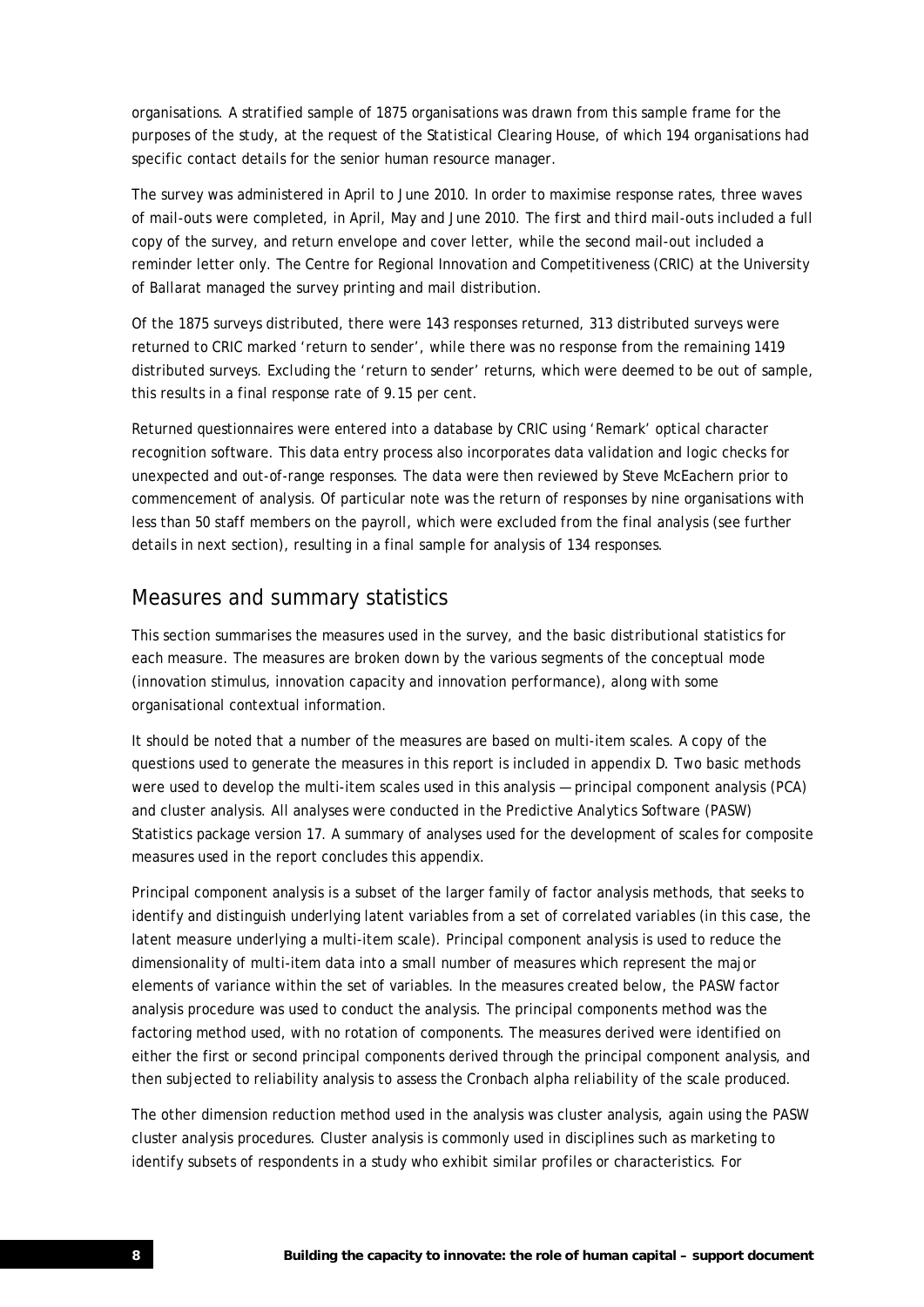marketers, this is primarily to determine market segments that may be then targeted with specific marketing campaigns.

In this study, the PASW two-step clustering procedure was used to conduct the analysis. This procedure begins by allocating a 'pre-clustering' to identify the likely cluster solution, and then a second stage of hierarchical cluster analysis to finalise the cluster membership of cases. In each analysis presented here, the possible cluster solutions was assessed iteratively by reviewing the solution produced and then evaluating against solutions with higher and lower numbers of clusters on the basis of interpretability.

## Contextual measures

## Employee profile

Several measures of the distribution of employees within the organisation were included in the questionnaire. The primary measure used here was the number of employees in the organisation. Figure A1 shows the distribution of the 143 organisations within the sample by number of employees.





Note: Two organisations of more than 3500 employees are not represented here.

There were a total of nine organisations of less than 50 employees which were excluded from subsequent analyses due to their size, as there is strong evidence to suggest that small organisations have qualitatively different human resource and innovation practices (Mayson & Barrett 2006). This resulted in a final sample for analysis of 134 organisations. These organisations had a mean of 818 employees and a median of 350 employees, with the number of employees ranging in size from 79 to 25000. Other notable characteristics of these organisations were:

75 per cent of organisations had at least 68 per cent of their staff working fulltime

90 per cent had fewer than 17.5 per cent part-time staff

75 per cent had fewer than 15 per cent casual staff

90 per cent had fewer than 7 per cent temporary or fixed term staff

Firms in the sample varied significantly in terms of the type of occupation of employees. Table A1 shows the distribution of employment by occupation, including minimum, median and maximum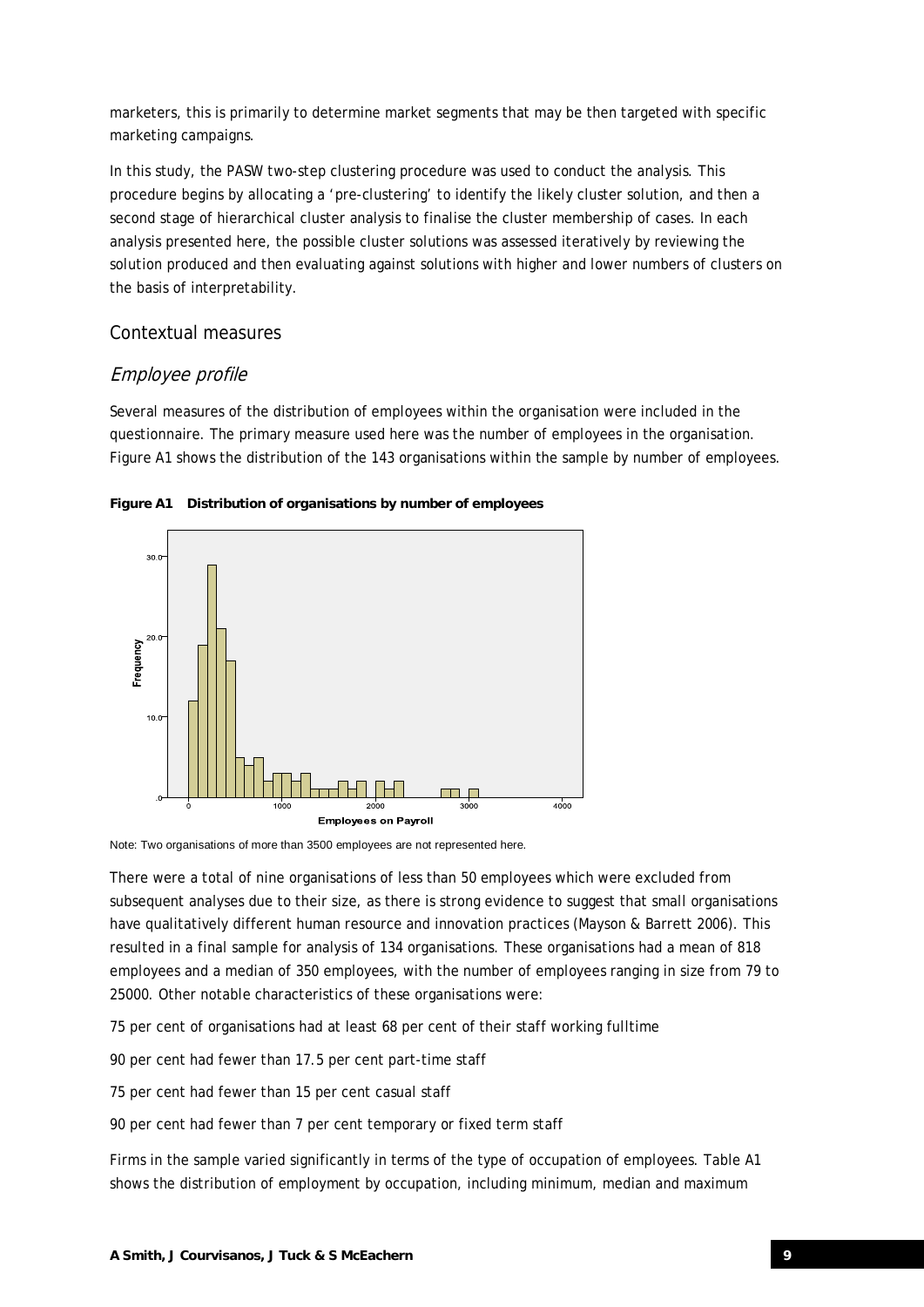percentages of employment by occupation. Most occupations were represented within the sample, although there were very few community and personal service workers employed by firms in the sample (which may be partly explained by the exclusion of public and non-profit sector organisations). Other notable characteristics of the employee profiles were:

In 75 per cent of organisations, fewer than 40 per cent of staff held a TAFE or VET qualification

The median percentage of staff holding a university qualification was 10 per cent

The median percentage of female staff employed was 30 per cent.

The median level of union membership was 10 per cent.

|                |    | Managers | Professionals | Technicians<br>and Trade<br>Workers | Community<br>& Personal<br>Service<br>Workers | Clerical<br>and<br>Admin<br>Workers | Sales<br>Workers | Machinery<br>Operators<br>and Drivers Labourers |          |
|----------------|----|----------|---------------|-------------------------------------|-----------------------------------------------|-------------------------------------|------------------|-------------------------------------------------|----------|
| Mean           |    | 11.02%   | 17.71%        | 17.44%                              | .93%                                          | 12.91%                              | 10.86%           | 12.24%                                          | 13.78%   |
| Std. Deviation |    | 8.990%   | 23.822%       | 24.052%                             | 6.253%                                        | 15.269%                             | 19.455%          | 21.043%                                         | 23.190%  |
| Median         |    | 10.00%   | 8.00%         | 8.00%                               | $.00\%$                                       | 9.50%                               | 2.00%            | $.00\%$                                         | .00%     |
| Minimum        |    | 0%       | 0%            | $0\%$                               | 0%                                            | $0\%$                               | $0\%$            | 0%                                              | $0\%$    |
| Maximum        |    | 55%      | 99%           | 95%                                 | 50%                                           | 98%                                 | 85%              | 85%                                             | 95%      |
| Percentiles    | 10 | 2.00%    | $0.00\%$      | 0.00%                               | $0.00\%$                                      | 0.00%                               | 0.00%            | $0.00\%$                                        | 0.00%    |
|                | 25 | 5.00%    | 1.75%         | 0.00%                               | $0.00\%$                                      | 4.38%                               | 0.00%            | $0.00\%$                                        | $0.00\%$ |
|                | 50 | 10.00%   | 8.00%         | 8.00%                               | $0.00\%$                                      | 9.50%                               | 2.00%            | $0.00\%$                                        | 0.00%    |
|                | 75 | 15.00%   | 23.00%        | 26.75%                              | $0.00\%$                                      | 15.50%                              | 10.00%           | 15.25%                                          | 18.50%   |
|                | 90 | 20.00%   | 66.00%        | 59.00%                              | $0.00\%$                                      | 30.00%                              | 34.50%           | 50.00%                                          | 50.00%   |

**Table A1 Distribution of staff by occupation (per cent)** 

## Organisational structures

Table A2 shows the distribution of organisations by industry, broken down by number of employees. The largest proportion of organisations in the sample was from the manufacturing industry, followed by retail trade and construction.

In terms of organisational characteristics, most of the organisations in the sample were large with a median of 818 staff and a mean of 350. Most of the organisations were privately owned with over 70 per cent private limited companies. Over 70 per cent of the organisations were either Australian owned or subsidiaries of an Australian parent company. The majority of organisations were involved in manufacturing, retail or construction.

Most of the organisations in this sample employed predominantly full-time, permanent staff. The use of part-time and casual staff was quite limited with 90 per cent of the organisations employing fewer than 17.5 per cent of their workforce on a part-time basis and 75 per cent of organisations employing fewer than 15 per cent of staff casually.

The level of tertiary qualifications held by staff in the sample organisations was relatively low. In 75 per cent of the organisations fewer than 40 per cent of staff held VET qualifications and, on average, only 10 per cent of staff in the sample organisations held a higher education qualification.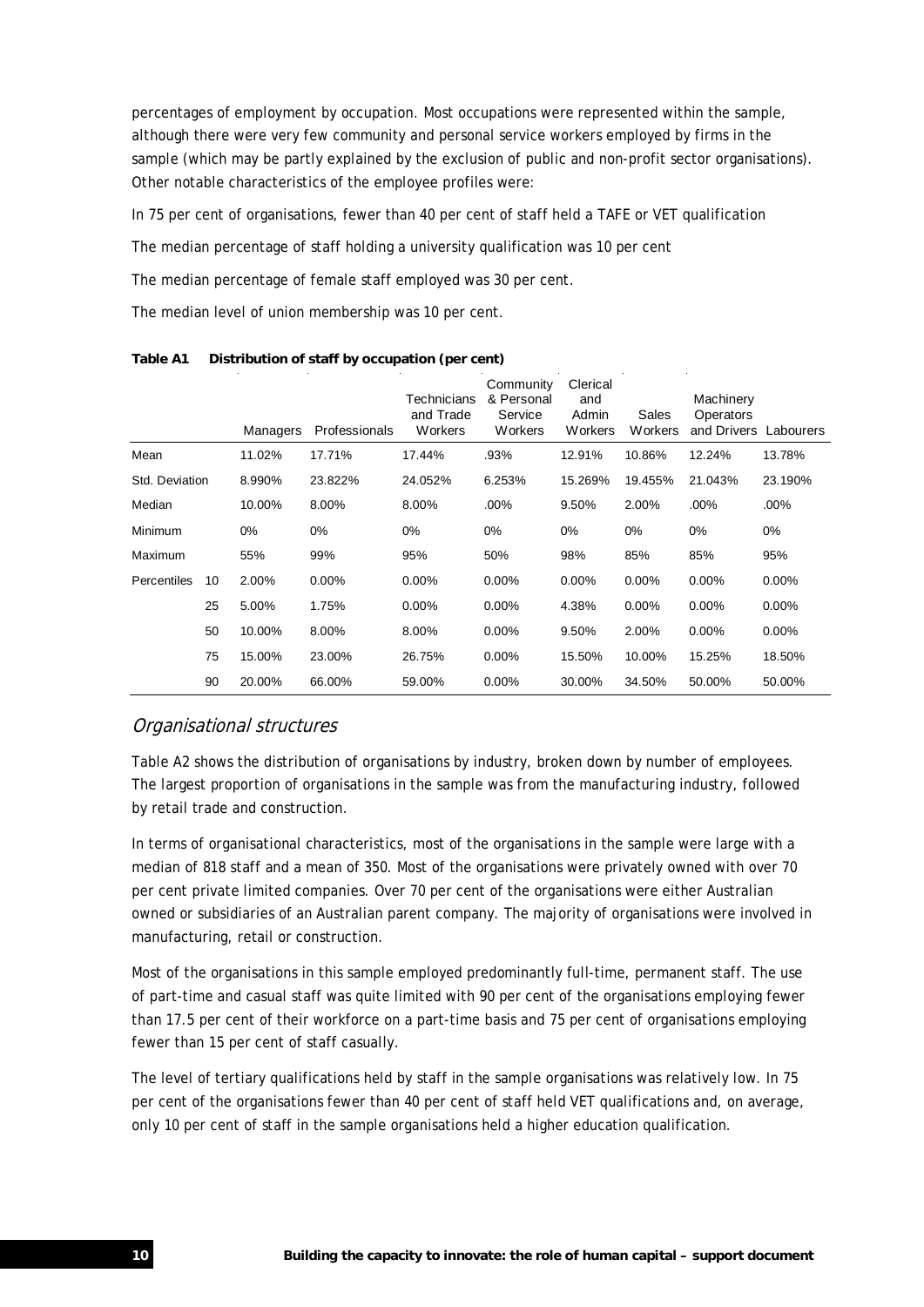|               |                                                           | <b>Number of Employees</b> |                |                 |                |
|---------------|-----------------------------------------------------------|----------------------------|----------------|-----------------|----------------|
|               |                                                           | $1 - 99$                   | 100-199        | 200 or more     | Total          |
| <b>ANZSIC</b> | Agriculture, Forestry and Fishing                         |                            | 1              | 1               | 2              |
|               | Mining                                                    |                            |                | 4               | 4              |
|               | Manufacturing                                             | 1                          | 4              | 31              | 36             |
|               | Electricity, Gas, Water and Waste Services                |                            |                | 8               | 8              |
|               | Construction                                              |                            | 3              | 9               | 12             |
|               | Wholesale Trade                                           |                            |                | 1               | 1              |
|               | <b>Retail Trade</b>                                       |                            | 1              | 12 <sup>2</sup> | 13             |
|               | Accommodation and Food Services                           |                            | 2              | $\overline{7}$  | 9              |
|               | Transport, Postal and Warehousing                         |                            |                | 8               | 8              |
|               | Information Media and Telecommunications                  |                            | 2              | 3               | 5              |
|               | <b>Financial and Insurance Services</b>                   |                            | 1              | 3               | 4              |
|               | Rental, Hiring and Real Estate Services                   |                            |                |                 |                |
|               | Professional, Scientific and Technical<br><b>Services</b> |                            | $\overline{2}$ | 8               | 10             |
|               | <b>Administrative and Support Services</b>                | 1                          | 1              | 4               | 6              |
|               | Public Administration and Safety                          |                            |                | 1               | 1              |
|               | <b>Education and Training</b>                             |                            |                | 3               | 3              |
|               | Health Care and Social Assistance                         | 1                          |                | $\overline{2}$  | 3              |
|               | <b>Arts and Recreation Services</b>                       |                            |                |                 |                |
|               | <b>Other Services</b>                                     |                            |                | $\overline{7}$  | $\overline{7}$ |
|               | No response                                               |                            | $\overline{2}$ |                 | 2              |

#### **Table A2 Distribution of organisations by ANZSIC industry classifications and number of employees**

## Innovation stimulus

The innovation stimulus measures in the model comprise three elements: the human resource management system, the learning and development system and the creativity management system.

## Human resource management system

There are a number of measures in the literature which have been considered when exploring the elements of a human resource management system, particularly in regard to a high-performance work system, which have been summarised in the earlier literature review of this project (Smith et al. 2011).

The questionnaire included items focussing on five basic areas of human resource practices. Each of these measures was based on previously established scales within the literature, as follows:

Compensation systems (Smith, Oczkowski & Selby Smith 2008)

Performance management (including appraisals and performance-based payment) (Chaplin et al. 2005)

Work organisation (Gjerding 1996)

Recruitment and selection practices (Collins & Smith 2006)

Flexible work practices (Chaplin et al. 2005).

Very few of these measures of human resource practices were related to innovation capacity or innovation performance directly. The only measures that showed a relationship to innovation were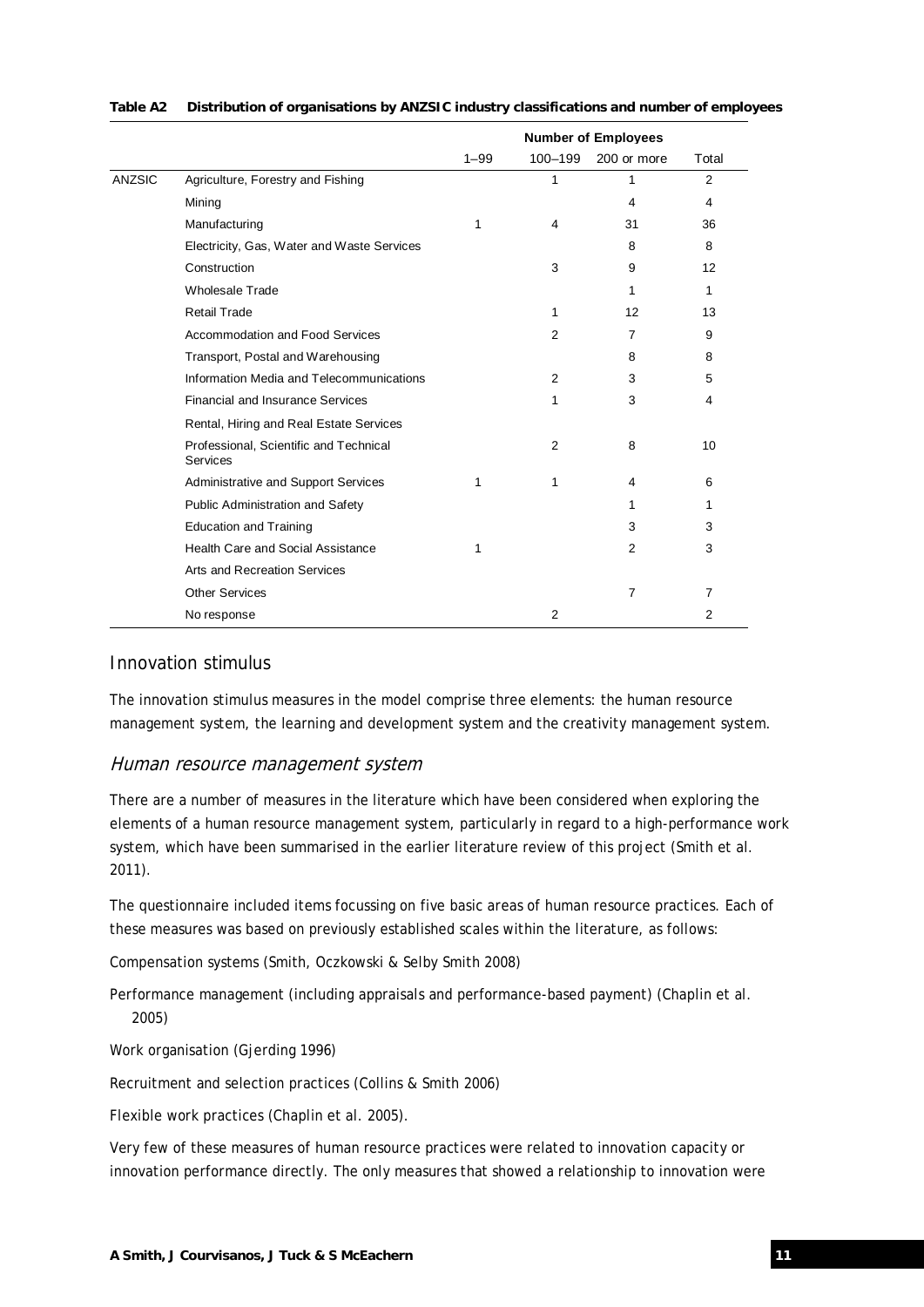measures of work organisation and flexible work practices. These measures were used to develop a summative scale of human resource systems for the statistical analysis.

Summative scales were derived for work organisation and flexible work practices using principal components analysis and reliability analysis. Summary measures for the other three items were developed, but further analysis of correlations between these measures and innovation measures displayed no significant relationships, and they were subsequently excluded from any further analyses.

## Knowledge system and learning and development

Measures of learning and development were primarily derived from two sources, the British Workplace Employment Relations Survey 2004, and items from a questionnaire completed previously by Smith and colleagues (Smith, Oczkowski & Selby Smith 2008). The basic areas covered in this section included:

Hours of training Areas of training covered Types of employees trained Attitudes to training Training providers used

Few measures of training and development were related to innovation capacity or performance. The only measures that showed any relationship were the areas covered by areas of training and company attitudes to training. These two measures were used to construct a summative measure for learning and development.

Summary measures of the areas of training covered and attitudes to training were derived based on principal component analysis and reliability analysis, with both measures demonstrating adequate reliability (alpha > 0.7). Measures of hours of training, types of employees and training providers were also developed, but these again showed no significant relationship to innovation practices or performance and were excluded from further analysis.

In addition to specific training measures, two measures of knowledge exchange were included. The first, based on Collins and Smith (2006), included questions that asked respondents to rate employees in their organisation on various elements of knowledge exchange in daily work practices. This measure did not however show adequate reliability (alpha = 0.511) and was excluded from further analyses.

The second measure of knowledge exchange was derived from Tidd and Bessant (2009)'s learning subscale of their innovation capacity instrument. Questions in this instrument ask respondents to indicate whether various learning practices are true of their organisation, on a scale from 1—7. This measure was shown to be highly reliable (alpha = 0.868).

## High performance work practices

A major debate within the human resource management literature is the question of whether it is particular human resource practices, or a more general cluster of high-performance work practices (HPWP), which is more important in influencing organisational performance outcomes such as innovation performance. The clustering of human resource management practices into high performance work patterns has long been associated with higher organisation performance on a range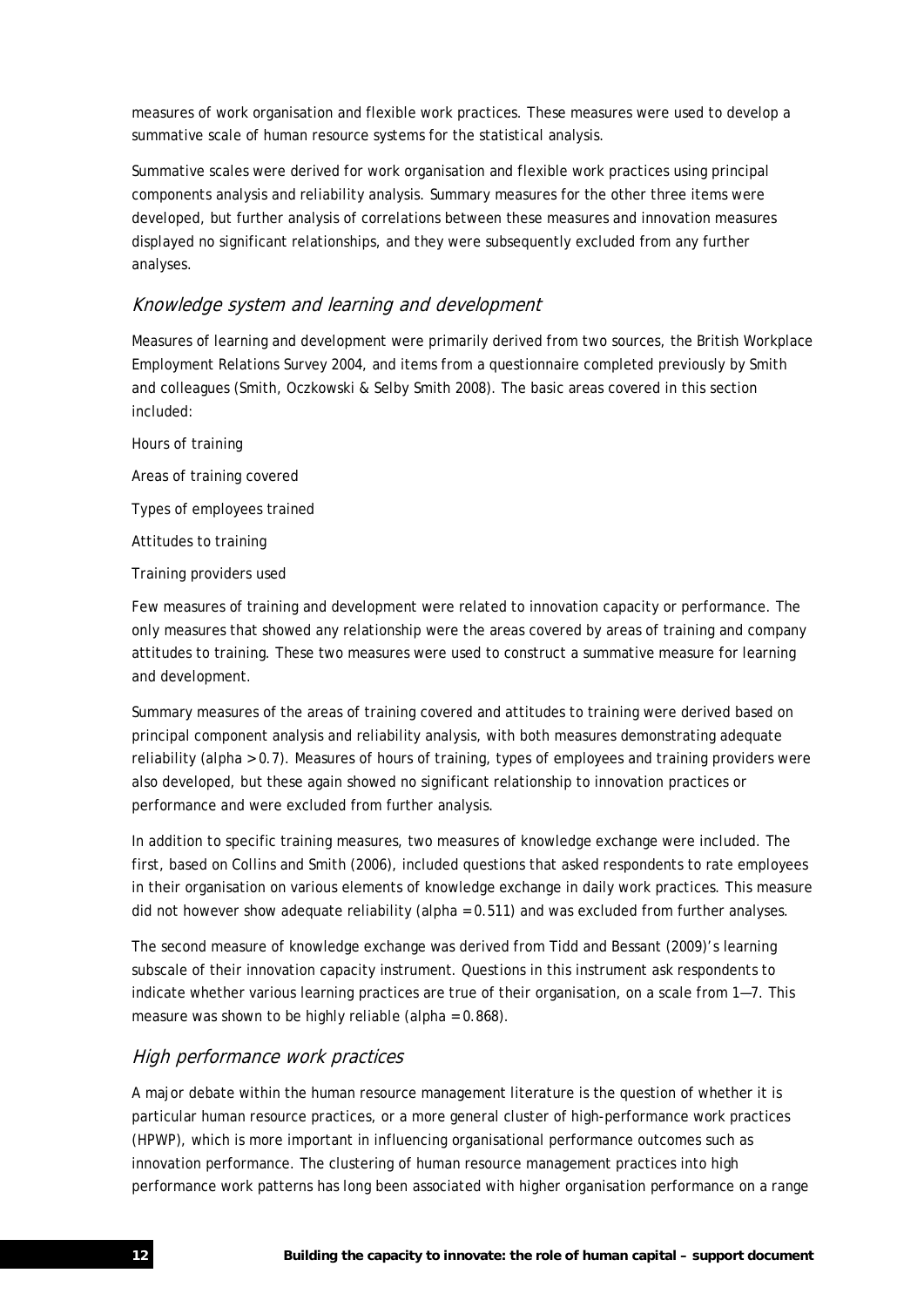of measures. In terms of innovation, the following analysis suggests that organisations tend to use one of three possible clusters of high performance work practices — the use of flexible working time, the issue of team-based work organisation and a combination of a larger number of practices.

Two methods were used to determine whether a common performance work practice measure could be developed. Firstly, a second principal component analysis was conducted with the four retained measures — work organisation, flexible work practices, areas of training covered and attitudes to training. This measure had relatively low reliability (alpha = 0.44), and even when the attitudes to training measure was excluded, the summative measure did not function effectively.

Given the absence of a reliable composite measure, a second method of cluster analysis was then also applied. Two stage cluster analysis was used to identify clusters of organisations with similar patterns of adoption of human resource and learning practices (maximising differences between organisations between each cluster, and minimising differences within cluster). A three-cluster solution was identified, and the means of each cluster for each of the three measures included in the analysis (work organisation, working time and areas of training) are shown in figure A2.

#### **Figure A2 Cluster analysis means**



The distribution of practices illustrated in figure A2 indicates that there are three broad patterns in terms of use of these practices:

Cluster one: use of flexible working time only

Cluster two: use of all high performance work practices

Cluster three: use of work organisation only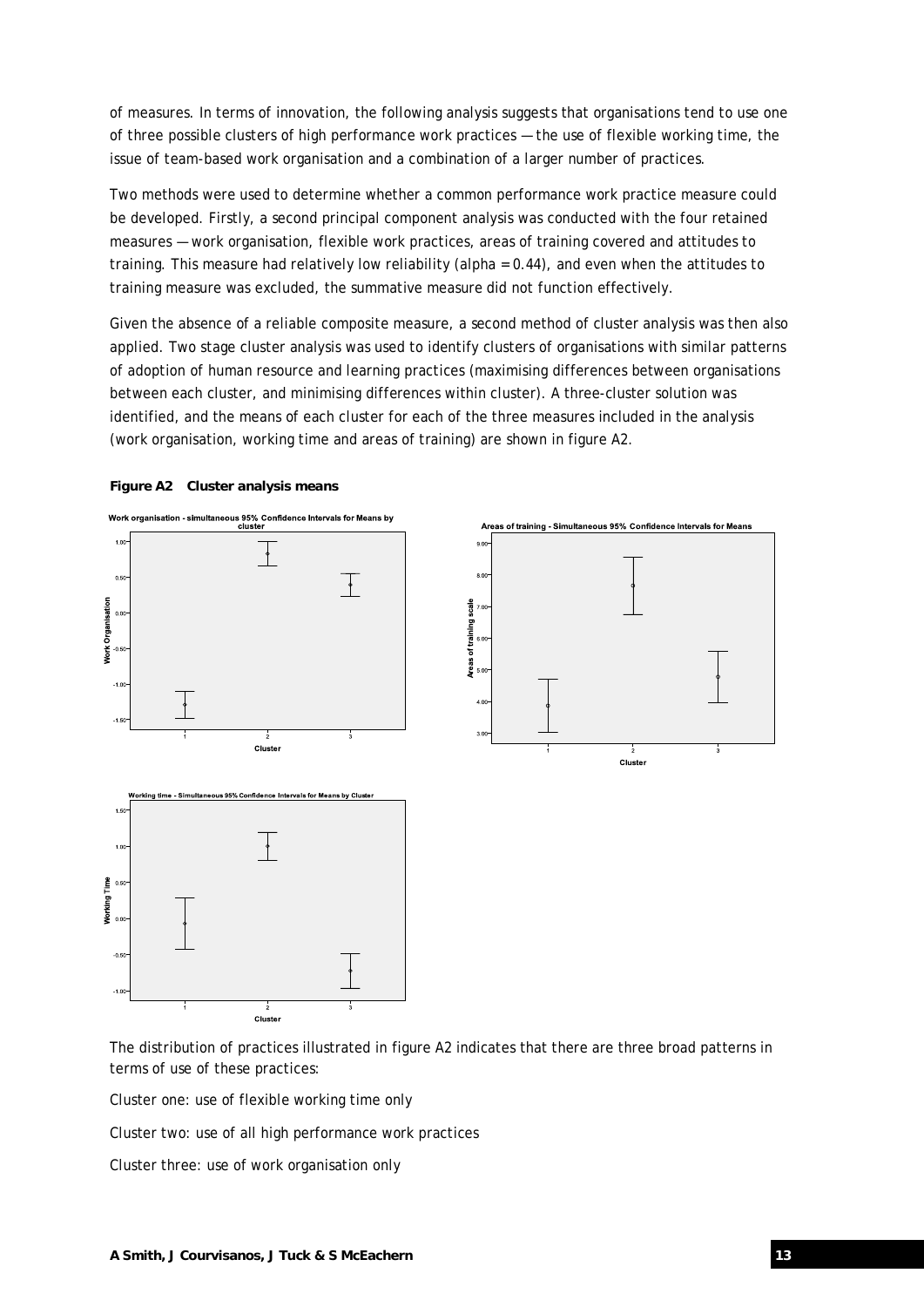While this classification is only indicative given the size of the sample, it does provide useful guidance as to the profile of potential adoption patterns for high performance work practices. Further analysis of the relationship of these cluster profiles also indicated that these patterns were not specific to a particular industry or to the size of the organisation. This classification is therefore used in combination with the individual measures of high performance work practices in further analysis below.

## Creativity management

Two measures addressing creativity management were included in the survey. The first measure of creativity management was based on Prajogo and Ahmed (2006). Questions in this measure asked respondents to rate their organisation on knowledge exchange and support for creativity. This measure was found to be highly reliable (alpha = 0.845).

The second measure of knowledge exchange was derived from Tidd and Bessant (2009)'s linkages subscale of their innovation capacity instrument. Questions in this instrument ask respondents to indicate whether various learning practices are true of their organisation, on a scale from 1—7. This measure was shown to be highly reliable (alpha = 0.815).

## Innovation capacity

Innovation capacity measures were derived from Subramaniam and Youndt (2005). The original measure there focussed on product innovation, asking the respondent to rate their organisation on six measures of innovative capacity relative to their competitors. This measure was extended in this study to include process innovation as well. The scales derived from principal component analysis showed significant differences between perceptions of 'incremental' and 'radical' items, and thus distinct summative measures were derived for each of these types, resulting in two product/service innovation measures and two process innovation measures. All measures were considered reliable  $(alpha > 0.864).$ 

## Performance measures

Overall firm performance measures were based on two areas — innovation performance, and 'functional' performance on human resource management and learning and development outcomes.

## Innovation performance

Measures of innovation performance were drawn from Prajogo and Ahmed (2006). Two measures were again developed, based on process and product/service innovation. Respondents were asked to rate their firm based on the firm's position relative to competitors in regard to five aspects of product innovation (newness, speed of new development, number of new products, first-to-market activity and use of technological innovations) and four aspects of process innovation (adoption of innovations, currency of technology, speed of adoption, and changes in processes). Both product and process measures were subjected to principal component analysis, and produced highly reliable composite measures (alpha =  $0.799$  and  $0.845$ ).

## Human resource performance

In addition to the outcome measure of innovation performance, two measures of 'procedural' performance were included, to assess the perceived performance of human resource systems.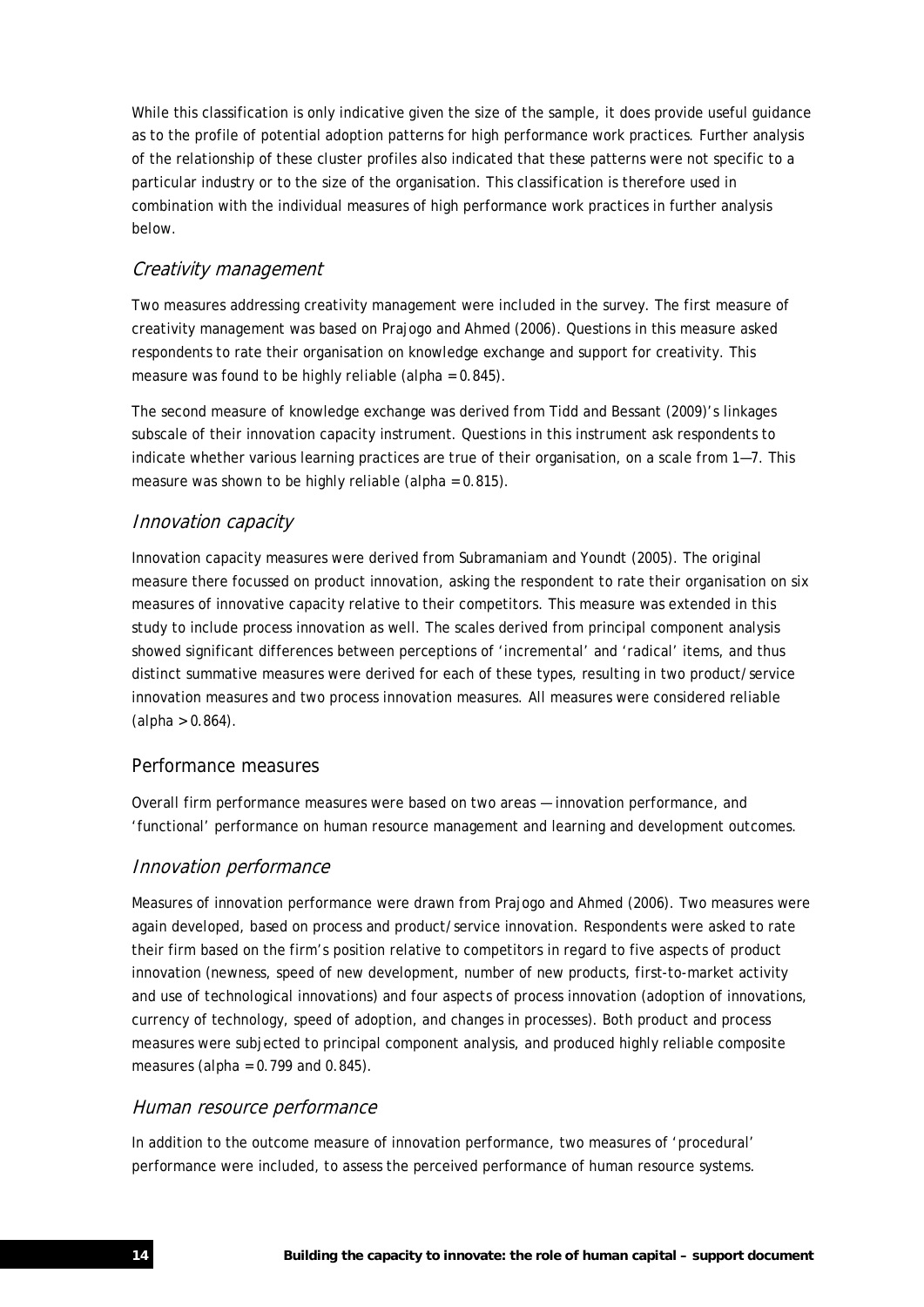The first measure of 'people management' was drawn from Prajogo and Ahmed (2006). Respondents were asked to rate their organisations on issues such as regular assessment of employee satisfaction, communication processes and health and safety. This measure included five items and showed adequate reliability (alpha =  $0.797$ ).

The second measure of human resource performance assessed the organisation's level of human capital, based on a measure drawn from Subramaniam and Youndt (2005). Five items were included in this measure rating employees' level of creativity and knowledge. Principal component analysis was used to derive the scale, with a high level of reliability (alpha =  $0.920$ ).

## Knowledge performance

In addition to these core measures two final measures of the performance of organisational knowledge management systems were included — social capital and organisational capital — based on Subramaniam and Youndt (2005). The measure of social capital included five items assessing employees' capacity to share knowledge within and outside the organisation, while the organisational capital measure assessed the organisation's capacity to capture knowledge explicitly in systems, patents and processes. Both measures were found to be reliable (alpha > 0.78).

## Generation of composite measures by topic area

The following section provides a summary of principal component analyses used for the development of scales for composite measures used in the report.

For each of the principal component analyses conducted, the following summary tables are presented (produced from the SPSS Factor Analysis — Principal component analysis standard output tables):

- 1 Total variance explained eigenvalues and extraction sums of squared loadings
- 2 Component matrix for each of the measures in the analysis
- 3 Reliability analysis table (Cronbach's alpha and alpha based on standardised items)

For multiple correspondence analyses, used with ordinal categorical items, the following summary tables are presented (again produced from the SPSS Multiple Correspondence Analysis output tables):

1 Model summary — eigenvalues and total variance explained

2 Discrimination measures — major contributors to variance on a dimension of the multiple correspondence analysis

## Human resource management systems

#### Work organisation

| Table A3 | Work organisation - Model summary |  |
|----------|-----------------------------------|--|
|          |                                   |  |

| <b>Dimension</b> | <b>Variance Accounted For</b> |                       |         |        |
|------------------|-------------------------------|-----------------------|---------|--------|
|                  | Cronbach's<br>Alpha           | Total<br>(Eigenvalue) | Inertia |        |
|                  | .704                          | 2.521                 | .360    | 36.012 |
| 2                | .141                          | 1.138                 | .163    | 16.252 |
| Total            |                               | 3.658                 | .523    |        |
| Mean             | $.529^a$                      | 1.829                 | .261    | 26.132 |

Notes: a. Mean Cronbach's Alpha is based on the mean Eigenvalue.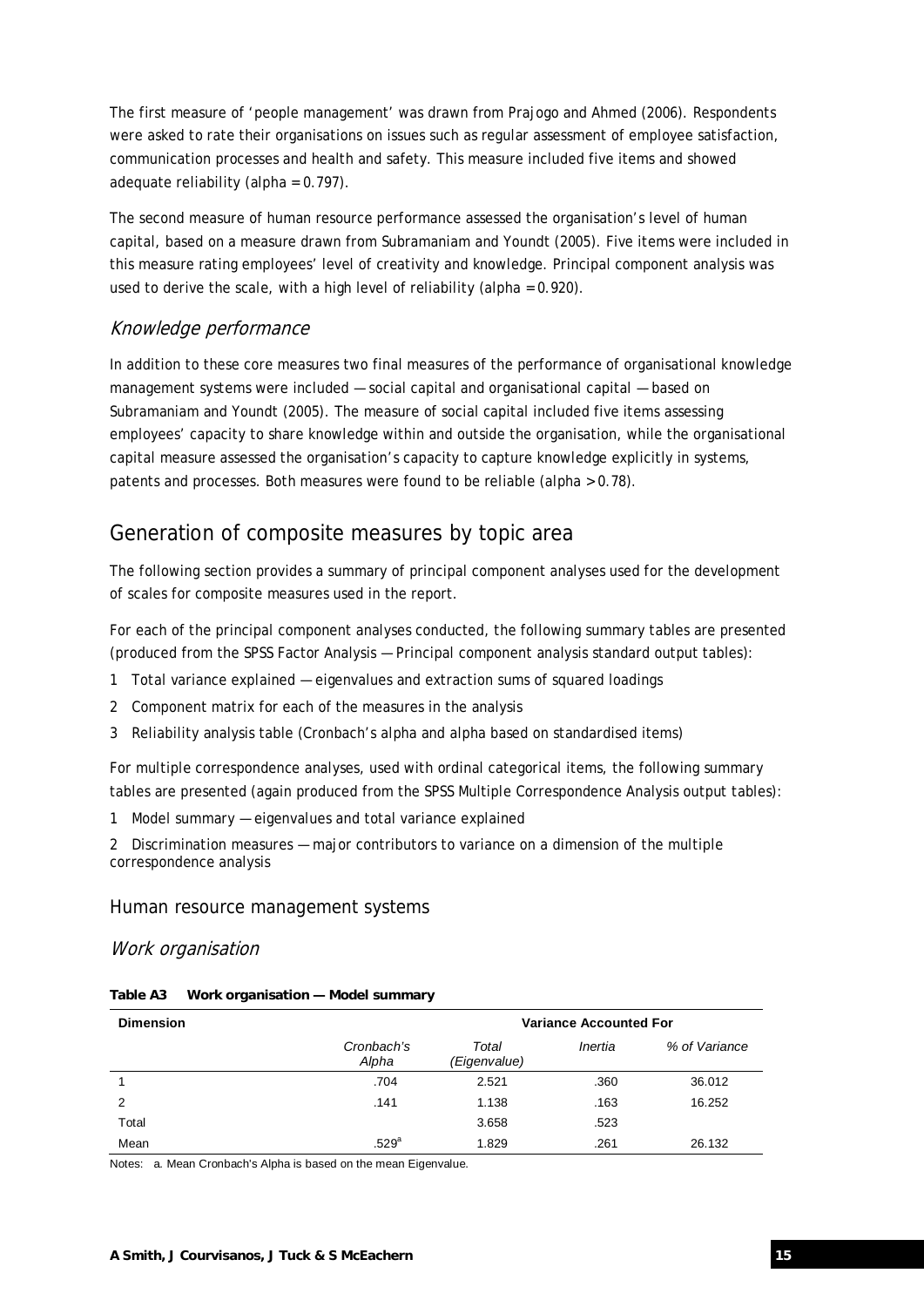#### **Table A4 Work organisation – Discrimination measures**

|                                                                                           | <b>Dimension</b> |        |        |
|-------------------------------------------------------------------------------------------|------------------|--------|--------|
|                                                                                           |                  | 2      | Mean   |
| Delegation of responsibility                                                              | .185             | .148   | .166   |
| Systems for the collection of proposals from employees<br>(e.g. suggestion box, intranet) | .630             | .069   | .349   |
| Quality circles/groups                                                                    | .654             | .085   | .369   |
| Wages based upon quality or results (not piece work)                                      | .158             | .425   | .292   |
| Integration of functions (e.g. sales production/service<br>finance)                       | .200             | .248   | .224   |
| Cross occupational working groups                                                         | .392             | .157   | .275   |
| Planned job rotation                                                                      | .302             | .007   | .154   |
| <b>Active Total</b>                                                                       | 2.521            | 1.138  | 1.829  |
| % of Variance                                                                             | 36.012           | 16.252 | 26.132 |

## Flexible work practices

#### **Table A5 Flexible work practices – Model summary**

| <b>Dimension</b> | <b>Variance Accounted For</b> |                                  |      |               |
|------------------|-------------------------------|----------------------------------|------|---------------|
|                  | Cronbach's<br>Alpha           | Total<br>Inertia<br>(Eigenvalue) |      | % of Variance |
|                  | .779                          | 3.010                            | .430 | 43.0          |
| 2                | .588                          | 2.016                            | .288 | 28.8          |
| Total            |                               | 5.025                            | .718 |               |
| Mean             | .702 <sup>a</sup>             | 2.513                            | .359 | 35.9          |

Notes: a. Mean Cronbach's Alpha is based on the mean Eigenvalue.

#### **Table A6 Flexible work practices – Discrimination measures**

|                                                                                                                                           | <b>Dimension</b> |       |       |  |
|-------------------------------------------------------------------------------------------------------------------------------------------|------------------|-------|-------|--|
|                                                                                                                                           | 1                | 2     | Mean  |  |
| Flexitime (where an employee has no set start<br>or finish time, but has an agreement to work a<br>set number of hours per week or month) | .444             | .191  | .317  |  |
| Ability to change shift patterns                                                                                                          | .392             | .483  | .438  |  |
| Ability to increase working hours (e.g.,<br>switching from part-time to full-time)                                                        | .420             | .296  | .358  |  |
| Working at or from home in normal working<br>hours                                                                                        | .456             | .290  | .373  |  |
| Job sharing schemes (sharing a full-time job<br>with another employee)                                                                    | .283             | .246  | .264  |  |
| Working compressed hours (e.g., a 9 day<br>fortnight)                                                                                     | .633             | .358  | .496  |  |
| The ability to reduce working hours (e.g.,<br>switching from full-time to part-time)                                                      | .382             | .153  | .267  |  |
| <b>Active Total</b>                                                                                                                       | 3.010            | 2.016 | 2.513 |  |
| % of Variance                                                                                                                             | 43.0             | 28.8  | 35.9  |  |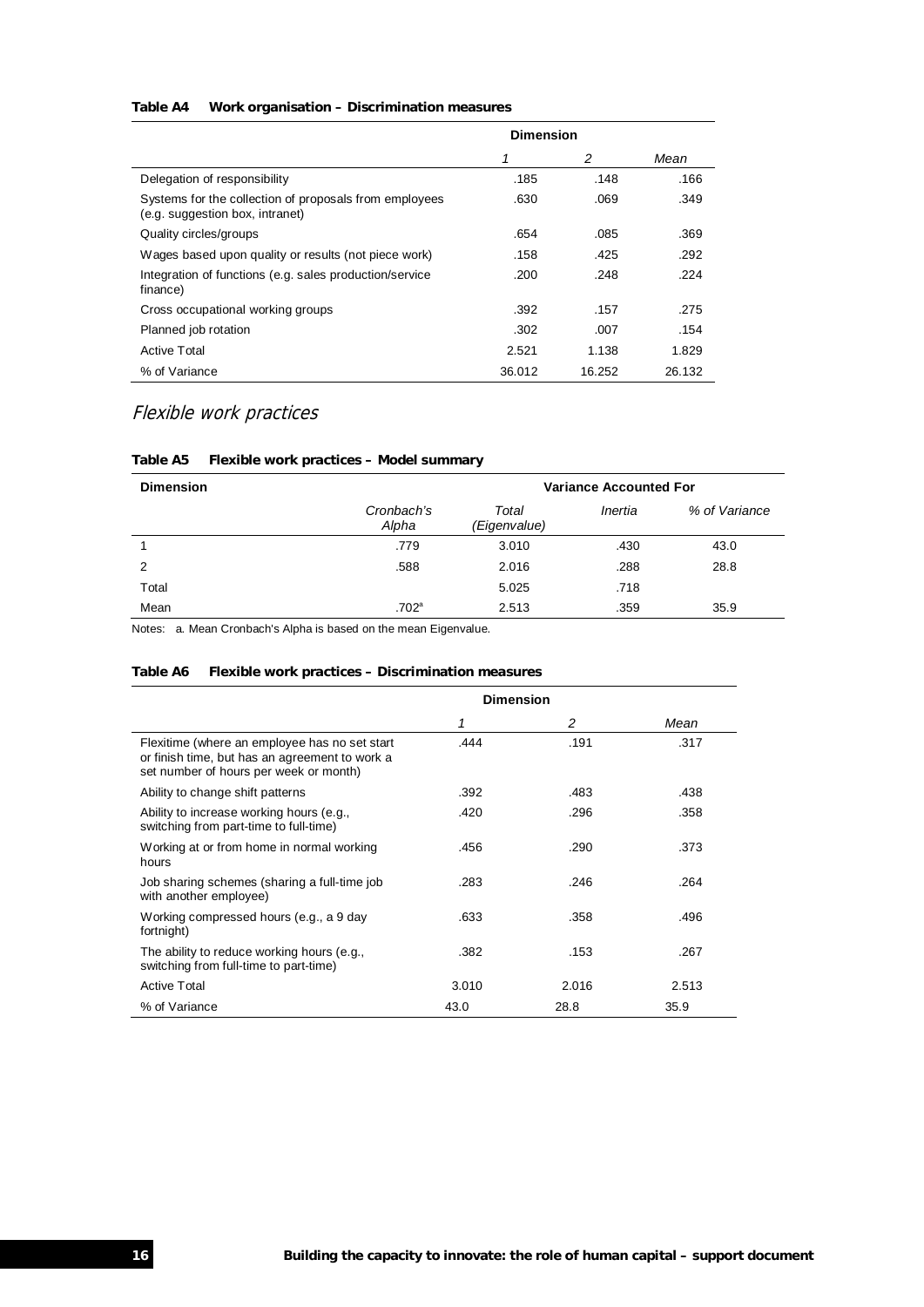## Knowledge system and learning and development

## Attitudes to training

|        | <b>Component</b> | <b>Initial Eigenvalues</b> |                                                  |                 | <b>Extraction Sums of Squared</b><br>Loadings |                    |                 |
|--------|------------------|----------------------------|--------------------------------------------------|-----------------|-----------------------------------------------|--------------------|-----------------|
|        |                  | Total                      | $%$ of<br>Variance                               | Cumulative<br>℅ | Total                                         | $%$ of<br>Variance | Cumulative<br>% |
| 1      |                  | 3.283                      | 41.039                                           | 41.039          | 3.283                                         | 41.039             | 41.039          |
| 2      |                  | 1.128                      | 14.097                                           | 55.136          | 1.128                                         | 14.097             | 55.136          |
| 3      |                  | .885                       | 11.057                                           | 66.193          |                                               |                    |                 |
| 4      |                  | .755                       | 9.435                                            | 75.628          |                                               |                    |                 |
| 5      |                  | .649                       | 8.118                                            | 83.747          |                                               |                    |                 |
| 6      |                  | .583                       | 7.287                                            | 91.033          |                                               |                    |                 |
| 7      |                  | .459                       | 5.739                                            | 96.772          |                                               |                    |                 |
| 8      |                  | .258                       | 3.228                                            | 100.000         |                                               |                    |                 |
| Notes: |                  |                            | Extraction method - Principal component analysis |                 |                                               |                    |                 |

### **Table A7 Attitudes to training – Total variance explained**

Notes: Extraction method – Principal component analysis.

#### **Table A8 Attitudes to training – Component matrix**

|                                                                                                                     | <b>Component</b> |        |
|---------------------------------------------------------------------------------------------------------------------|------------------|--------|
|                                                                                                                     |                  | 2      |
| We provide career path opportunities for employees to<br>move across functional areas of the company.               | .746             | .055   |
| We provide training focused on team-building and<br>teamwork skills training.                                       | .758             | .094   |
| We sponsor company social events for employees to get<br>to know one another.                                       | .553             | .362   |
| We offer an orientation program that trains employees on<br>the history and processes of the company.               | .639             | .239   |
| We use job rotation to expand the skills of employees.                                                              | .479             | .236   |
| We have a mentoring system to help develop employees.                                                               | .542             | .400   |
| Performance appraisals are used primarily to set goals for<br>personal development.                                 | .615             | $-649$ |
| Performance appraisals are used to plan skill development<br>and training for future advancement within the company | .733             | -.540  |

Notes: Extraction method – Principal component analysis, 2 components extracted.

| Table A9 Attitudes to training - Reliability analysis |  |
|-------------------------------------------------------|--|
|-------------------------------------------------------|--|

| <b>Cronbach's Alpha</b><br><b>Based on</b> |                           |            |  |  |
|--------------------------------------------|---------------------------|------------|--|--|
| Cronbach's Alpha                           | <b>Standardized Items</b> | N of Items |  |  |
| .786                                       | 790                       |            |  |  |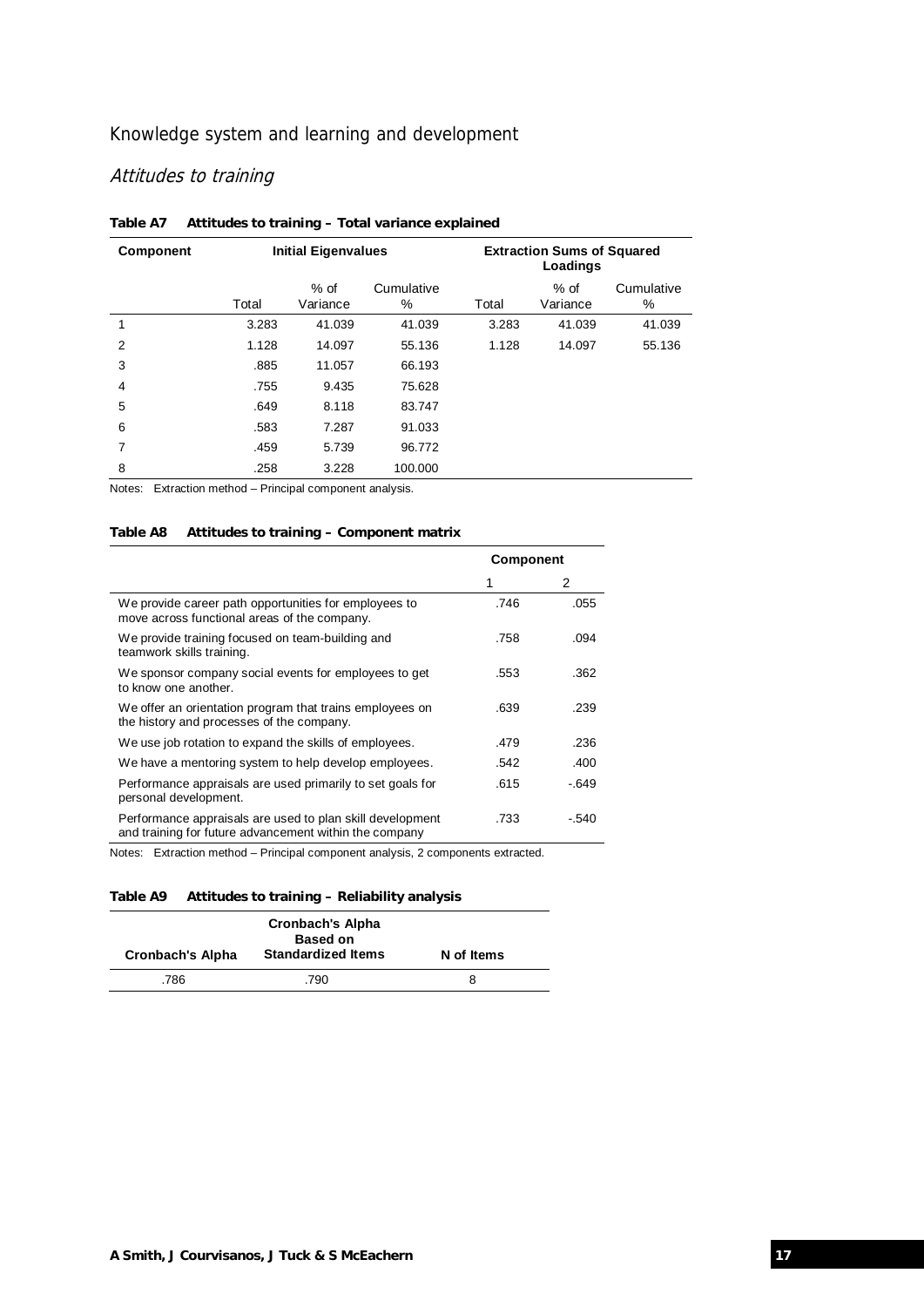## Knowledge exchange – Collins and Smith (2006)

| <b>Component</b> | <b>Initial Eigenvalues</b>                                         |                    |                 | <b>Extraction Sums of Squared</b><br>Loadings |                    |                 |
|------------------|--------------------------------------------------------------------|--------------------|-----------------|-----------------------------------------------|--------------------|-----------------|
|                  | Total                                                              | $%$ of<br>Variance | Cumulative<br>% | Total                                         | $%$ of<br>Variance | Cumulative<br>% |
| 1                | 4.408                                                              | 55.105             | 55.105          | 4.408                                         | 55.105             | 55.105          |
| 2                | .989                                                               | 12.367             | 67.471          |                                               |                    |                 |
| 3                | .861                                                               | 10.767             | 78.238          |                                               |                    |                 |
| $\overline{4}$   | .632                                                               | 7.899              | 86.137          |                                               |                    |                 |
| 5                | .343                                                               | 4.282              | 90.419          |                                               |                    |                 |
| 6                | .309                                                               | 3.861              | 94.280          |                                               |                    |                 |
| 7                | .279                                                               | 3.487              | 97.767          |                                               |                    |                 |
| 8                | .179                                                               | 2.233              | 100.000         |                                               |                    |                 |
| $1 - 1 - 1$      | Figure of the contract in Figure to all a concern contract about a |                    |                 |                                               |                    |                 |

### **Table A10 Knowledge exchange (Collins and Smith 2006) – Total variance explained**

Notes: Extraction method – Principal component analysis.

#### **Table A11 Knowledge exchange (Collins and Smith 2006) – Component matrix**

|                                                                                                                                                      | Component |
|------------------------------------------------------------------------------------------------------------------------------------------------------|-----------|
|                                                                                                                                                      | 1         |
| Employees see benefits from exchanging and combining<br>ideas with one another.                                                                      | .786      |
| Employees believe that by exchanging and combining<br>ideas they can move new projects or initiatives forward<br>more quickly than by working alone. | .837      |
| At the end of each day our employees feel that they have<br>learned from each other by exchanging and combining<br>ideas.                            | .775      |
| Employees in our company are proficient at combining and<br>exchanging ideas to solve problems or create<br>opportunities.                           | .767      |
| Employees in our company do not do a good job of<br>sharing their individual ideas to come up with new ideas<br>products or services.                | $-627$    |
| Employees here are capable of sharing their expertise to<br>bring new projects or initiatives to fruition.                                           | .745      |
| The employees in our company are willing to exchange<br>and combine ideas with their co-workers.                                                     | .765      |
| It is rare for employees to exchange and combine ideas to<br>find solutions to problems.                                                             | -.606     |

Notes: Extraction method: Principal component analysis, 1 component extracted.

#### **Table A12 Knowledge exchange (Collins and Smith 2006) – Reliability analysis**

| <b>Cronbach's Alpha</b> | <b>Cronbach's Alpha</b><br><b>Based on</b><br><b>Standardized Items</b> | N of Items |
|-------------------------|-------------------------------------------------------------------------|------------|
| .511                    | .601                                                                    | 8          |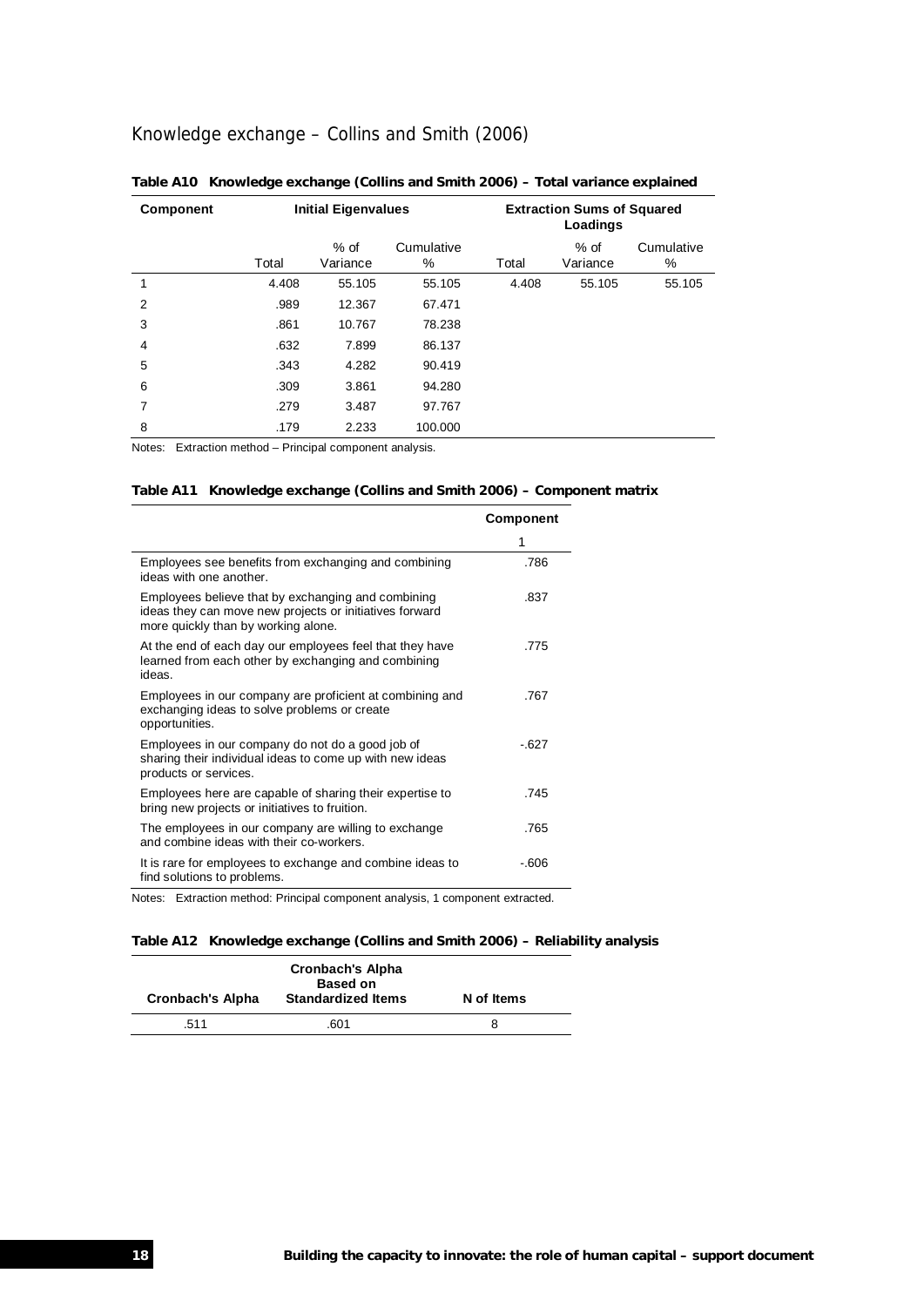## Knowledge Exchange – Tidd and Bessant (2009)

| <b>Component</b> | <b>Initial Eigenvalues</b> |                  |                 | <b>Extraction Sums of Squared</b><br>Loadings |                    |                 |
|------------------|----------------------------|------------------|-----------------|-----------------------------------------------|--------------------|-----------------|
|                  | Total                      | % of<br>Variance | Cumulative<br>% | Total                                         | $%$ of<br>Variance | Cumulative<br>℅ |
| 1                | 4.229                      | 52.869           | 52.869          | 4.229                                         | 52.869             | 52.869          |
| 2                | .905                       | 11.310           | 64.179          |                                               |                    |                 |
| 3                | .830                       | 10.369           | 74.548          |                                               |                    |                 |
| $\overline{4}$   | .597                       | 7.459            | 82.007          |                                               |                    |                 |
| 5                | .512                       | 6.395            | 88.401          |                                               |                    |                 |
| 6                | .378                       | 4.727            | 93.128          |                                               |                    |                 |
| 7                | .302                       | 3.772            | 96.900          |                                               |                    |                 |
| 8                | .248                       | 3.100            | 100.000         |                                               |                    |                 |

#### **Table A13 Knowledge exchange (Tidd and Bessant 2009) – Total variance explained**

Notes: Extraction method – Principal component analysis.

### **Table A14 Knowledge exchange (Tidd and Bessant 2009) – Component matrix**

|                                                                                                        | <b>Component</b> |
|--------------------------------------------------------------------------------------------------------|------------------|
|                                                                                                        | 1                |
| We learn from our mistakes                                                                             | .726             |
| We systematically compare our products and processes<br>with other firms                               | .606             |
| We meet and share experiences with other firms to help us<br>learn                                     | .651             |
| We are good at capturing what we have learned so that<br>others in the organisation can make use of it | .852             |
| We are good at learning from other organisations                                                       | .828             |
| We use measurements to help identify where and when<br>we can improve our innovation management        | .747             |
| There is a strong commitment to training and development<br>of people                                  | .572             |
| We take time to review our projects to improve our<br>performance next time                            | .784             |

Notes: Extraction method: Principal component analysis, 1 component extracted.

#### **Table A15 Knowledge exchange (Tidd and Bessant 2009) – Reliability analysis**

| Cronbach's Alpha | <b>Cronbach's Alpha</b><br><b>Based on</b><br><b>Standardized Items</b> | N of Items |
|------------------|-------------------------------------------------------------------------|------------|
| .865             | .868                                                                    |            |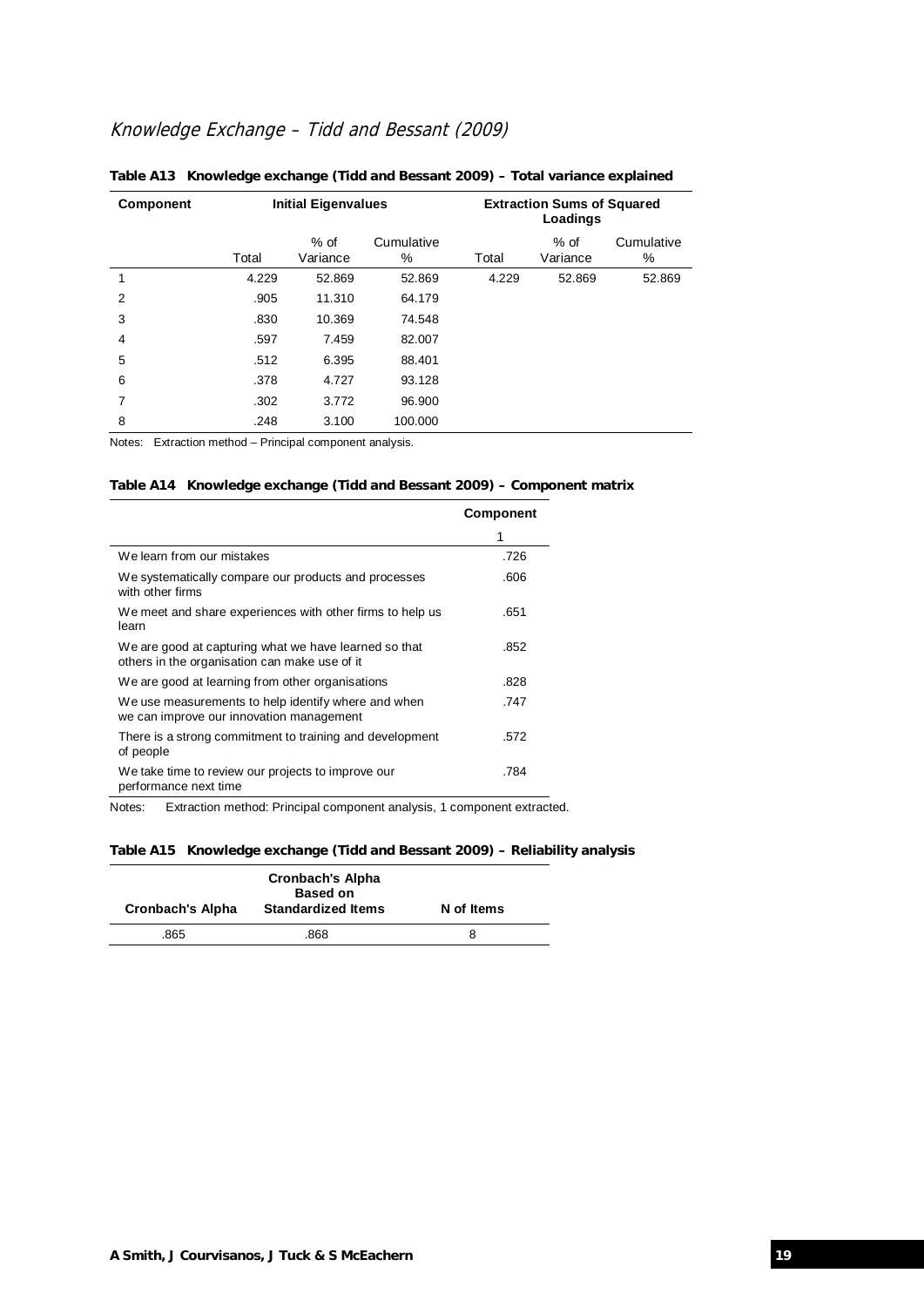## High performance work practices

## High performance work practices measure one

| <b>Component</b> | <b>Initial Eigenvalues</b> |                    |                    | <b>Extraction Sums of Squared</b><br>Loadings |                    |                 |
|------------------|----------------------------|--------------------|--------------------|-----------------------------------------------|--------------------|-----------------|
|                  | Total                      | $%$ of<br>Variance | Cumulative<br>$\%$ | Total                                         | $%$ of<br>Variance | Cumulative<br>% |
|                  | 1.590                      | 53.001             | 53.001             | 1.590                                         | 53.001             | 53.001          |
| 2                | .836                       | 27.865             | 80.866             |                                               |                    |                 |
| 3                | .574                       | 19.134             | 100.000            |                                               |                    |                 |

#### **Table A16 High performance work practices (measure 1) – Total variance explained**

Notes: Extraction method – Principal component analysis.

## **Table A17 High performance work practices (measure 1) – Component matrix**

|                         | Component |
|-------------------------|-----------|
|                         |           |
| HPWP-Work Organisation  | .778      |
| Working time HPWP       | .591      |
| Areas of training scale | .797      |

Notes: Extraction method – Principal component analysis, 1 component extracted.

#### **Table A18 High performance work practices (measure 1) – Reliability analysis**

| <b>Cronbach's Alpha</b><br>Cronbach's Alpha | <b>Based on</b><br><b>Standardized Items</b> | N of Items |
|---------------------------------------------|----------------------------------------------|------------|
| 444                                         | .549                                         | З          |

## High performance work practices measure two

#### **Table A19 High performance work practices (measure 2) – Cluster distribution**

| <b>Cluster</b> | N   | % of Total<br>% of<br>Combined |        |
|----------------|-----|--------------------------------|--------|
|                | 44  | 30.8%                          | 30.8%  |
| $\overline{2}$ | 41  | 28.7%                          | 28.7%  |
| 3              | 58  | 40.6%                          | 40.6%  |
| Combined       | 143 | 100.0%                         | 100.0% |
| Total          | 44  | 30.8%                          | 30.8%  |

#### **Table A20 High performance work practices (measure 2) – Cluster profile/centroids**

|          | <b>HPWP-Work</b><br>organisation |                   | <b>Working Time HPWP</b> |                   | Areas of training scale |                   |
|----------|----------------------------------|-------------------|--------------------------|-------------------|-------------------------|-------------------|
|          | Mean                             | Std.<br>Deviation | Mean                     | Std.<br>Deviation | Mean                    | Std.<br>Deviation |
|          | $-1.2907$                        | .50960            | $-.0700$                 | .94493            | 3.8636                  | 2.22659           |
| 2        | .8284                            | .43459            | 1.0012                   | .50139            | 7.6585                  | 2.31959           |
| 3        | .3936                            | .49308            | $-7247$                  | .73330            | 4.7759                  | 2.52039           |
| Combined | .0000                            | 1.00351           | $-0.0284$                | 1.03037           | 5.3217                  | 2.81495           |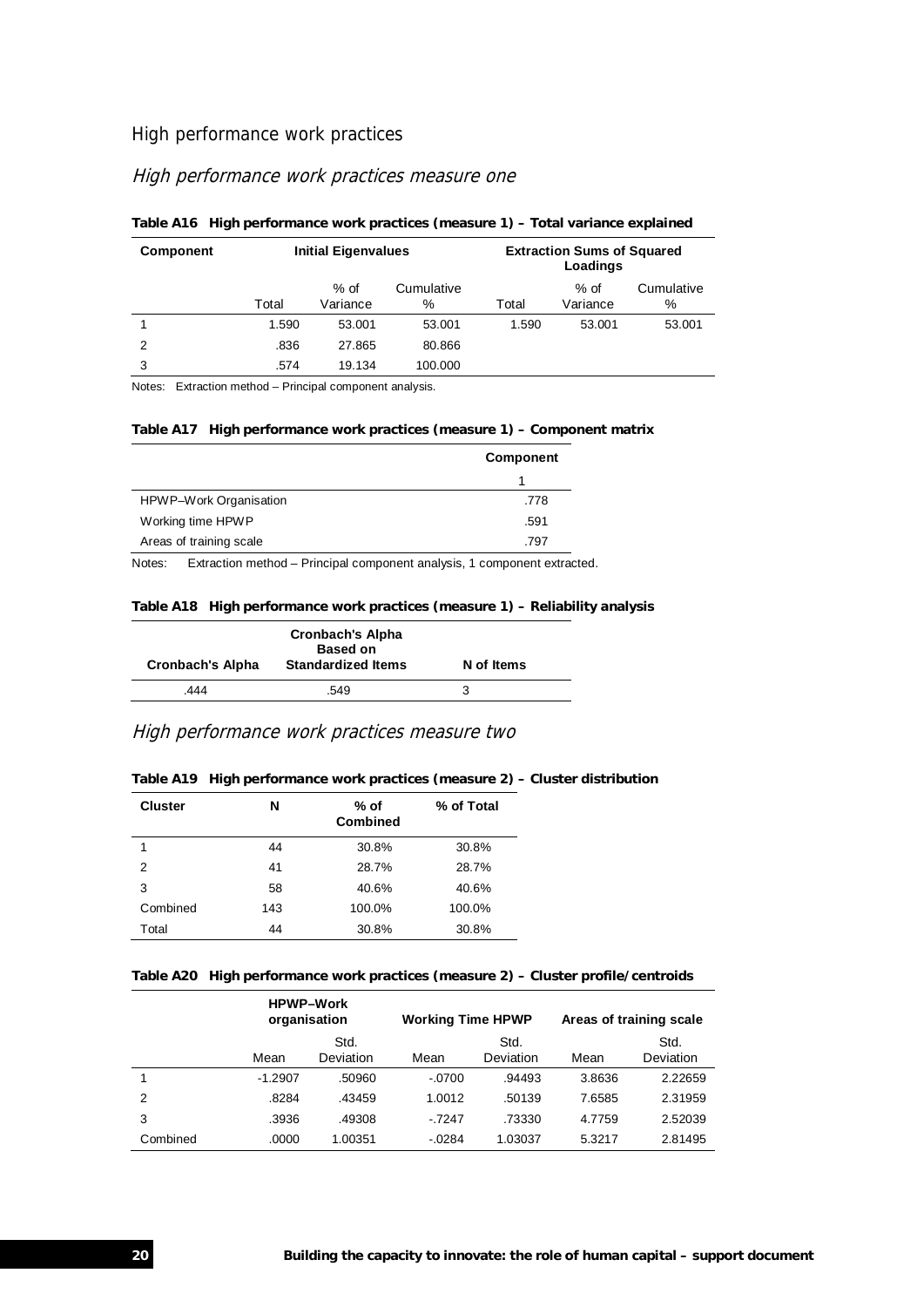## **Creativity**

## Creativity management

| <b>Component</b> | <b>Initial Eigenvalues</b> |                  | <b>Extraction Sums of Squared</b><br>Loadings |       |                    |                 |
|------------------|----------------------------|------------------|-----------------------------------------------|-------|--------------------|-----------------|
|                  | Total                      | % of<br>Variance | Cumulative<br>%                               | Total | $%$ of<br>Variance | Cumulative<br>% |
|                  | 2.730                      | 68.256           | 68.256                                        | 2.730 | 68.256             | 68.256          |
| 2                | .479                       | 11.987           | 80.243                                        |       |                    |                 |
| 3                | .414                       | 10.361           | 90.604                                        |       |                    |                 |
| 4                | .376                       | 9.396            | 100.000                                       |       |                    |                 |

#### **Table A21 Creativity management (Prajogo and Ahmed 2006) – Total variance explained**

Notes: Extraction method – Principal component analysis.

#### **Table A22 Creativity management (Prajogo and Ahmed 2006) – Component matrix**

|                                                                                                                               | <b>Component</b> |
|-------------------------------------------------------------------------------------------------------------------------------|------------------|
|                                                                                                                               |                  |
| We provide time and resources for employees to generate share/exchange<br>and experiment innovative ideas/solutions.          | .820             |
| Employees are working in diversely skilled work groups where there is free<br>and open communication among the group members. | .847             |
| In our company employees frequently encounter non-routine and<br>challenging work that stimulates creativity.                 | .808             |
| Employees are recognised and rewarded for their creativity and innovative<br>ideas.                                           | .829             |

Notes: Extraction method – Principal component analysis, 1 component extracted.

#### **Table A23 Creativity management (Prajogo and Ahmed 2006) – Reliability analysis**

| Cronbach's Alpha | <b>Cronbach's Alpha</b><br><b>Based on</b><br><b>Standardized Items</b> | N of Items |
|------------------|-------------------------------------------------------------------------|------------|
| .844             | .845                                                                    |            |

## Linkages – Tidd and Bessant (2009)

| <b>Component</b> | <b>Initial Eigenvalues</b> |                    |                 | <b>Extraction Sums of Squared</b><br>Loadings |                    |                 |
|------------------|----------------------------|--------------------|-----------------|-----------------------------------------------|--------------------|-----------------|
|                  | Total                      | $%$ of<br>Variance | Cumulative<br>% | Total                                         | $%$ of<br>Variance | Cumulative<br>% |
|                  | 3.566                      | 44.579             | 44.579          | 3.566                                         | 44.579             | 44.579          |
| 2                | 1.212                      | 15.151             | 59.730          | 1.212                                         | 15.151             | 59.730          |
| 3                | .723                       | 9.042              | 68.772          |                                               |                    |                 |
| 4                | .658                       | 8.225              | 76.997          |                                               |                    |                 |
| 5                | .539                       | 6.736              | 83.733          |                                               |                    |                 |
| 6                | .466                       | 5.830              | 89.563          |                                               |                    |                 |
| 7                | .437                       | 5.466              | 95.029          |                                               |                    |                 |
| 8                | .398                       | 4.971              | 100.000         |                                               |                    |                 |

#### **Table A24 Linkages (Tidd and Bessant 2009) – Total variance explained**

Notes: Extraction method – Principal component analysis.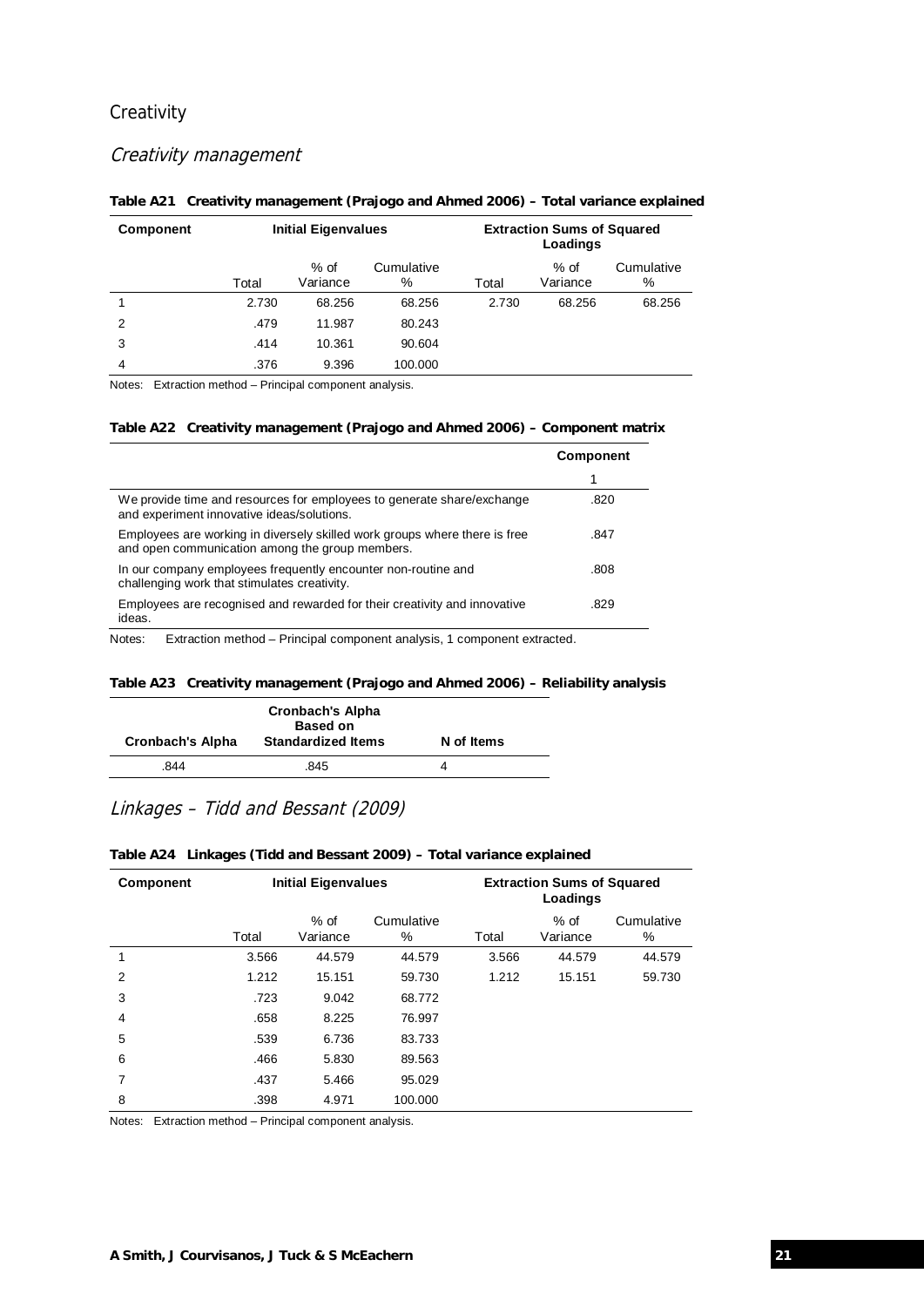#### **Table A25 Linkages (Tidd and Bessant 2009) – Component matrix**

|                                                                                                            | <b>Component</b> |        |  |
|------------------------------------------------------------------------------------------------------------|------------------|--------|--|
|                                                                                                            | 1                | 2      |  |
| We have good 'win-win' relationships with our suppliers                                                    | .555             | .483   |  |
| We are good at understanding the needs of our customers/end users                                          | .574             | .535   |  |
| We work well with universities and other research centres to help us<br>develop our knowledge              | .553             | $-549$ |  |
| We work closely with our customers in exploring and developing new<br>concepts                             | .760             | .309   |  |
| We collaborate with other firms to develop new products or processes                                       | .741             | .054   |  |
| We try to develop external networks of people who can help us $-$ for<br>example with specialist knowledge | .713             | $-218$ |  |
| We work closely with the local and national education system to<br>communicate our needs for skills        | .633             | - 482  |  |
| We work closely with 'lead users' to develop innovative new products<br>and services                       | .768             | $-111$ |  |

Notes: Extraction method – Principal component analysis, 2 components extracted.

#### **Table A26 Linkages (Tidd and Bessant 2009) – Reliability analysis**

| Cronbach's Alpha | <b>Cronbach's Alpha</b><br><b>Based on</b><br><b>Standardized Items</b> | N of Items |
|------------------|-------------------------------------------------------------------------|------------|
| .813             | .815                                                                    | 8          |

## Innovation capacity

## Incremental Product Innovation Capacity

#### **Table A27 Incremental product innovation capacity – Total variance explained**

| <b>Component</b> | <b>Initial Eigenvalues</b> |                    |                    | <b>Extraction Sums of Squared</b><br>Loadings |                    |                    |
|------------------|----------------------------|--------------------|--------------------|-----------------------------------------------|--------------------|--------------------|
|                  | Total                      | $%$ of<br>Variance | Cumulative<br>$\%$ | Total                                         | $%$ of<br>Variance | Cumulative<br>$\%$ |
|                  | 2.636                      | 87.856             | 87.856             | 2.636                                         | 87.856             | 87.856             |
| $\mathcal{P}$    | .230                       | 7.672              | 95.529             |                                               |                    |                    |
| 3                | .134                       | 4.471              | 100.000            |                                               |                    |                    |

Notes: Extraction method – Principal component analysis.

#### **Table A28 Incremental product innovation capacity – Component matrix**

|                                                                                  | <b>Component</b> |
|----------------------------------------------------------------------------------|------------------|
|                                                                                  |                  |
| Innovations that reinforce your product/service lines.                           | .928             |
| Innovations that reinforce your existing expertise in your<br>products/services. | .955             |
| Innovations that reinforce how you currently compete.                            | .928             |
| Extraction mathod - Principal component analysis 1 component extractor<br>Notae: |                  |

Notes: Extraction method – Principal component analysis, 1 component extracted.

#### **Table A29 Incremental product innovation capacity – Reliability analysis**

| <b>Cronbach's Alpha</b> | <b>Cronbach's Alpha</b><br><b>Based on</b><br><b>Standardized Items</b> | N of Items |
|-------------------------|-------------------------------------------------------------------------|------------|
| .933                    | .934                                                                    |            |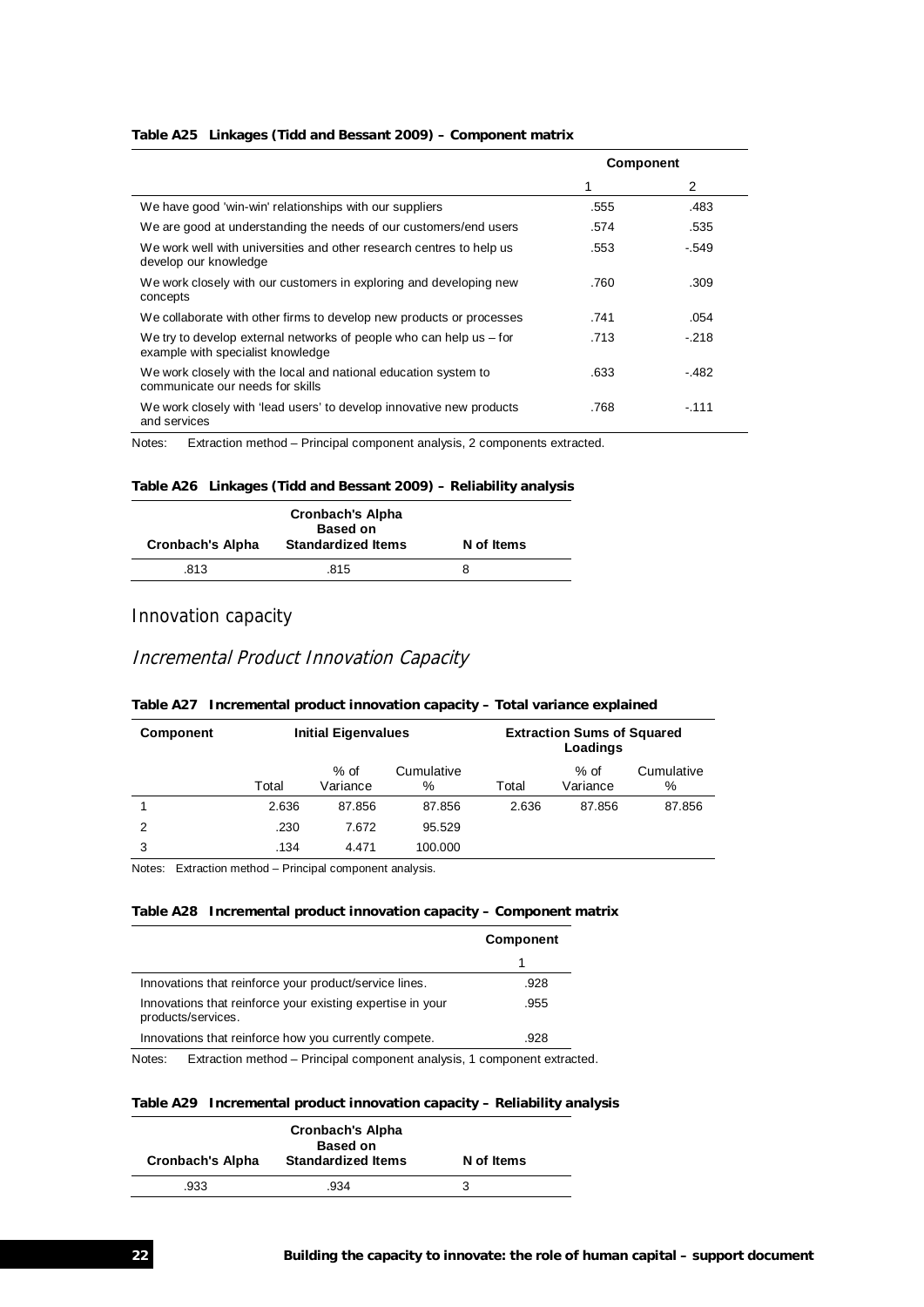## Radical product innovation capacity

| <b>Component</b> | <b>Initial Eigenvalues</b> |                    |                 | <b>Extraction Sums of Squared</b><br>Loadings |                    |                 |
|------------------|----------------------------|--------------------|-----------------|-----------------------------------------------|--------------------|-----------------|
|                  | Total                      | $%$ of<br>Variance | Cumulative<br>% | Total                                         | $%$ of<br>Variance | Cumulative<br>% |
|                  | 2.599                      | 86.621             | 86.621          | 2.599                                         | 86.621             | 86.621          |
| 2                | .247                       | 8.239              | 94.860          |                                               |                    |                 |
| 3                | .154                       | 5.140              | 100.000         |                                               |                    |                 |

#### **Table A30 Radical product innovation capacity – Total variance explained**

Notes: Extraction method – Principal component analysis.

#### **Table A31 Radical product innovation capacity – Component matrix**

|                                                                                      | <b>Component</b> |
|--------------------------------------------------------------------------------------|------------------|
|                                                                                      |                  |
| Innovations that make your product/service lines obsolete.                           | .940             |
| Innovations that fundamentally change your<br>products/services.                     | .912             |
| Innovations that make your existing expertise in your<br>products/services obsolete. | .940             |

Notes: Extraction method – Principal component analysis, 1 component extracted.

#### **Table A32 Radical product innovation capacity – Reliability analysis**

| <b>Cronbach's Alpha</b><br><b>Based on</b><br><b>Standardized Items</b><br><b>Cronbach's Alpha</b> |      | N of Items |
|----------------------------------------------------------------------------------------------------|------|------------|
| .928                                                                                               | .929 |            |

## Incremental process innovation capacity

| <b>Component</b> | <b>Initial Eigenvalues</b> |                  |                 | <b>Extraction Sums of Squared</b><br>Loadings |                    |                 |
|------------------|----------------------------|------------------|-----------------|-----------------------------------------------|--------------------|-----------------|
|                  | Total                      | % of<br>Variance | Cumulative<br>% | Total                                         | $%$ of<br>Variance | Cumulative<br>% |
|                  | 2.662                      | 88.733           | 88.733          | 2.662                                         | 88.733             | 88.733          |
| 2                | .213                       | 7.104            | 95.837          |                                               |                    |                 |
| 3                | .125                       | 4.163            | 100.000         |                                               |                    |                 |

Notes: Extraction method – Principal component analysis.

#### **Table A34 Incremental process innovation capacity – Component matrix**

|                                                                           | <b>Component</b> |
|---------------------------------------------------------------------------|------------------|
|                                                                           |                  |
| Innovations that reinforce your processes                                 | .934             |
| Innovations that reinforce your existing expertise in your<br>processes.  | .958             |
| Innovations that reinforce the processes you currently use<br>to compete. | .934             |

Notes: Extraction method – Principal component analysis, 1 component extracted.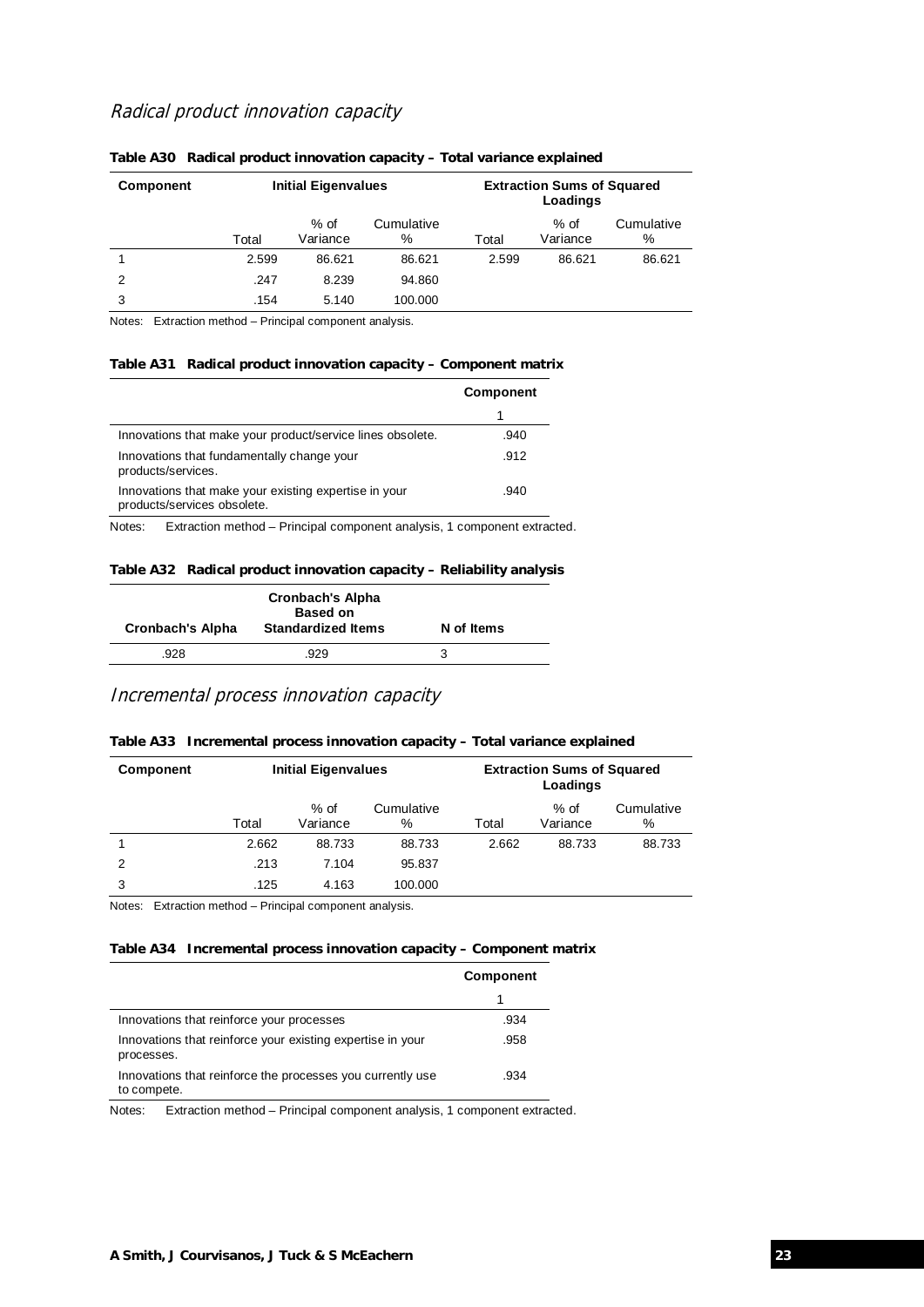| Table A35 Incremental process innovation capacity - Reliability analysis |  |  |
|--------------------------------------------------------------------------|--|--|
|--------------------------------------------------------------------------|--|--|

| Cronbach's Alpha | <b>Cronbach's Alpha</b><br><b>Based on</b><br><b>Standardized Items</b> | N of Items |
|------------------|-------------------------------------------------------------------------|------------|
| .938             | .938                                                                    |            |

Radical process innovation capacity

| <b>Component</b> | <b>Initial Eigenvalues</b> |                  |                 | <b>Extraction Sums of Squared</b><br>Loadings |                    |                 |
|------------------|----------------------------|------------------|-----------------|-----------------------------------------------|--------------------|-----------------|
|                  | Total                      | % of<br>Variance | Cumulative<br>% | Total                                         | $%$ of<br>Variance | Cumulative<br>% |
|                  | 2.347                      | 78.237           | 78.237          | 2.347                                         | 78.237             | 78.237          |
| $\mathfrak{p}$   | .412                       | 13.729           | 91.966          |                                               |                    |                 |
| 3                | .241                       | 8.034            | 100.000         |                                               |                    |                 |

Notes: Extraction method – Principal component analysis.

#### **Table A37 Radical process innovation capacity – Component matrix**

|                                                                             | <b>Component</b> |
|-----------------------------------------------------------------------------|------------------|
|                                                                             |                  |
| Innovations that make your processes obsolete.                              | .919             |
| Innovations that fundamentally change your processes.                       | .861             |
| Innovations that make your existing expertise in your<br>processes obsolete | .872             |

Notes: Extraction method – Principal component analysis, 1 component extracted.

### **Table A38 Radical process innovation capacity – Reliability analysis**

| <b>Cronbach's Alpha</b> | <b>Cronbach's Alpha</b><br><b>Based on</b><br><b>Standardized Items</b> | N of Items |
|-------------------------|-------------------------------------------------------------------------|------------|
| 862                     | .864                                                                    |            |

## Innovation performance

## Product innovation performance

#### **Table A39 Product innovation performance – Total variance explained**

| <b>Component</b> | <b>Initial Eigenvalues</b> |                    |                 |       |                    | <b>Extraction Sums of Squared</b><br>Loadings |  |
|------------------|----------------------------|--------------------|-----------------|-------|--------------------|-----------------------------------------------|--|
|                  | Total                      | $%$ of<br>Variance | Cumulative<br>% | Total | $%$ of<br>Variance | Cumulative<br>%                               |  |
|                  | 3.098                      | 61.955             | 61.955          | 3.098 | 61.955             | 61.955                                        |  |
| $\overline{2}$   | .609                       | 12.174             | 74.129          |       |                    |                                               |  |
| 3                | .565                       | 11.304             | 85.433          |       |                    |                                               |  |
| 4                | .445                       | 8.899              | 94.333          |       |                    |                                               |  |
| 5                | .283                       | 5.667              | 100.000         |       |                    |                                               |  |

Notes: Extraction method – Principal component analysis.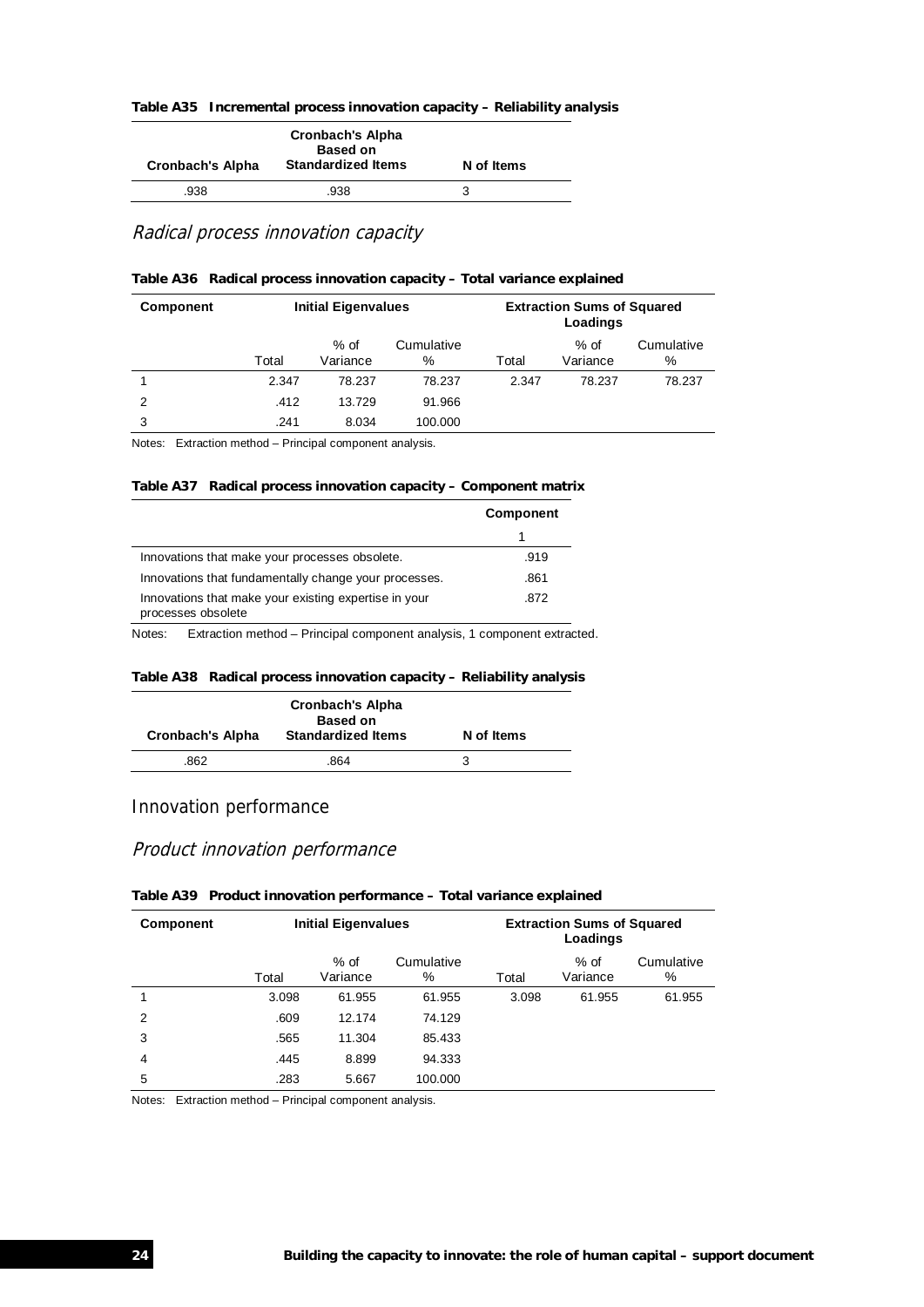| Table A40 Product innovation performance – Component matrix |  |
|-------------------------------------------------------------|--|
|                                                             |  |

|                                                                                      | <b>Component</b> |
|--------------------------------------------------------------------------------------|------------------|
|                                                                                      |                  |
| The level of newness (novelty) of our company's new<br>products and services.        | .758             |
| The use of latest technological innovations in our new<br>products and services.     | .718             |
| The speed of our new product and service development.                                | .746             |
| The number of new products and services our company<br>has introduced to the market. | .872             |
| The number of our new products and services that are<br>first-to-market.             | .831             |

Notes: Extraction method – Principal component analysis, 1 component extracted.

#### **Table A41 Product innovation performance – Reliability analysis**

| Cronbach's Alpha | <b>Cronbach's Alpha</b><br><b>Based on</b><br><b>Standardized Items</b> | N of Items |
|------------------|-------------------------------------------------------------------------|------------|
| .845             | .845                                                                    | .5         |

## Process innovation performance

| Table A42 Process innovation performance – Total variance explained |  |  |  |  |  |  |
|---------------------------------------------------------------------|--|--|--|--|--|--|
|---------------------------------------------------------------------|--|--|--|--|--|--|

| <b>Component</b> | <b>Initial Eigenvalues</b> |                    |                 |       | <b>Extraction Sums of Squared</b><br>Loadings |                 |
|------------------|----------------------------|--------------------|-----------------|-------|-----------------------------------------------|-----------------|
|                  | Total                      | $%$ of<br>Variance | Cumulative<br>% | Total | $%$ of<br>Variance                            | Cumulative<br>% |
|                  | 2.493                      | 62.334             | 62.334          | 2.493 | 62.334                                        | 62.334          |
| $\mathcal{P}$    | .647                       | 16.176             | 78.509          |       |                                               |                 |
| 3                | .461                       | 11.525             | 90.034          |       |                                               |                 |
| 4                | .399                       | 9.966              | 100.000         |       |                                               |                 |

Notes: Extraction method – Principal component analysis.

### **Table A43 Process innovation performance – Component matrix**

|                                                                                         | <b>Component</b> |
|-----------------------------------------------------------------------------------------|------------------|
|                                                                                         |                  |
| The technological competitiveness of our company                                        | .715             |
| The speed with which we adopt the latest technological<br>innovations in our processes. | .838             |
| The updatedness or novelty of the technology used in our<br>processes.                  | .817             |
| The rate of change in our processes, techniques and<br>technology.                      | .782             |

Notes: Extraction method – Principal component analysis, 1 component extracted.

#### **Table A44 Process innovation performance – Reliability analysis**

| <b>Cronbach's Alpha</b> | <b>Cronbach's Alpha</b><br><b>Based on</b><br><b>Standardized Items</b> | N of Items |
|-------------------------|-------------------------------------------------------------------------|------------|
| .800                    | .799                                                                    |            |
|                         |                                                                         |            |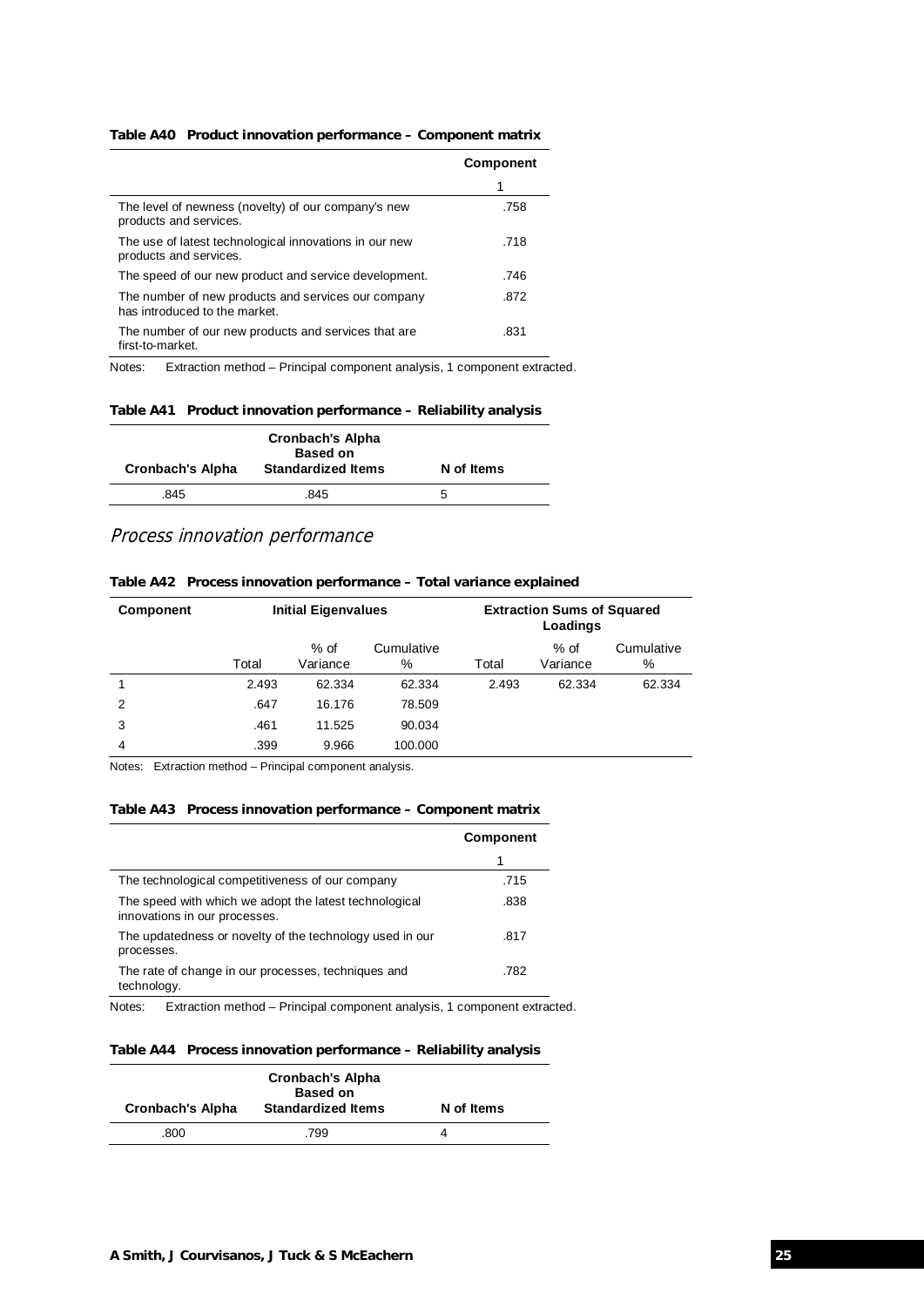## Human resource performance

## People management – Prajogo and Ahmed (2006)

| <b>Component</b> |       | <b>Initial Eigenvalues</b> |                 |       | <b>Extraction Sums of Squared</b><br>Loadings |                 |  |  |
|------------------|-------|----------------------------|-----------------|-------|-----------------------------------------------|-----------------|--|--|
|                  | Total | % of<br>Variance           | Cumulative<br>% | Total | % of<br>Variance                              | Cumulative<br>% |  |  |
|                  | 3.019 | 50.309                     | 50.309          | 3.019 | 50.309                                        | 50.309          |  |  |
| 2                | .827  | 13.787                     | 64.096          |       |                                               |                 |  |  |
| 3                | .705  | 11.750                     | 75.846          |       |                                               |                 |  |  |
| 4                | .642  | 10.704                     | 86.550          |       |                                               |                 |  |  |
| 5                | .473  | 7.885                      | 94.435          |       |                                               |                 |  |  |
| 6                | .334  | 5.565                      | 100.000         |       |                                               |                 |  |  |

#### **Table A45 People management (Prajogo and Ahmed 2006) – Total variance explained**

Notes: Extraction method – Principal component analysis.

#### **Table A46 People management (Prajogo and Ahmed 2006) – Component matrix**

|                                                                                                                           | <b>Component</b> |
|---------------------------------------------------------------------------------------------------------------------------|------------------|
|                                                                                                                           |                  |
| We have an organisation-wide training and development<br>process including career path planning for all our<br>employees. | .668             |
| Our company has maintained both 'top-down' and 'bottom-<br>up' communication processes.                                   | .792             |
| Employee satisfaction is formally and regularly measured.                                                                 | .722             |
| Employee flexibility, multi-skilling and training are actively<br>used to support performance improvement.                | .684             |
| We always maintain a work environment that contributes<br>to the health, safety and well-being of all employees.          | .597             |
| We use bottom-up communication processes that allow for<br>innovative ideas to be implemented.                            | .773             |

Notes: Extraction method - Principal component analysis, 1 component extracted.

#### **Table A47 People management (Prajogo and Ahmed 2006) – Reliability analysis**

| Cronbach's Alpha | <b>Cronbach's Alpha</b><br><b>Based on</b><br><b>Standardized Items</b> | N of Items |
|------------------|-------------------------------------------------------------------------|------------|
| .797             | .800                                                                    | 6          |

## Human capital – Subramaniam and Youndt (2005)

|  | Table A48 Human capital (Subramaniam and Youndt 2005) - Total variance explained |  |  |  |  |  |
|--|----------------------------------------------------------------------------------|--|--|--|--|--|
|--|----------------------------------------------------------------------------------|--|--|--|--|--|

| Component     | <b>Initial Eigenvalues</b> |                    | <b>Extraction Sums of Squared</b><br>Loadings |       |                    |                 |
|---------------|----------------------------|--------------------|-----------------------------------------------|-------|--------------------|-----------------|
|               | Total                      | $%$ of<br>Variance | Cumulative<br>%                               | Total | $%$ of<br>Variance | Cumulative<br>% |
|               | 3.767                      | 75.342             | 75.342                                        | 3.767 | 75.342             | 75.342          |
| $\mathcal{P}$ | .445                       | 8.895              | 84.237                                        |       |                    |                 |
| 3             | .370                       | 7.409              | 91.647                                        |       |                    |                 |
| 4             | .231                       | 4.615              | 96.262                                        |       |                    |                 |
| 5             | .187                       | 3.738              | 100.000                                       |       |                    |                 |

Notes: Extraction method – Principal component analysis.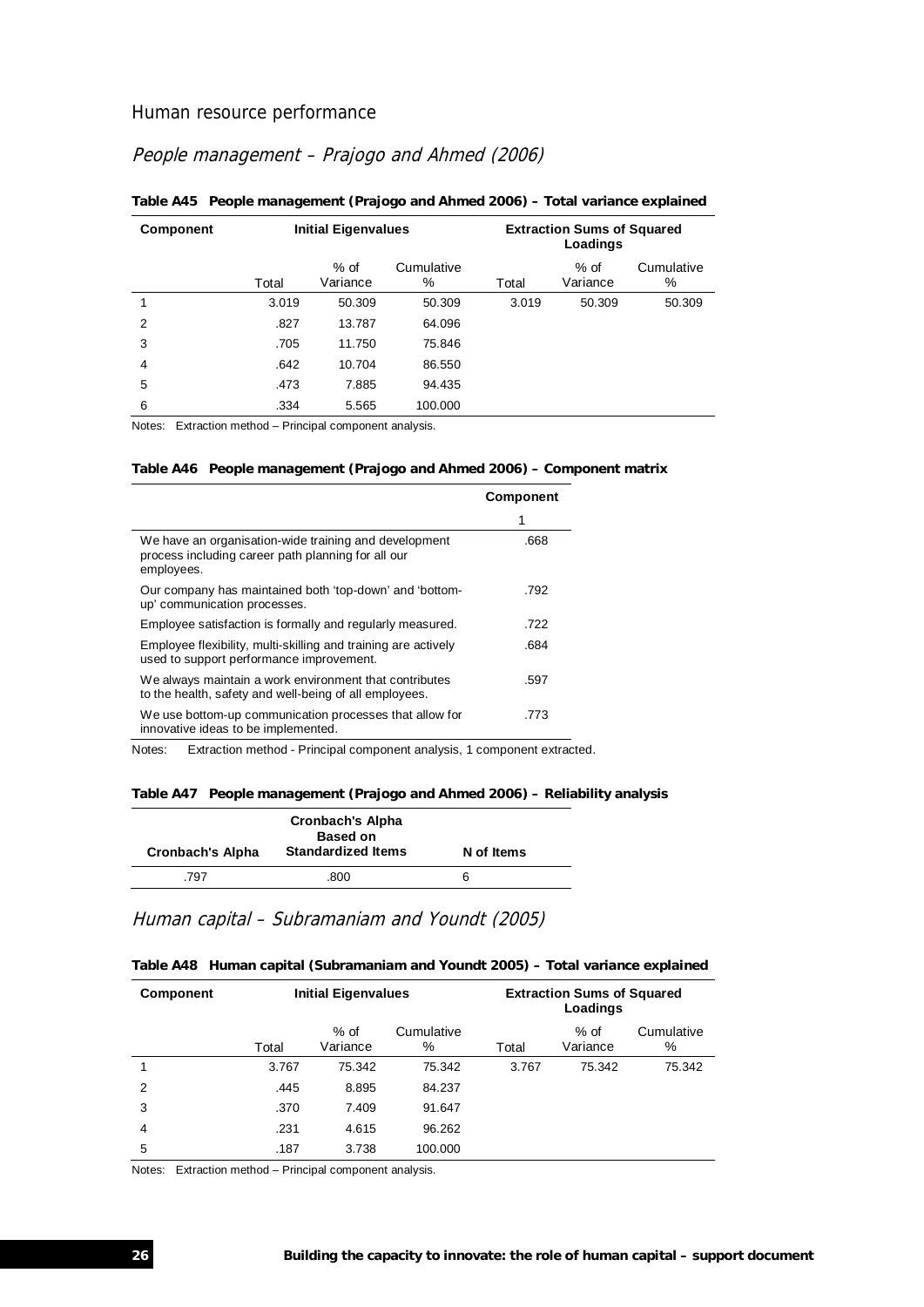#### **Table A49 Human capital (Subramaniam and Youndt 2005) – Component matrix**

|                                                                      | <b>Component</b> |
|----------------------------------------------------------------------|------------------|
|                                                                      |                  |
| Our employees are highly skilled.                                    | .821             |
| Our employees are widely considered the best in our<br>industry.     | .841             |
| Our employees are creative and bright.                               | .907             |
| Our employees are experts in their particular jobs and<br>functions. | .906             |
| Our employees develop new ideas and knowledge.                       | .861             |

Notes: Extraction method – Principal component analysis, 1 component extracted.

#### **Table A50 Human capital (Subramaniam and Youndt 2005) – Reliability analysis**

| <b>Cronbach's Alpha</b> | <b>Cronbach's Alpha</b><br><b>Based on</b><br><b>Standardized Items</b> | N of Items |
|-------------------------|-------------------------------------------------------------------------|------------|
| .919                    | .920                                                                    | 5          |

### Knowledge performance

## Social capital – Subramaniam and Youndt (2005)

#### **Table A51 Social capital (Subramaniam and Youndt 2005) – Total variance explained**

| <b>Initial Eigenvalues</b> |                    |                 | Loadings |                    |                                   |
|----------------------------|--------------------|-----------------|----------|--------------------|-----------------------------------|
| Total                      | $%$ of<br>Variance | Cumulative<br>% | Total    | $%$ of<br>Variance | Cumulative<br>%                   |
| 3.863                      | 77.261             | 77.261          | 3.863    | 77.261             | 77.261                            |
| .628                       | 12.553             | 89.814          |          |                    |                                   |
| .212                       | 4.234              | 94.048          |          |                    |                                   |
| .187                       | 3.733              | 97.781          |          |                    |                                   |
| .111                       | 2.219              | 100.000         |          |                    |                                   |
|                            |                    |                 |          |                    | <b>Extraction Sums of Squared</b> |

Notes: Extraction method – Principal component analysis.

#### **Table A52 Social capital (Subramaniam and Youndt 2005) – Component matrix**

|                                                                                                                       | <b>Component</b> |
|-----------------------------------------------------------------------------------------------------------------------|------------------|
|                                                                                                                       |                  |
| Our employees are skilled at collaborating with each other<br>to diagnose and solve problems.                         | .890             |
| Our employees share information and learn from one<br>another.                                                        | .923             |
| Our employees interact and exchange ideas with people<br>from different areas of the company.                         | .911             |
| Our employees partner with customers, suppliers, alliance<br>partners, etc. to develop solutions.                     | .772             |
| Our employees apply knowledge from one area of the<br>company to problems and opportunities that arise in<br>another. | .891             |

Notes: Extraction method – Principal component analysis, 1 component extracted.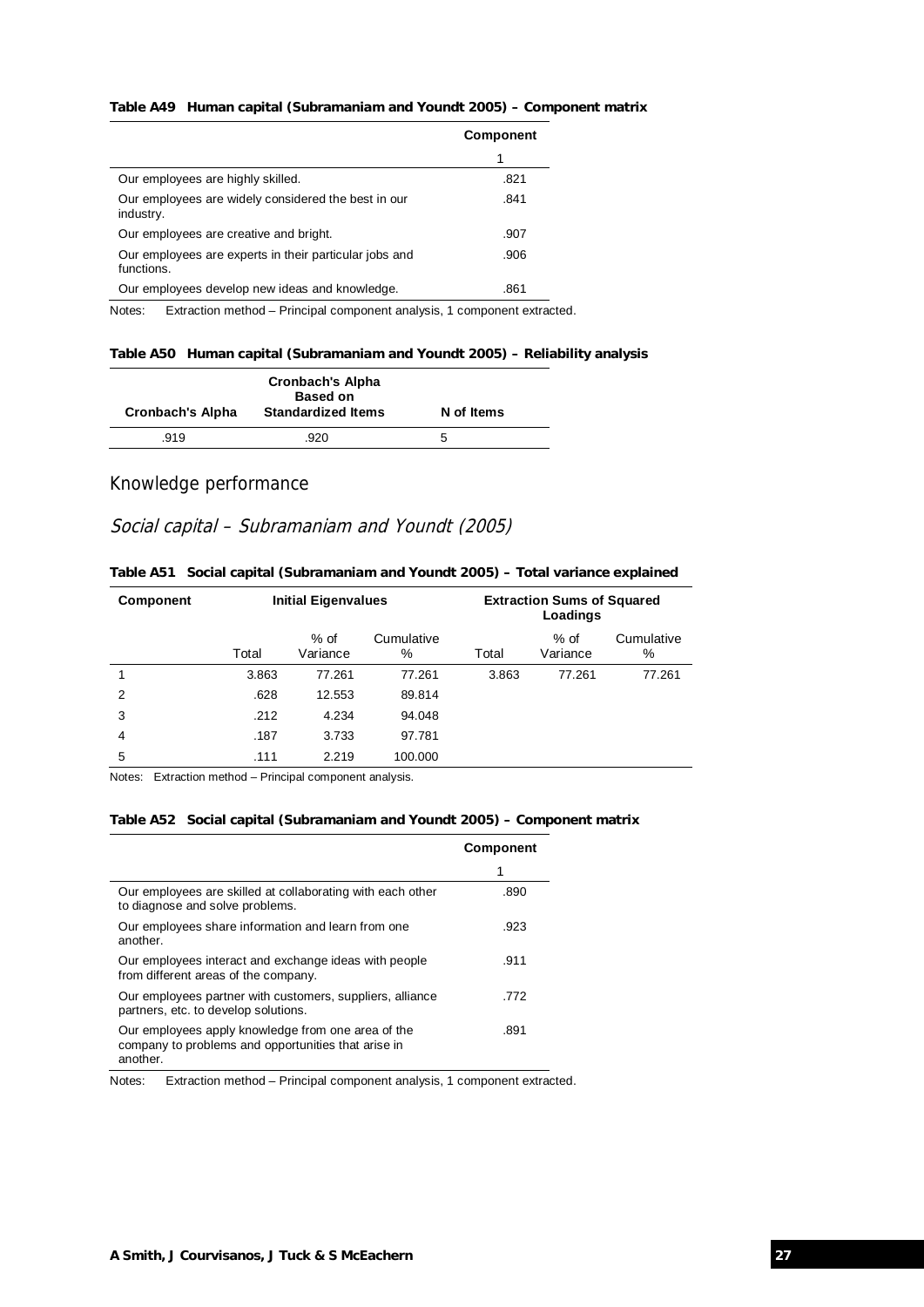|  |  | Table A53 Social capital (Subramaniam and Youndt 2005) – Reliability analysis |  |  |  |  |
|--|--|-------------------------------------------------------------------------------|--|--|--|--|
|--|--|-------------------------------------------------------------------------------|--|--|--|--|

| Cronbach's Alpha | <b>Cronbach's Alpha</b><br><b>Based on</b><br><b>Standardized Items</b> | N of Items |
|------------------|-------------------------------------------------------------------------|------------|
| .924             | .926                                                                    |            |

## Organisational capital – Subramaniam and Youndt (2005)

|  |  | Table A54 Organisational capital (Subramaniam and Youndt 2005) – Total variance explained |  |  |  |
|--|--|-------------------------------------------------------------------------------------------|--|--|--|
|--|--|-------------------------------------------------------------------------------------------|--|--|--|

| <b>Component</b> | <b>Initial Eigenvalues</b> |                    |                 | <b>Extraction Sums of Squared</b><br>Loadings |                    |                 |
|------------------|----------------------------|--------------------|-----------------|-----------------------------------------------|--------------------|-----------------|
|                  | Total                      | $%$ of<br>Variance | Cumulative<br>% | Total                                         | $%$ of<br>Variance | Cumulative<br>% |
|                  | 2.440                      | 61.009             | 61.009          | 2.440                                         | 61.009             | 61.009          |
| $\mathcal{P}$    | .709                       | 17.732             | 78.742          |                                               |                    |                 |
| 3                | .500                       | 12.510             | 91.252          |                                               |                    |                 |
| 4                | .350                       | 8.748              | 100.000         |                                               |                    |                 |

Notes: Extraction method – Principal component analysis.

#### **Table A55 Organisational capital (Subramaniam and Youndt 2005) – Component matrix**

|                                                                                                   | <b>Component</b> |
|---------------------------------------------------------------------------------------------------|------------------|
|                                                                                                   |                  |
| Much of our company's knowledge is contained in<br>manuals, databases, etc.                       | .851             |
| Our company's culture (stories, rituals) contains valuable<br>ideas and ways of doing business.   | .773             |
| Our company uses patents and licenses as a way to store<br>knowledge.                             | .649             |
| Our company embeds much of its knowledge and<br>information in structures, systems and processes. | .836             |

Notes: Extraction method – Principal component analysis, 1 component extracted.

#### **Table A56 Organisational capital (Subramaniam and Youndt 2005) – Reliability analysis**

| Cronbach's Alpha | <b>Cronbach's Alpha</b><br><b>Based on</b><br><b>Standardized Items</b> | N of Items |
|------------------|-------------------------------------------------------------------------|------------|
| .775             | .781                                                                    |            |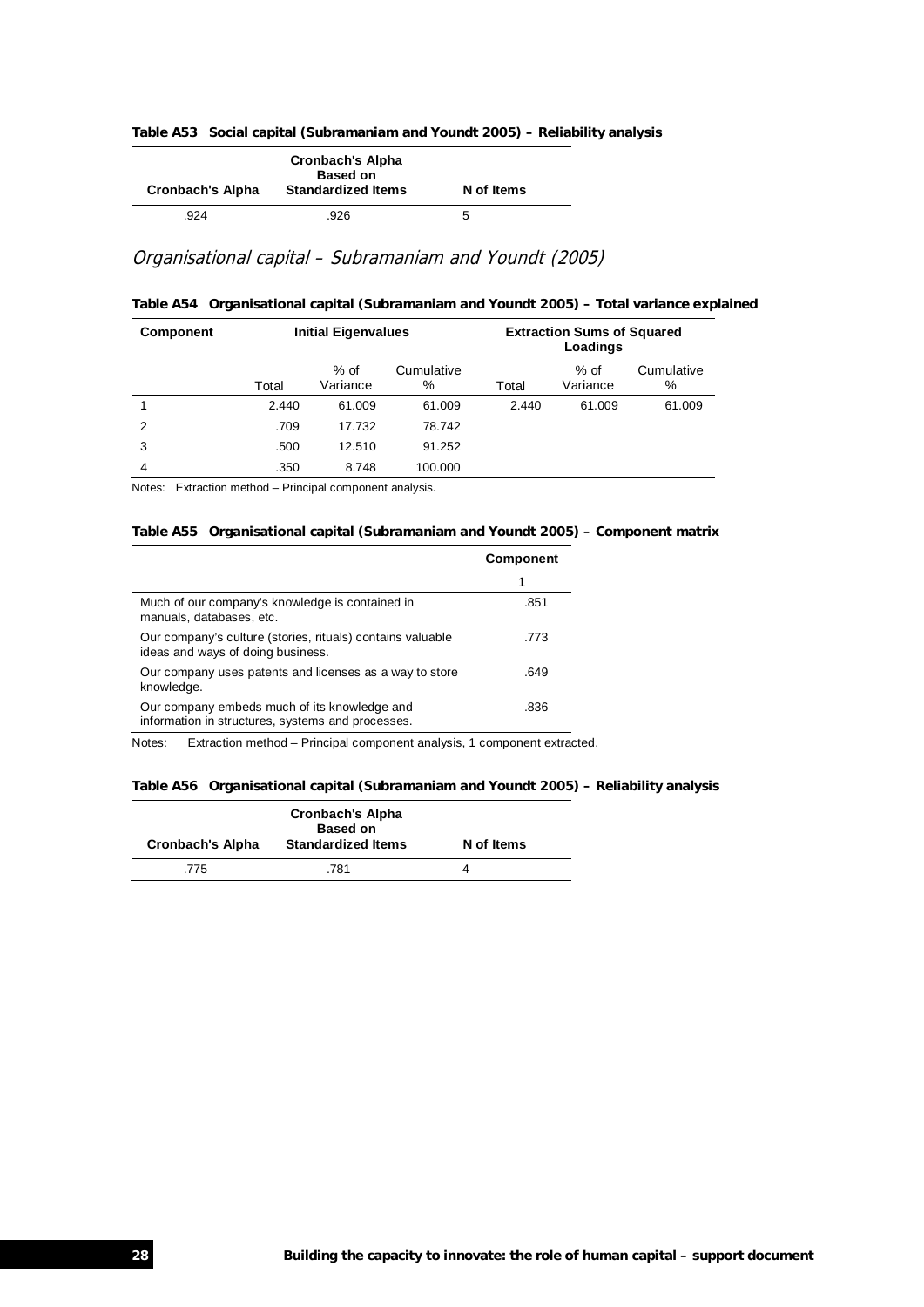# Appendix B: Synopsis of the literature

The conceptual model (or framework) used in this project takes the view that a range of stimulus factors (human and technological) affect the capacity of enterprises to innovate. The model posits that innovation capacity when effectively utilised will lead to increased 'innovation performance'. Whilst acknowledging the critical role of technology in innovation, the review of the literature (Smith et al. 2011), synthesised here, is concerned with the human factors. These human factors within enterprises appear in the form of human resource management (HRM) systems and practices, including the learning and development (L&D) system, and their links to the tertiary education system.

Much research has examined the various human resource management aspects of innovation capacity; however, no study has brought these components into an overall approach for building innovation capacity for improved innovation performance. In addition, there has been limited research in the Australian context. This chapter provides the macro framework of innovation in enterprises, identifying the technological and human stimuli necessary to build innovation capacity. It provides a brief overview of the literature on human resource management and innovation, with particular consideration of the role of people management, knowledge management and creativity management.

## Macro framework of innovation

Innovation 'capacity', the ability of enterprises to identify trends and new technologies as well as to acquire and exploit this knowledge and information, needs to be clearly distinguished from innovation 'capability', the enterprise's ability to continuously transform knowledge and ideas into profitable innovations. This investigation develops a framework to examine the prior capacity-building function and role of employees, through the human resource management function, to acquire the ability to innovate within a strategic innovation model of the type developed by Terziovski (2007).

Figure B1 represents a macro framework of the enterprise innovation process, incorporating internal factors (technological and human) and external factors (for example, the industry, government policies to stimulate innovation etc) based on the research literature on innovation in business enterprises. This model is an adaptation and extension of Prajogo and Ahmed's (2006) Stimulus-Capacity-Performance approach. In this framework, technological and human capital stimulates the development of innovation capacity and the role of learning in the innovation process is highlighted. Figure B1 shows that innovation capacity builds dynamic capabilities in both steady state (leading to incremental innovation) and beyond boundaries (leading to radical innovation), thus creating ambidextrous innovative capacity in the enterprise (Tidd, Bessant & Pavitt 2005). This innovation capacity in turn determines the effectiveness of the innovation commercialisation process.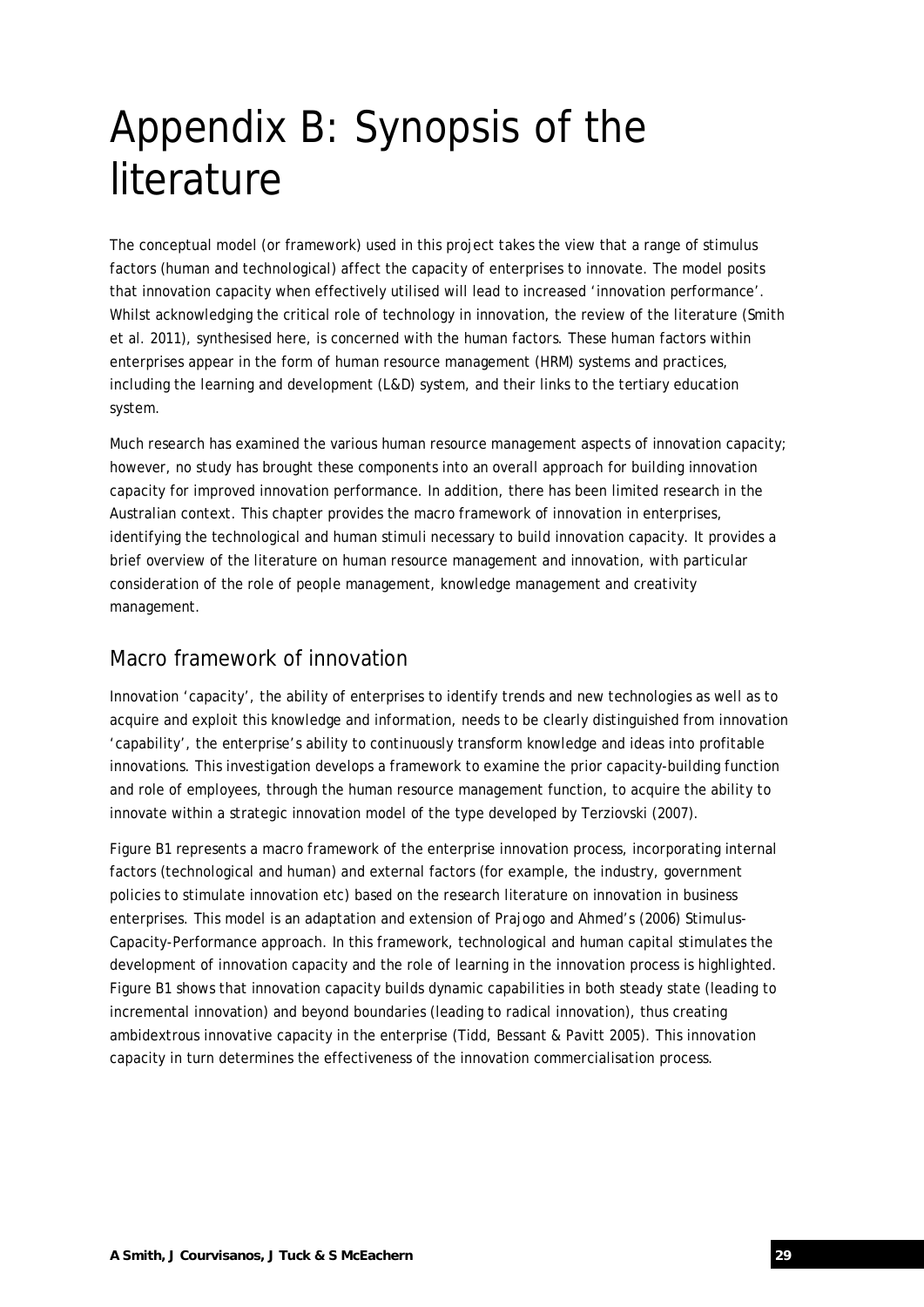



Source: Smith et al. 2011, p.9.

Many studies support the macro framework of managing capital formation, both technological and human, to build innovation capacity and confirm that such capacity building leads to stronger innovation performance. In addition, Christiansen (2000) highlights the need to integrate the human factors into technology management in order to deliver effective innovation performance from enterprises. A range of studies indicate that human factors are critical to innovation within the enterprise (for example, Gupta & Singhal 1993; Hauser 1998). Thus, the ability to innovate depends on the effective management of human resources and, in particular, the learning and development practices of enterprises (Jiménez-Jiménez & Sanz-Valle 2008). These studies specifically identify the human capital formation practices that enterprises need to implement to improve their 'innovation capacity'.

In figure B1, the human capital factors are underpinned by the internal learning and development system and the external tertiary education system that supports the internal learning and development system. However, studies to date have usually examined how the public tertiary system can support enterprises' learning and development systems (for example, Garlick, Taylor & Plummer 2007), rather than exploring the holistic development of enterprises' innovation capacity through their internal human resource management and learning and development systems in concert with the external tertiary education system. In contrast to previous studies, the principal focus of this study is to examine the learning and development systems, the tertiary education system supporting learning and development, and their interaction with enterprises' human resource management systems and practices.

## Human resource management, training and innovation

Traditionally human resource management functions were limited to the minutiae of managing people in the workplace, however, in the 1980s a broader view of human resource management emerged. Enterprises began to focus on the skills and abilities of their employees as a source of future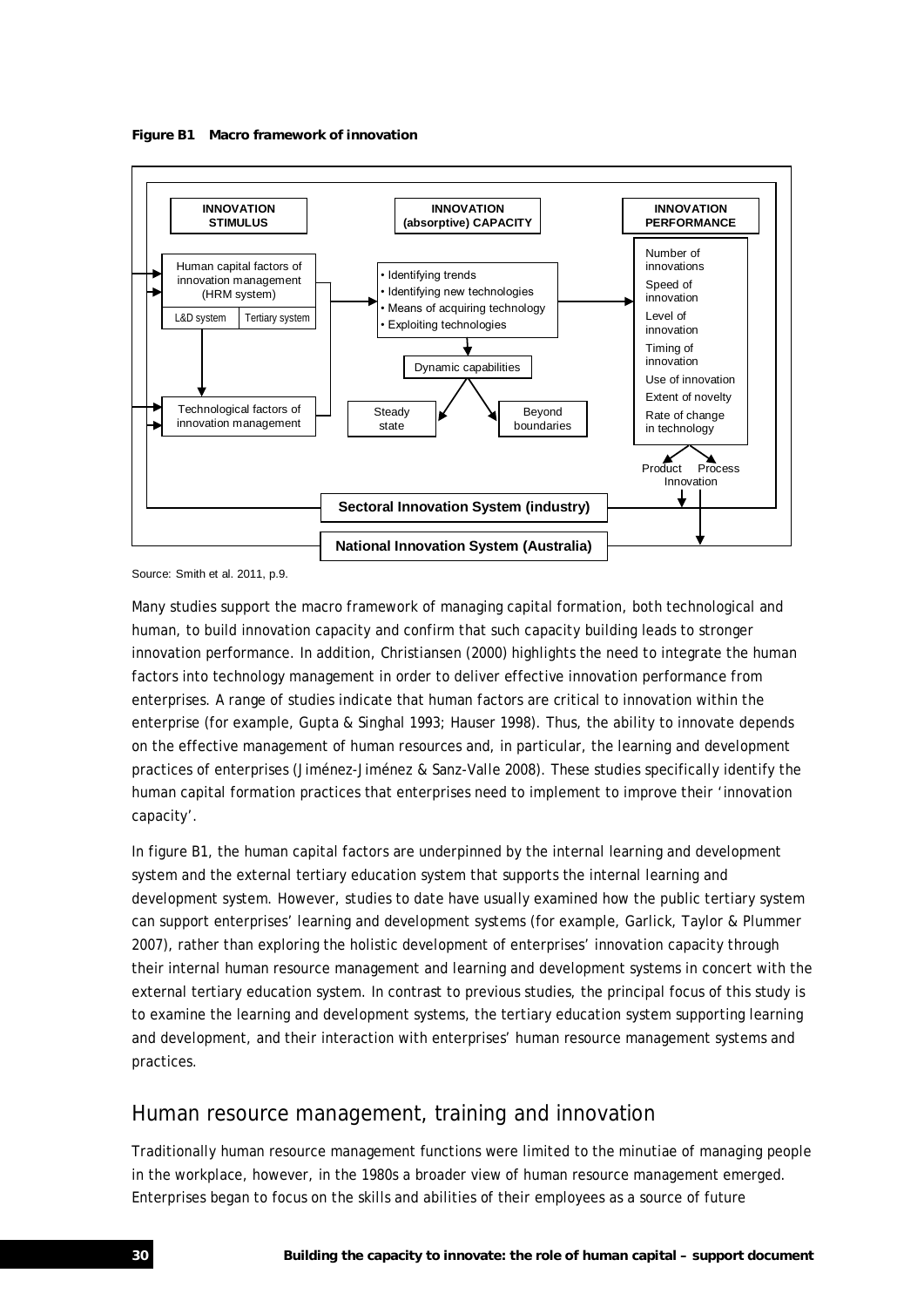competitive advantage. From this emerged the recognition that human resource management is vital to create an organisational climate or culture in which employees' skills and abilities can be harnessed for building innovation capacity. This led to the development of two types of models of human resource management in the literature.

One group of human resource management models, known as 'soft' models, emphasise the importance of training employees to secure their commitment to the enterprise, and thus improve business outcomes (for example, Rainbird 1994). The other group of models link human resource management directly to business strategy (for example, Legge 1995), known as the 'hard' approach to human resource management. The 'soft' approach can be summarised as moving from control to commitment through better human resource management practices, for example, careful selection and recruitment, rewards and training, performance management, giving employees more control and thus facilitating a greater commitment and contribution to the enterprise.

In contrast, the 'hard' approach to the role of human resource management is to enable effective implementation of the core business strategy. In this approach employees are treated as another strategic resource for the enterprise. Unlike the 'soft' approach, the 'hard' approach is contingent on the circumstances of the enterprise, with different human resource management strategies being appropriate for different business strategies. Schuler and Jackson (1987) identify the various human resource management practices to achieve each of Porter's (1980) three basic business strategies of innovation, quality enhancement, and cost-reduction. This contingent approach led to the notion of 'fit' — both external and internal fit — for human resource management practices. The aim is to ensure that innovation occurs within the external strategic setting determined by the enterprise (external fit), while ensuring at the same time that individuals in the enterprise are allowed to innovate (internal fit).

The notion of internal fit also means individual human resource management practices should not invalidate other practices and they need to work together in self-reinforcing 'bundles' to provide maximum benefit to the enterprise. This notion of bundling human resource practices has become very influential in formulating the role of human resource management in enterprises. The resourcebased view of the enterprise builds on the notion of human resource 'bundles' to show that employees and their skills, a core competence for enterprises (Hamel and Prahalad 1994), are the only real source of sustainable competitive advantage when other resources such as technology are easily imitated by competitors. This approach emphasises the creation of unique dynamic bundle of capabilities based on the skills and attitudes of employees (Boxall & Purcell 2008).

Recently, the focus of human resource management research has moved from strategy towards 'high performance work' systems (for example, Colombo, Delamastro & Rabbiosi 2007). High performance work systems embrace three concepts: production management; work organisation; and employee relations (Bélanger 2004).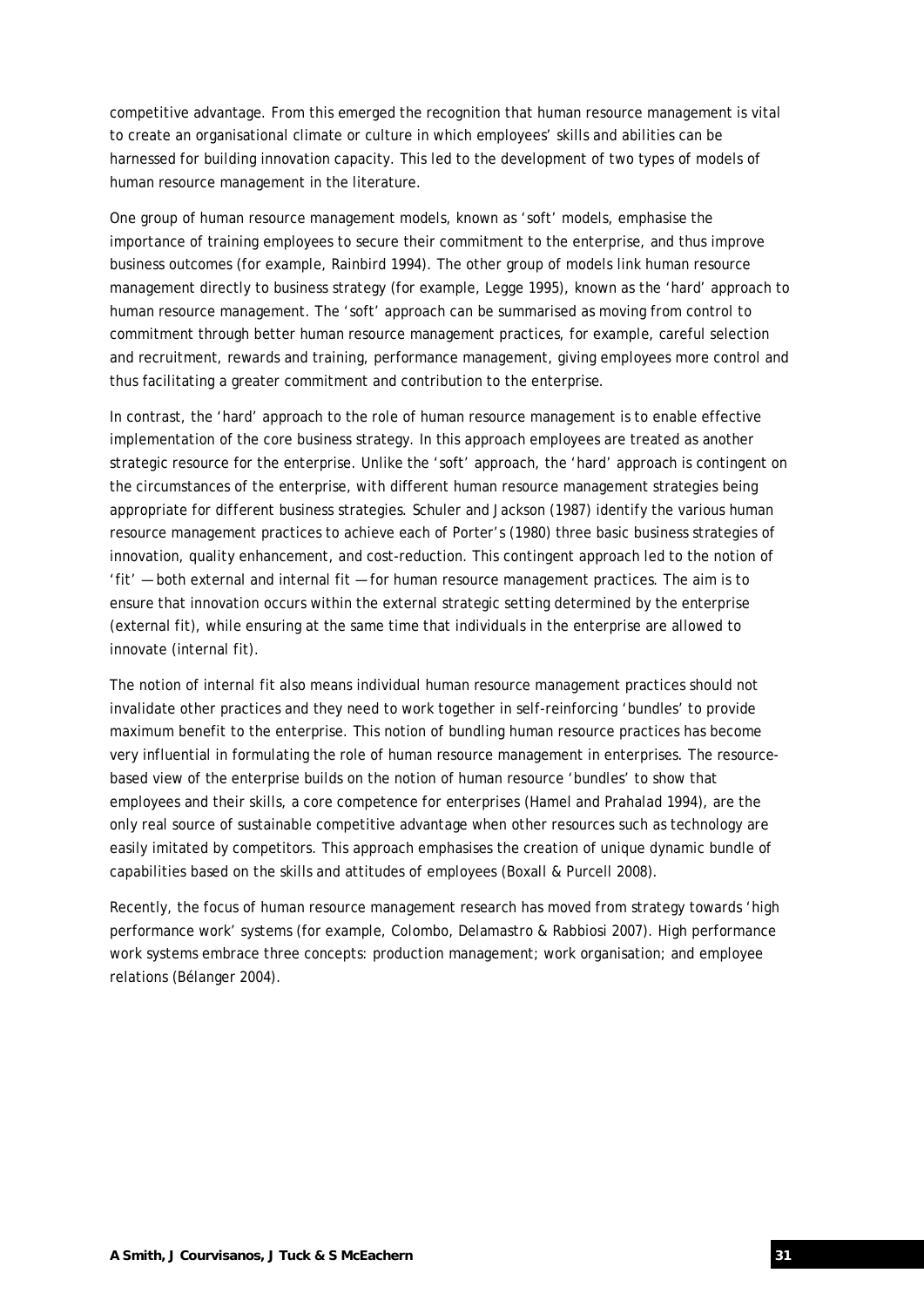

# The Creative/Learning Organisation

Source: Smith et al. 2011, p.14.

Figure B2 depicts the bundling of human resource management practices in a creative/learning organisation, portraying the three systems of human capital formation (human resource management practices, learning and development system, tertiary system) responsible for building innovative capacity in order to be ambidextrous across steady state and beyond boundaries innovation.

Empirical research on the links between human resource management and innovation at the enterprise level is limited, with existing research viewing human resource management as a tool to manage innovation rather than to promote innovation. Many studies by innovation scholars examine innovation capability, but do not investigate the role of human resource management in building innovation capacity. An integrated framework, bringing together the work of innovation and human resource management scholars, is beginning to emerge (see, for example, de Leede & Looise 2005, Beugelsdijk 2008).

Recently, human resource management scholars have explored the link between innovation performance and human resource management practices. The importance of the strategic human resource management approach to innovation has been identified (Jiménez-Jiménez and Sanz-Valle 2005). However, this empirical study also revealed the need for the use of 'soft' human resource management practices to create a stable and committed workforce willing to take risks (and learn from them) to further innovation. Thus, in the context of innovation performance, human resource management practice needs to incorporate both soft and hard aspects of human resource management. Another empirical study by Perdomo-Ortiz, González-Benito and Galende (2009) finds a direct link between the use of bundles of high performance work systems practices and innovation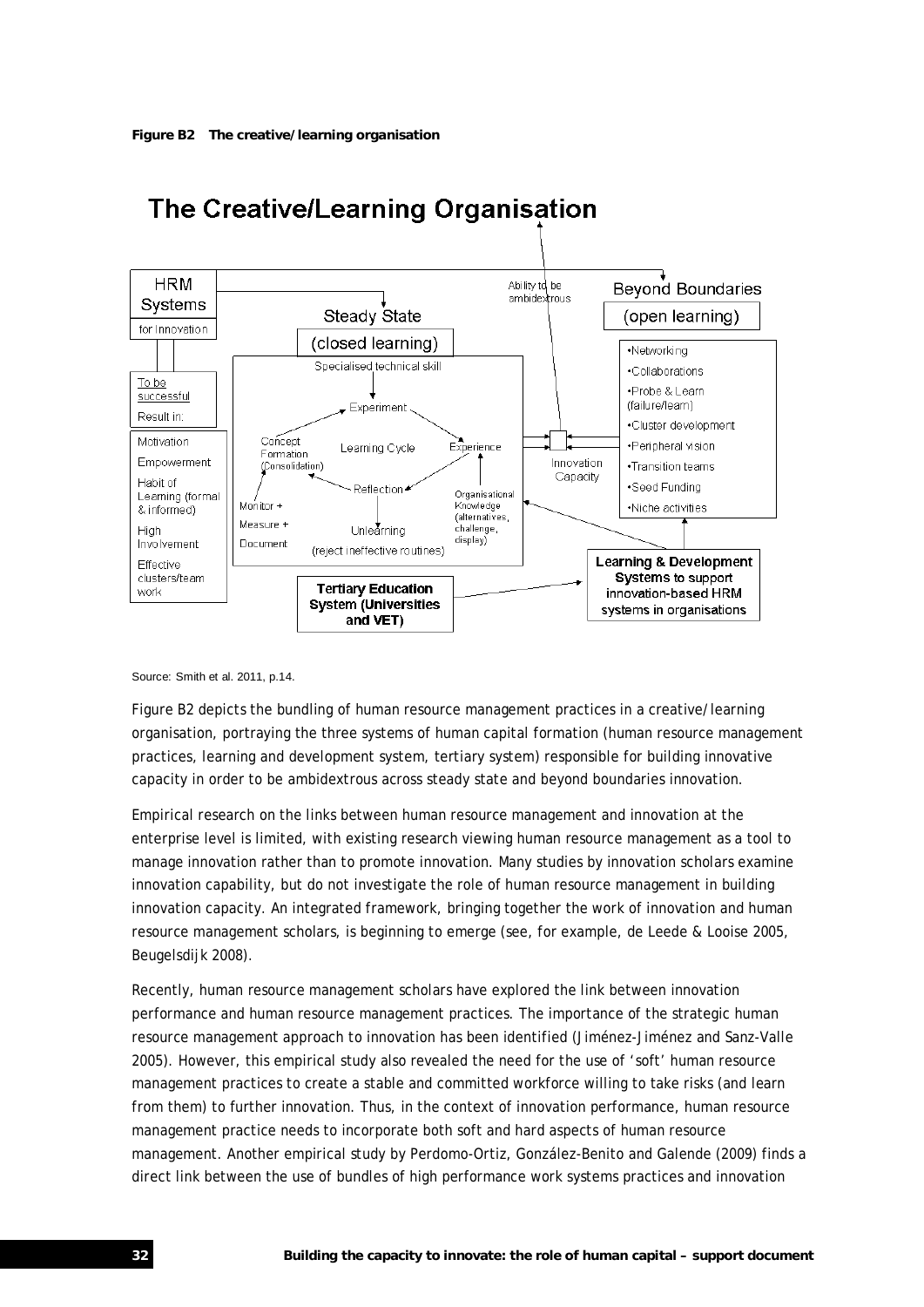performance, with the strongest links identified being the use of teamwork (work organisation) and measures to increase worker motivation. This study also identified a weaker, direct link between the use of training and innovation. The importance of bundling human resource practices for innovation performance is further supported by Laursen and Foss (2003), whose study explored the links between innovation and human resource management. This study finds that the level of enterprise innovation is linked to the extent of bundling of human resource management/high performance work systems practices.

Other studies provide support for the macro framework (figure B1), they argue that the link between human resource management and innovation performance is not direct, but rather mediated through organisational 'capacity' leading to innovation capability which is strongly associated with innovation performance (see, for example, Prajogo and Ahmed 2006). Lau and Ngo (2004) theorise from their empirical study that human resource practices create an organisational capacity, around a developmental culture (a culture in which individual development is encouraged and rewarded), which leads to improved innovation performance. However, consistent with Perdomo-Ortiz, González-Benito and Galende (2009), Lau and Ngo (2004) also identify a weak direct link between training and innovation.

Freel (2005) identifies training as a key learning and development activity for improving human capital, noting that innovative enterprises tend to train more, however, few empirical studies research the impact of training practices on innovation (Santamaría, Nieto and Barge-Gil 2009). The research evidence shows that training, on its own, has only a weak direct link to innovation. However, extensive employee training has long been linked to the bundles of human resource management practices that constitute the high performance work systems approach to human resource management (Shipton et al. 2006), and it is these bundles of practices that enhance innovation. Training is often seen as an indicator of the existence of high performance work systems and is crucial within a learning and development system as it appears to develop the knowledge and skills required at an individual level, producing higher levels of innovation and feeding into the creation of organisational cultures and management capabilities that sustain innovation. Laursen and Foss (2003)'s study shows that the learning and development system, comprising both internal and external training, has a strong stimulus effect on innovation in service sector enterprises.

Figure B2 illustrates how learning and development systems link to human resource management systems and tertiary education. The emphasis is on learning opportunities that are afforded to individuals and groups in enterprises, referred to as a learning culture or a learning orientation, rather than on the provision of specific training initiatives. Such a learning culture is reflected in Lau and Ngo (2004)'s notion of the developmental culture which creates the innovative capacity identified by Prajogo and Ahmed (2006) and mirrored by the concept of absorptive capacity (Cohen & Levinthal 1990). Vinding (2006) shows that absorptive capacity directly impacts on higher levels of innovation performance. Thus, learning is a critical element in the development of absorptive and innovative capacity. In Australian enterprises, this learning culture is linked to better human resource management outcomes in the form of reduced levels of employee turnover and higher levels of employee satisfaction (Smith, Oczkowski & Selby Smith 2011).

Lichtenthaler (2009) has taken the concept of absorptive capacity further and related it to different forms of learning in an enterprise, involving learning in its broadest sense – individual and organisational learning as well as knowledge management. In Lichenthaler's model three forms of learning exploratory, transformative and exploitative need to be present in the enterprise. These three types of learning work together as a complementary bundle, to ensure the development of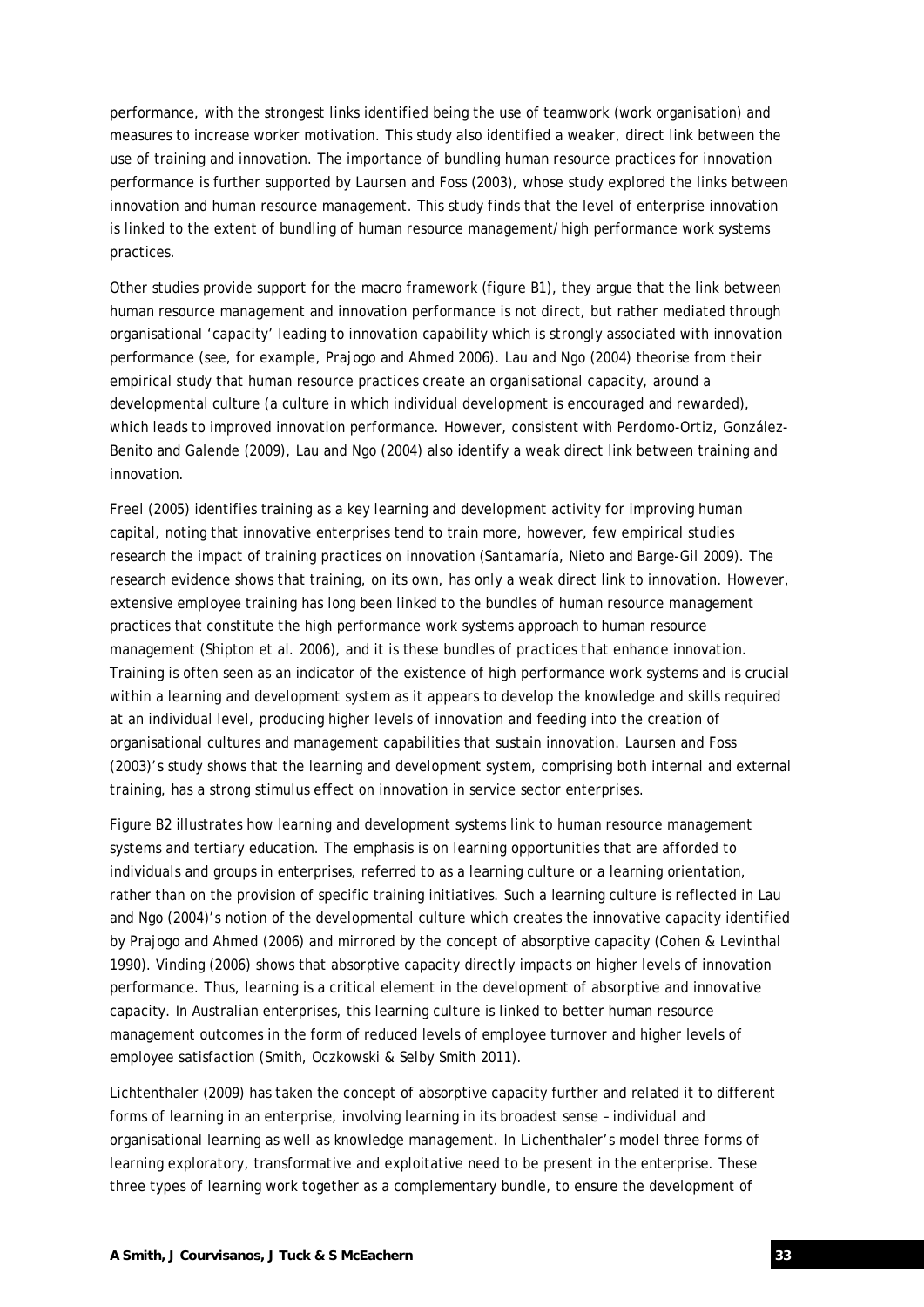absorptive (innovative) capacity to enable innovation performance. Thus, learning and development systems play a key role in developing innovative capacity.

Recent Australian studies have taken the dominant distributed model of innovation which emphasises the role of employees in innovation and linked it to the role of training and education in innovation systems (see, for example, Pickersgill 2005; Tether et al. 2005). Toner et al. (2004) conclude that training through the VET system plays a key role in innovation in the enterprises and that training for intermediate, trade related skills is particularly important. The new systems of learning and development that have evolved in Australia in recent years are based on the notion of the trainer as a broker rather than an instructor (Smith et al. 2005). Thus, in the new learning and development systems, learning and development intercedes between the public tertiary (university and VET) system and the internal human resource management practices of the enterprise (see figure B2). These new learning and development systems are in reality leading the integration of human resource management and high performance work systems practices in enterprises – a key element in both high performance working and in innovation (Smith & Smith 2007) for both steady-state and beyond boundaries dynamic capabilities. If innovation at the enterprise level depends on the development of the dynamic capabilities and competencies of the enterprise, then the development of new learning and development systems under the stimulus of nationally recognised training will assist in building innovative capacity for dynamic capabilities and successful innovation.

In summary, prior research reveals:

- An indirect link between human resource management and innovation performance, mediated through organisational capacity.
- In the context of innovation performance, that both soft and hard aspects of human resource management need to be incorporated.

The importance of the bundling of human resource practices for innovation performance.

Training is crucial for innovation — creating organisational cultures and management capabilities which stimulate and sustain innovation

## Innovation stimuli

A micro-based research framework (an expansion of the top left-hand box of figure B1) is developed in figure B3 portraying the three human capital factors and their associated stimulus measures that build an enterprise's workforce innovation capacity — people, knowledge and creativity management. The literature on these factors comes from three diverse areas of management. Each is briefly discussed in turn.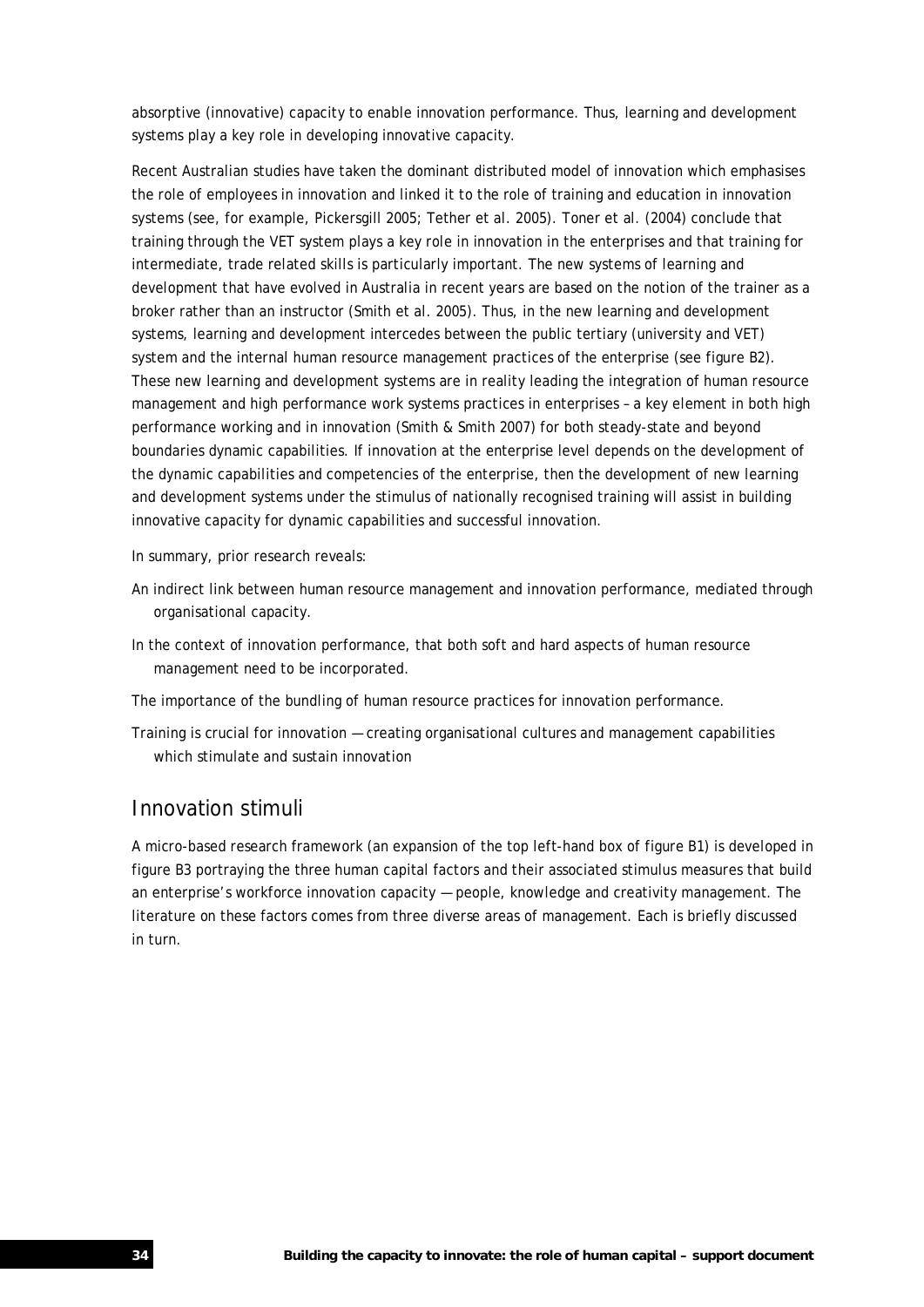



Source: Smith et al. 2011, p.20

## People

People management practices need to create and maintain an environment that supports innovation, one that motivates employees and provides them with the opportunities to innovate. The innovation literature stresses the importance of organisational culture for innovation performance. Importantly, '… organisations need to create and sustain conditions so that people want to innovate and so that people *can* innovate.' (Angle 2000, p.165, emphasis in original). Key practices aimed at creating such an organisational culture, identified in the literature, include empowerment and involvement (Kanter 1983). It is individuals who play a fundamental role in the development of organisational learning, and evidence suggests that enterprises need to manage, motivate and reward employees to foster creativity and innovation. The management practices (or measures) identified in the literature which stimulate innovation include; human resource planning, teamwork and work organisation, performance appraisal, reward systems, career management and training.

To foster innovation, enterprises need to recruit, hire and retain the right people, people with a variety of personal characteristics, knowledge, expertise and skills. Selective hiring practices are found to be positively related to organisational learning (Lopez, Peon & Ordas 2006). However, contrary to common belief, extremely low rates of turnover may be counter-productive for innovation as it highly restricts the infusion of new people with different perspectives into the enterprise. On the other hand, high rates of turnover will be dysfunctional. Whereas, moderate rates of turnover can enhance diversity, critical evaluation and creativity (Guidice, Heames & Wang 2009). For innovation, people management practices need to focus upon job satisfaction, to ensure turnover is not excessive.

Perdomo-Ortiz, González-Benito & Galende (2009) argue that enterprises

… should opt for supporting problem-solving practices in work teams; for designing incentives linked to forming part of these teams; for using methodologies such as quality circles or the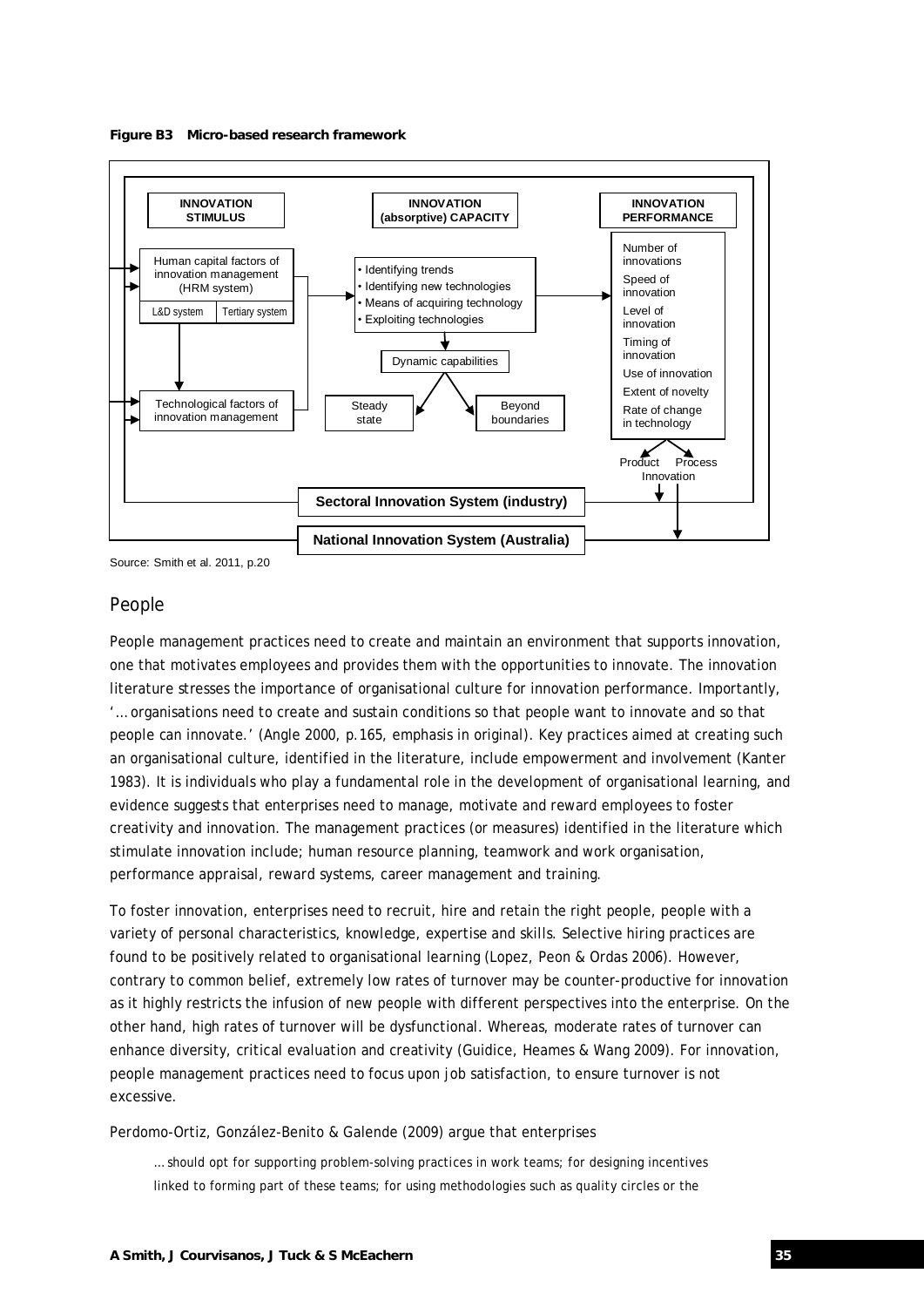creation of virtual communities; for including teamwork competencies as a hiring criterion and supporting an organisational design in which participation and delegation of functions are based on teamwork. (p.1211)

Furthermore, it is indicated that cross-functional teams, extensively used by innovative enterprises, are critical for fostering creativity and innovation (Lau & Ngo 2004). Practices relating to job design can also foster innovation, such as; allowing for employee flexibility, job rotation and multi-skilling (see, for example, Beugelsdijk 2008). Lau and Ngo (2004) identify team development as instrumental in the creation of an appropriate culture for innovation. However, the challenge is turning a loose collection of people in a 'group' into a mutually accountable and supportive 'team'

Hoegl and Gemuenden (2001) argue that innovation success is linked to teamwork quality, including team performance and the personal success of team members, indicating the importance of performance appraisal at both individual and team. Importantly, performance appraisal to support innovation needs to evaluate progress in work processes and not outcomes (Mumford 2000) – to focus on behaviours not results. Thus, to capture incremental innovation process-based appraisals need be conducted more frequently than the typical annual appraisal.

To promote innovation, rewards and incentives should reinforce risk taking and stimulate knowledge exchange and sharing among group members. Reward systems identified in innovative enterprises include non-financial rewards – such as freedom and autonomy (Gupta & Singhal 1993) — in addition to traditional financial rewards. It is also suggested that, given the importance of team-based activities for innovation, group-based incentives which reinforce co-operation between members may also be required (Lopez, Peon & Ordas 2006). Incentives can vary in their impacts on radical and incremental innovation, for example, Beugelsdijk (2008) reveals that performance-based pay has a positive effect on incremental innovation but not radical innovation.

Employee development practices which maximise employees' commitment to innovation are recommended, this involves practices such as career management, mentoring and coaching (Lopez-Cabrales, Pérez-Luño & Cabrera 2009). Also recommended for stimulating innovation amongst employees are the establishment of career paths involving variety beyond a single expertise, incentives for ongoing knowledge development, and when combined with other people management practices training — especially on-the-job training (Zeytinoglu & Cooke 2009).

In summary, people management requires commitment-based bundle of practices, which facilitate employee co-operation and involvement and emphasise the valuing and support of employees, creating an innovative and entrepreneurial culture — the first human capital stimulus to building innovation capacity.

## Knowledge

Knowledge management is the second human capital stimulus by which enterprises can enhance their capacity to innovate. Importantly, an organisation's knowledge is only an asset if it is used efficiently and continually enhanced. To effectively work through the innovation process, requires harnessing new and unique knowledge — beginning with harnessing knowledge to create the initial innovation idea (imagining), through to incubating and demonstrating the idea. Thus, an enterprise's potential for innovation is dependent upon the prior accumulation of knowledge. Nonaka and Takeuchi (1995) argue that the key to organisational knowledge creation, and thus innovation, is the mobilisation and conversion of tacit knowledge ('know-how') into explicit knowledge ('know-what' and 'know-why').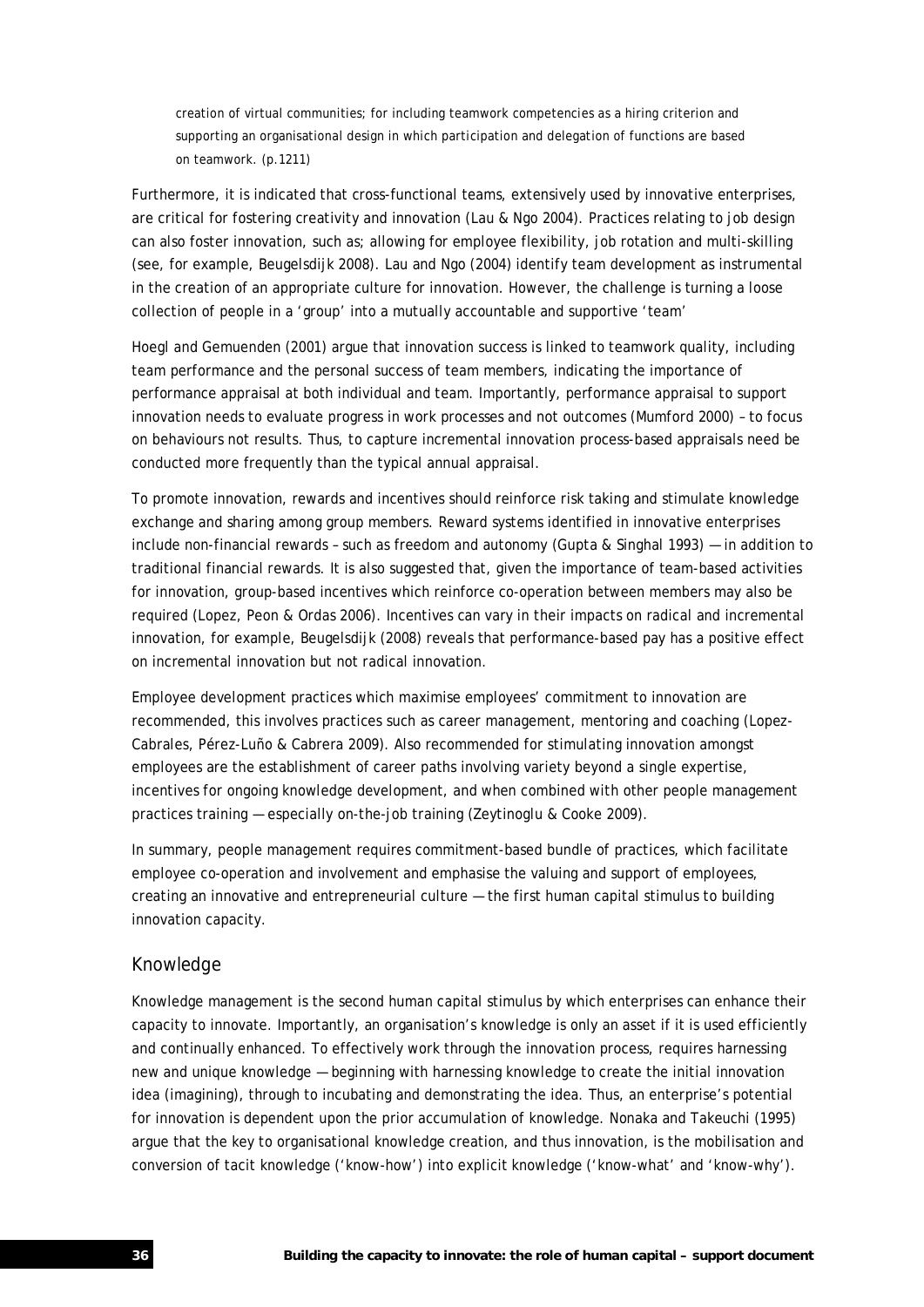Three types of knowledge are identified in the intellectual capital literature: human capital (the knowledge, skills, and abilities individuals have and utilise), organisational capital (the institutionalised knowledge and experience encapsulated in, and used through, sources like databases, manuals, systems and patents) and social capital (the knowledge embedded in, accessible through, and utilised by interactions amongst individuals through their networks of interrelationships). Each of these types of knowledge necessitate unique kinds of investment — human capital requires a focus on people management and training, organisational capital requires the establishment of devices and systems for storage and dissemination of knowledge and social capital requires the development of the means to facilitate collaboration, interactions and relationships.

Enterprises need to create synergies between their human and social capital in order to realise the full innovative potential of their employees (Subramaniam & Youndt 2005). Human resource practices need to aim not only at developing employees' skills and expertise, but also at developing employees' abilities to collaborate, network and share knowledge to enhance learning and innovation (Prajogo & Ahmed 2006). Knowledge-based human resource practices which enable innovation include appraisal and compensation practices, as well as incentives for ongoing knowledge development and access to learning, both internal and external (Mumford 2000).

Collaborative human resource management practices for collective thinking, such as training and selection for teamwork skills, communication mechanisms, exchange programs, orientation and socialisation programs, team building activities, group training, mentoring and on-the-job training increase the uniqueness of knowledge and are critical for disseminating knowledge through the enterprise. In order to build innovative capacity, such collaborative practices need to incorporate in their design 'double loop' adaptive learning (Bessant & Caffyn 1996) while mistakes and/or failures need to be tolerated (Nonaka & Takeuchi 1995) to faciliate reflective practice. Knowledge management not only enables creative ideas for innovation to permeate through the organisation, but also facilitates human resource stimuli, practices, and actions that drive innovation.

## **Creativity**

Creativity is the generation of new and useful ideas by individuals, whilst innovation is the successful implementation of such ideas (Amabile 1997). Thus, creativity is a necessary but not sufficient condition for innovation. For human resource management scholars and practitioners the differentiation between creativity and innovation is critical, because it is the management of employees, the individuals, in the enterprise that elicits creativity, whereas, innovation — the implementation of creative ideas — operates at the group and organisational level. Although, the importance of understanding the context in which individual creators function is acknowledged, little empirical work has been undertaken in the area of organisational culture, creativity and innovation. The traditional approach to creativity is to focus on the creative individual. It is now acknowledged that a supportive work environment can influence creative behaviour in employees beyond those so called creative individuals (Amabile et al. 1996).

An enterprise requires managers not only to pay attention to the individuals they hire, but also to attend to the environments they create for employees. Although expertise and creative skills determine creative ability it is the motivational component which determines what an individual will actually do, task motivation is therefore necessary for creativity. However, intrinsic motivation (internal personal desire to create) needs to be differentiated from extrinsic motivation (organisational recognition and rewards to create), because whilst intrinsic motivation enhances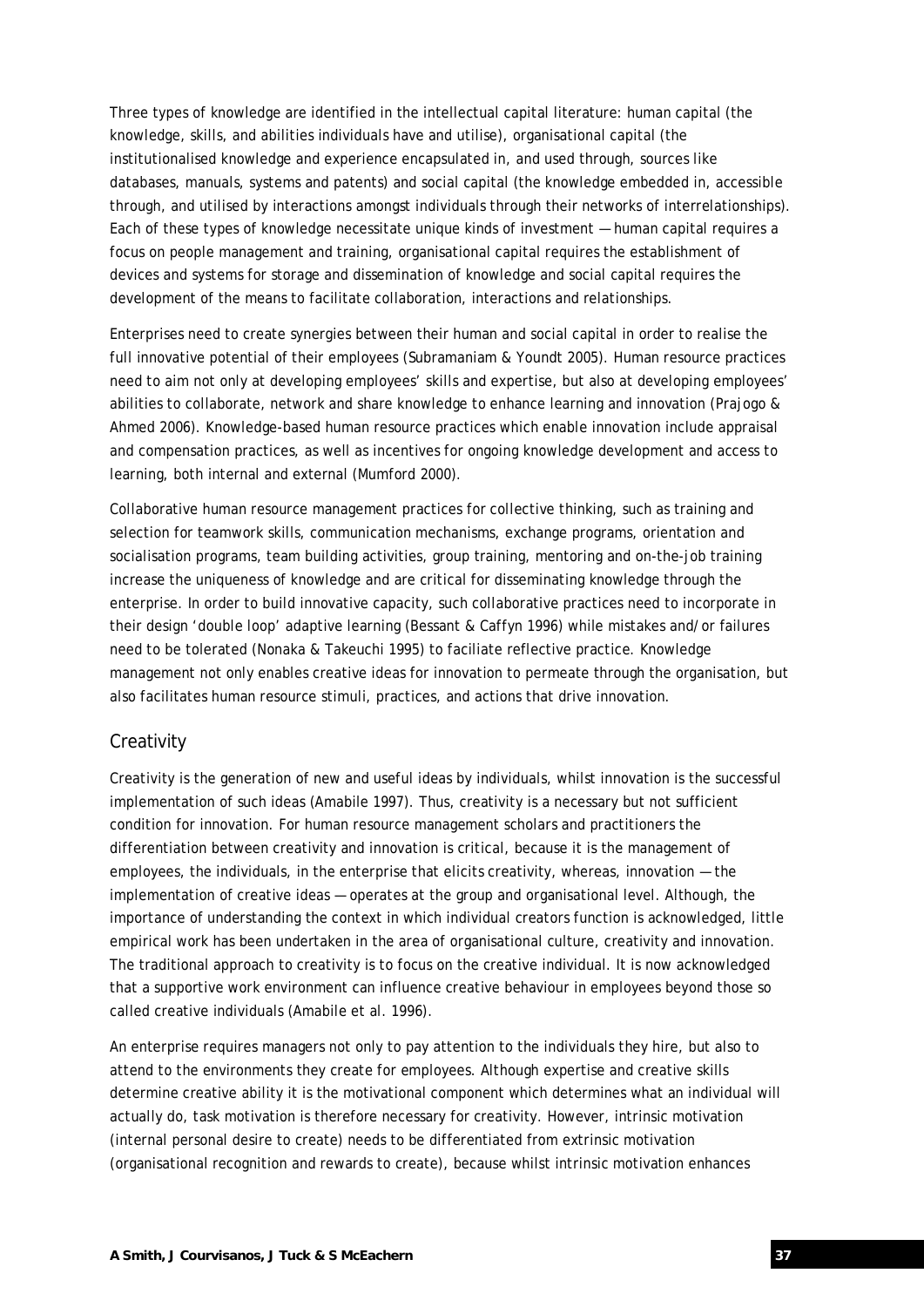creativity, extrinsic motivation if not supportive of creativity may in fact stifle it (Prajogo & Ahmed 2006).

Creativity requires time for employees to think and the necessary organisational resources for generating new ideas. Employees need space to be creative, both in terms of resources and opportunities. Key practices identified for building innovative behaviours are empowerment and involvement (Prajogo & Ahmed 2006). Empowerment — through respect for individuals in the enterprise, freedom and autonomy and flexible work schedules and involvement — through effective diverse and cross-functional skill teams, and improved information sharing and collective thinking).

Amabile and her colleagues (see, for example Amabile, Hadley & Kramer 2002) have identified six categories of human resource practices which affect creativity these are: challenge, freedom, resources, work-group features, supervisory encouragement and organisational support. Importantly, they also stress how management of these six categories requires a balancing act that maximises creativity without 'overloading' or 'underloading' the creative process. The major organisational factor identified in the literature as an impediment to effective creativity management, and thus innovation, is control (McLean 2005). A culture that supports and encourages control, such as top management isolation, intolerance of differences, short time horizons, overly rational thinking, inappropriate incentives and excessive bureaucracy (Roffe 1999), may place too much emphasis on increasing extrinsic motivation to the detriment of the intrinsic motivation necessary for creativity. Control can also produce tension through overexposure to complex tasks with heightened stress (or distress), such tension has a negative affect on individuals' ability to plan and to commit to work in the long term (Schabracq, Winnubust & Cooper 2003).

Despite the significant body of research on the three human capital stimuli that operate on innovation there is a lack of Australian studies in this area. Australian human resource management research has focussed on training, learning and development systems, and collaborations with universities. Three recent studies of innovation in Australian firms (Jones & Pagan 1999; Matthews 2002: Terzioski 2007) continue this trend with limited focus on the human factors in innovation. Two broad-based management reports for the Australian Government (Karpin 1995; Green 2009) indicate that medium and large enterprises in Australia are not particularly innovative. In particular, Green (2009) identifies that 'Australian businesses must improve their human resource-related practices with a target of attracting, retaining and promoting best talent and more importantly addressing poor performance.'

## Conclusions from the literature review

This review of the literature on innovation and human resource management used the Stimulus-Capacity-Performance framework to investigate the factors that impact on innovation in an enterprise (figure B1). In this macro framework we identified human and technological factors as the two major stimuli that enhance (or if poorly performed, inhibit) innovation capacity in enterprises. The focus of this review was on the human factors and, in particular, the role of human capital formation in linking with technological factors to build upon creative ideas to realise the significant innovative outcomes necessary for yielding sustainable competitive advantage for enterprises (Porter 1980). To summarise:

• Since employees are an enterprise's most vital and necessary resource in delivering innovative outcomes, there needs to be careful study of all the human capital formation stimulus factors identified in this paper (people, knowledge, creativity) which in combination build innovation capacity towards innovative performance. There is much detailed research on various aspects of building this capacity. However until now, there has been no study which has attempted to draw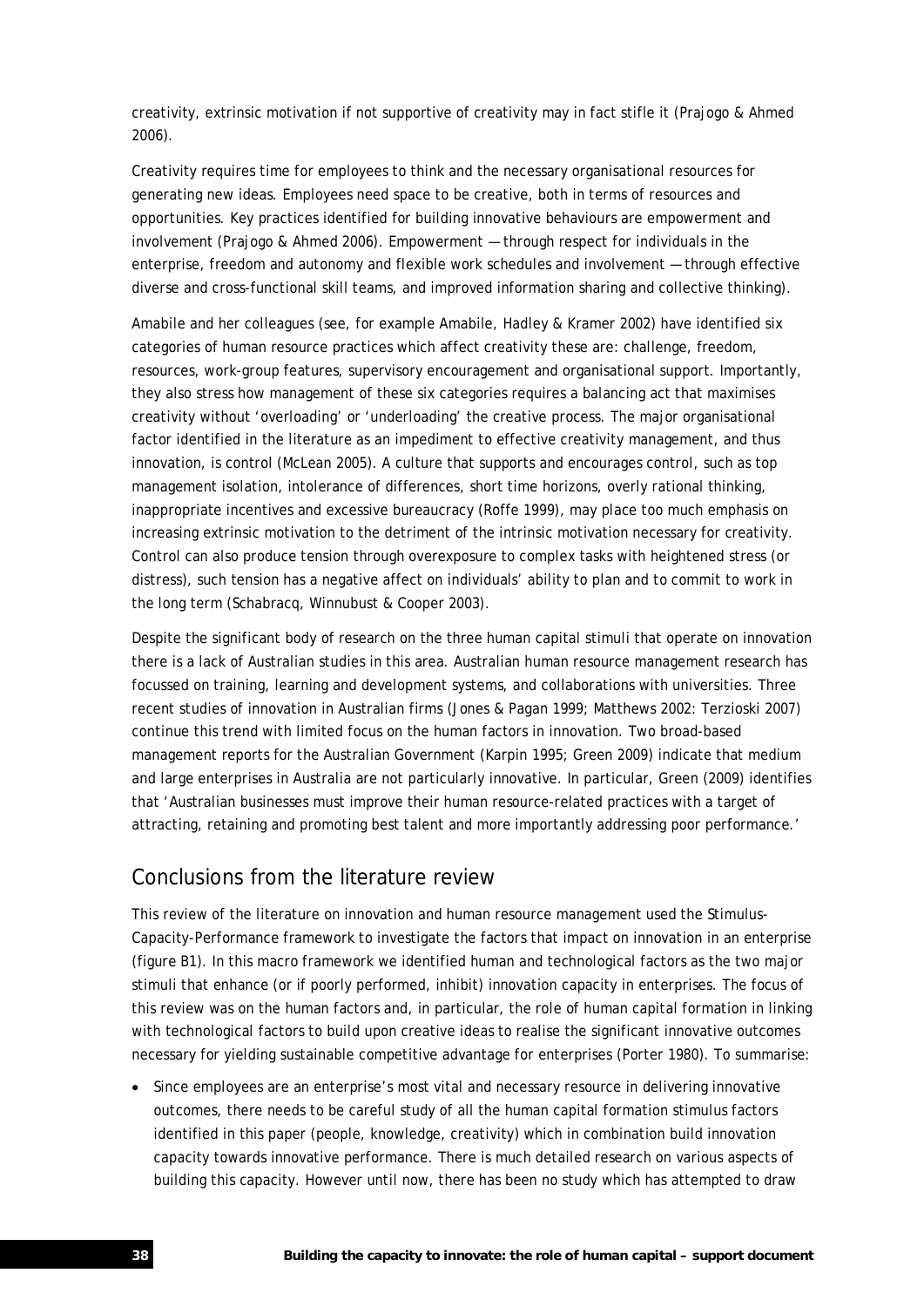these diverse studies together into one coherent approach to building innovation capacity in enterprises.

- Any analysis of the role of human resource management in innovation needs to identify not only the human resource management practices and systems with the capacity to prompt innovation, but also two ancillary services. One is the learning and development system and the other is the tertiary education system. Figure B2 depicts the interaction of these three systems — the human resource management system, the tertiary education system and the learning and development systems — in building innovative capacity.
- The human resource management stimulus measures encompassed by the people, knowledge and creativity management factors are set out in figure B3, which will guide the research project through an analysis of these three key factors. What is needed is the creation of unique and dynamic bundles of human resource capabilities based on the skills and attitudes of employees; the crucial element here is a human capital formation strategy within the enterprise designed to build innovation capacity.

The theoretical framework developed as a result of this review will form the basis of the empirical investigation on the nature of human capital formation in medium-to-large Australian enterprises in the next phase of this research project. This will then allow a clear course for building innovation capacity with the human resources in these Australian enterprises to be charted.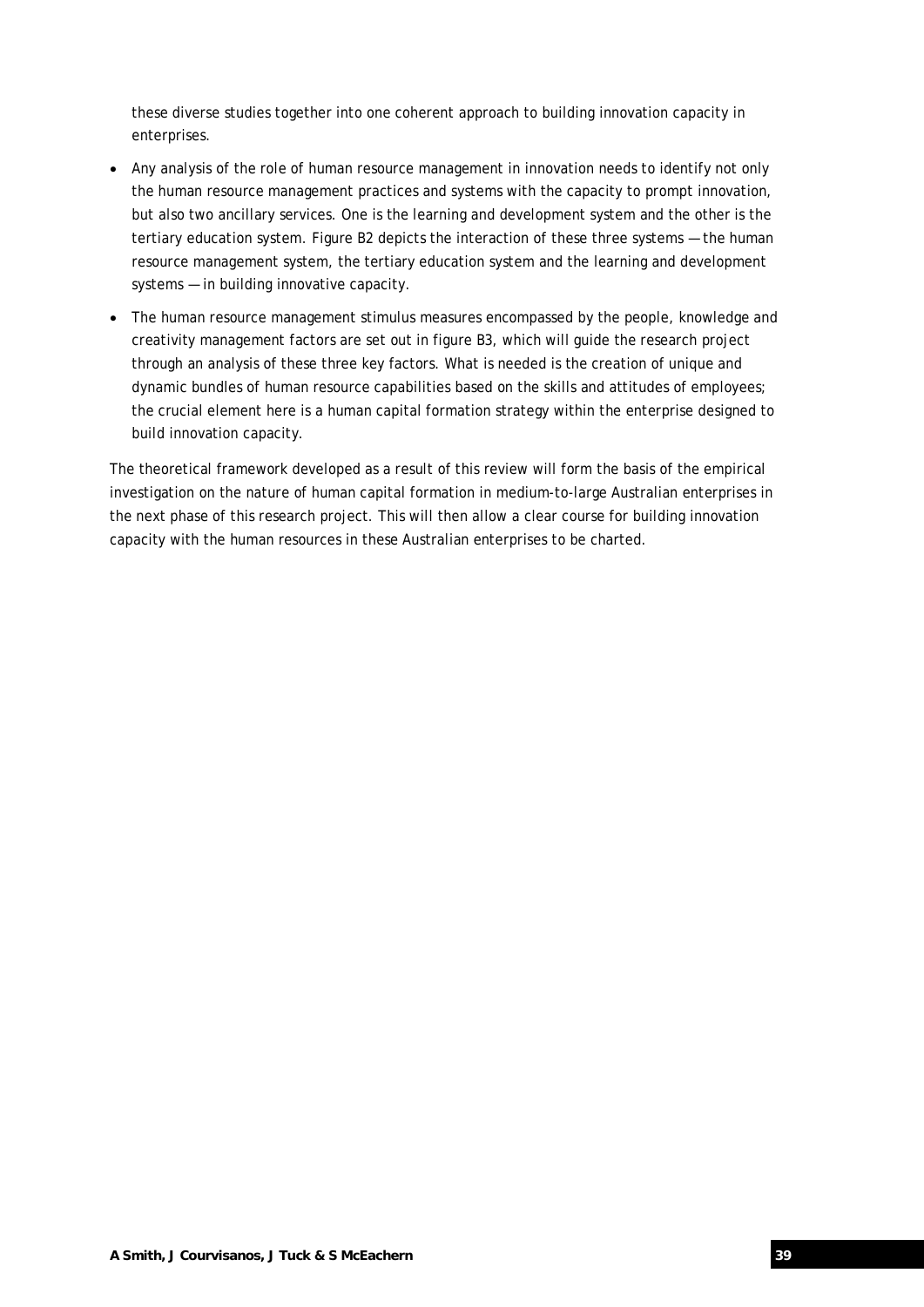# References

- Amabile, TM 1997, 'Motivating creativity in organizations: On doing what you love and doing what you do', *California Management Review,* vol.40, no.1, pp.39—58.
- ——Conti, R, Coon, H, Lazenby, J & Herron, M 1996, 'Assessing the work environment for creativity', *Academy of Management Journal,* vol.39, no.5, pp.1154—1184.
- ——Hadley, CN & Kramer, SJ 2002, 'Creativity under the gun', *Harvard Business Review,* vol.80, no.8, pp.52—61.
- Angle, HL 2000, 'Psychology and organizarional innovation', in *Research on the management of innovation: The Minnesota studies*. [electronic resource], eds Van de Ven, AH, Angle, H & Poole, MS, Oxford University Press, Oxford, pp.135—170.
- Australian Bureau of Statistics 2007, *Counts of Australian businesses, including entries and exits, June 2003 to June 2006,* cat. No. 8165.0, ABS, Canberra.
- Baird, L & Meshoulam, I 1988, 'Managing two fits of strategic human resource management', *Academy of Management Review,* vol.13, no.1, pp.116—128.
- Bélanger, M 2004, 'Work-based distributed learning', in *Encyclopedia of distributed learning,* eds A Distefano, KE Rudestam & RJ Silverman, Sage Publications, Thousand Oaks, California, pp. 493—496.
- Beugelsdijk, S 2008, 'Strategic human resource practices and product innovation', *Organization Studies,* vol.29, no.6, June 1, 2008, pp.821—847.
- Boxall, P & Purcell, J 2008, *Strategy and human resource management*, 2nd edn*,* Palgrave Macmillan, London.
- Cantwell, J 1999, 'Innovation as the principal source of growth in the global economy', in *Innovation policy in a global economy*, eds Archibugi, D, Howells, J & Michie J, Cambridge, Cambridge University Press, pp. 225— 241.
- Carneiro, A 2000, 'How does knowledge management influence innovation and competitiveness?', *Journal of Knowledge Management,* vol.4, no.2, pp.87—98.
- Chaplin, J, Mangla, J, Purdon, S, and Airey, C 2005, *The workplace employment relations Survey 2004: Technical Report,* National Centre for Social Research, London.
- Christensen, C and Raynor, M 2003, *The innovator's solution: Creating and sustaining successful growth*, Harvard Business School Press, Boston, Mass.
- Christiansen, JA 2000, *Building the innovative organization*, Macmillan, London.
- Cohen, WM & Levinthal, DA 1990, 'Absorptive capacity: A new perspective on learning and innovation', *Administrative Science Quarterly,* vol.35, no.1, pp.128—152.
- Collins, CJ & Smith, KG 2006, 'Knowledge exchange and combination: The role of human resource practices in the performance of high technology firms', *Academy of Management Journal,* vol.49, no.3, pp.544—560.
- Colombo, M, Delmastro, M & Rabbiosi, L 2007, 'High performance' work practices, decentralisation, and profitability: Evidence from panel data', *Industrial and Corporate Change,* vol.16, no.6, pp.1037—1067.
- Courvisanos, J 2007, 'The ontology of innovation: Human agency in the pursuit of novelty', *History of Economics Review,* vol.45, no.Winter, pp.41—59.
- Cutler, TC 2008, Venturous Australia report: Building strength in innovation, Cutler and Company, North Melbourne.
- de Leede, J & Looise, JK 2005, 'Innovation and HRM: Towards an integrated framework', *Creativity & Innovation Management,* vol.14, no.2, pp.108—117.
- DTI [Department of Trade and Industry (UK)] 2003, *Competing in the global economy: The innovation challenge*, Department of Trade and Industry, London.
- Freel, MS 2005, 'Patterns of innovation and skills in small firms', *Technovation,* vol.25, no.2, pp.123—134.
- Garlick, S, Taylor, M & Plummer, P 2007, *An enterprising approach to regional growth: Implications for policy and the role of vocational education and training*, NCVER, Adelaide.
- Gjerding AN 1996, *Organizational Innovation in the Danish Private Business Sector*. Aalborg, Denmark: DRUID.
- Green, R 2009, *Management matters in Australia: Just how productive are we?* Commonwealth of Australia, Department of Innovation, Industry, Science and Research, Canberra.
- Guidice, RM, Heames, JT & Wang, S 2009, 'The indirect relationship between organizational-level knowledge worker turnover and innovation', *The Learning Organization,* vol.16, no.2, pp.143—167.
- Gupta, AK & Singhal, A 1993, 'Managing human resources for innovation and creativity', *Research Technology Management,* vol.36, no.3, pp.41—48.
- Hamel, G & Prahalad, CK 1994, *Competing for the future*, Harvard Business School Press, Boston, Mass.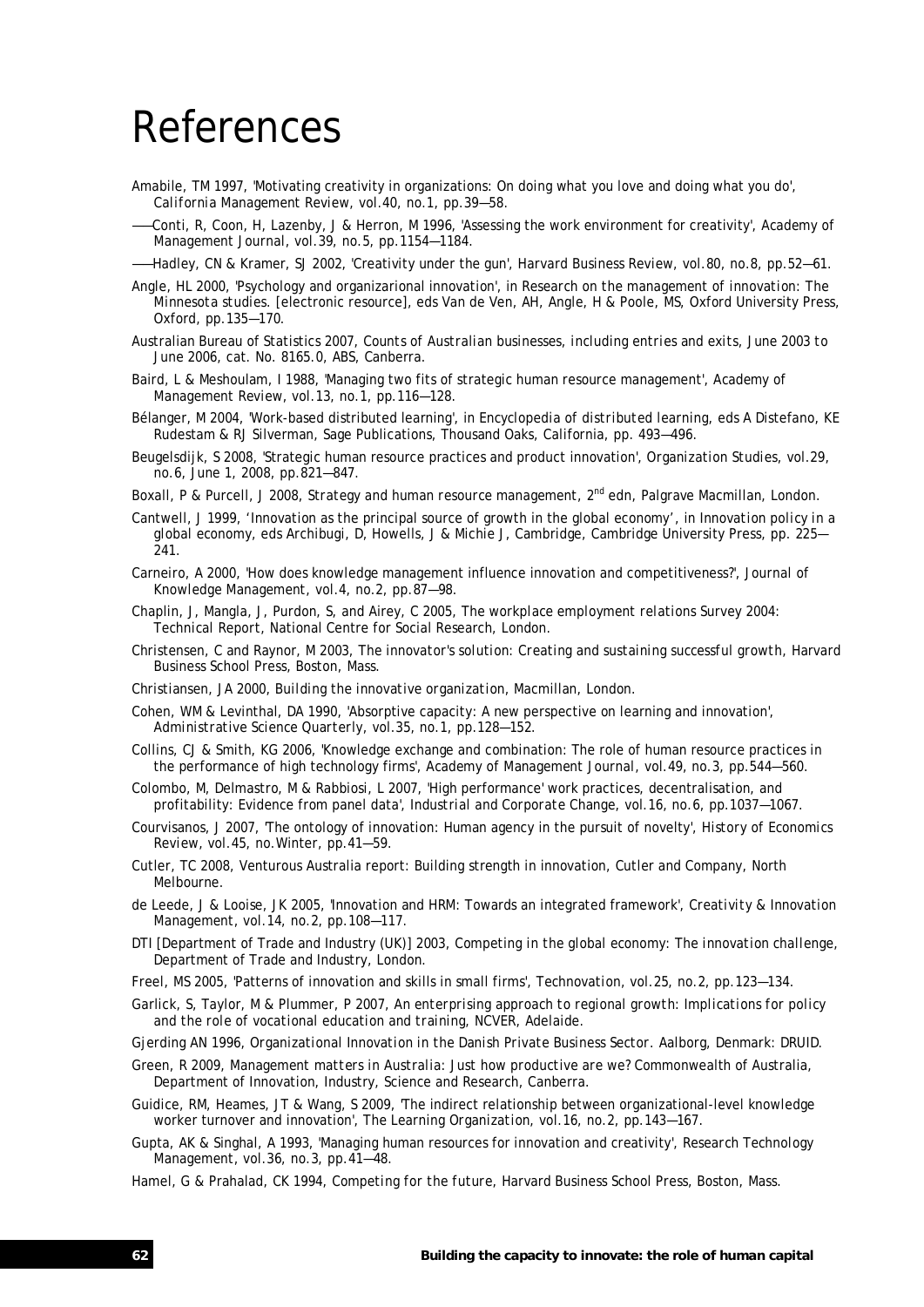- Hauser, M 1998, 'Organizational culture and innovation of firms an integrative view', *International Journal of Technology Management,* vol.16, no.1—3, pp.239—255.
- Hoegl, M & Gemuenden, HG 2001, 'Teamwork quality and the success of innovative projects: A theoretical concept and empirical evidence', *Organization Science,* vol.12, no.4, pp.435—449.
- Howkins, J 2009, *Creative ecologies*, University of Queensland Press, Brisbane.
- Jin, DJ & Stough, RR 1998, 'Learning and learning capability in the Fordist and post-Fordist age: An integrative framework', *Environment and Planning A*, vol.30, pp. 1255—1278.
- Jiménez-Jiménez, D & Sanz-Valle, R 2005, 'Innovation and human resource management fit: An empirical study', *International Journal of Manpower,* vol.26, no.4, pp.364—381.
- ——2008, 'Could HRM support organizational innovation?', *International Journal of Human Resource Management,* vol.19, no.7, pp.1208—1221.
- Jones, AJ & Pagan, J 1999, *Case studies on innovative Australian firms: Some examples*, Innovation Systesm Research, Commonwealth of Australia, Department of Industry, Science and Resources, Canberra.
- Jones, MK, Jones, RJ, Latreille, PL & Sloane, PJ 2009, 'Training, job satisfaction, and workplace performance in Britain: Evidence from WERS 2004', *Labour,* vol.23, no.s1, pp.139—175.
- Kalecki, M 1954, Theory of economic dynamics: An essay on cyclical and long-run changes in capitalist economy, Allen & Unwin, London.
- Kanter, RM 1983, *The change masters: Innovation and entrepreneurship in the American corporation*, Simon & Schuster, New York.
- Karpin, D. (Chairman) 1995, *Enterprising nation: Report of the Industry Task Force on Leadership and Management Skills*, Commonwealth of Australia, Canberra.
- Lau, C & Ngo, H 2004, 'The HR system, organizational culture, and product innovation', *International Business Review,* vol.13, no.6, pp.685—703.
- Laursen, K & Foss, NJ 2003, 'New human resource management practices, complementarities and the impact on innovation performance', *Cambridge Journal of Economics,* vol.27, no.2, pp.243—263.
- Legge, K 1995, *Human resource management: Rhetorics and realities*, Macmillan, London.
- Lichtenthaler, U 2009, 'Absorptive capacity, environmental turbulence, and the complementarity of organizational learning processes', *Academy of Management Journal,* vol.52, no.4, pp.822—846.
- Lopez-Cabrales, A, Pérez-Luño, A & Cabrera, RV 2009, 'Knowledge as a mediator between HRM practices and innovative activity', *Human Resource Management,* vol.48, no.4, pp.485—503.
- Lopez, SP, Peon, JMM & Ordas, CJV 2006, 'Human resource management as a determining factor in organizational learning', *Management Learning,* vol.37, no.2, pp.215—239.
- Matthews, J. 2002, 'Innovation in Australian small and medium enterprises: Contributions from strategic human resource management', *Asia Pacifc Journal of Human Resources*, vol.40, no.2, pp.193—204.
- MacDuffie, JP & Kochan, TA 1995, 'Do U.S. Firms invest less in human resources? Training in the world auto industry', *Industrial Relations,* vol.34, no.2, pp.147—168.

Mayson, S & Barrett, R 2006, 'The 'science' and 'practice' of HRM in small firms', *Human Resources Management Review,* vol.16, no.4, pp. 447—455.

- McLean, LD 2005, 'Organizational culture's influence on creativity and innovation: A review of the literature and implications for human resource development', *Advances in Developing Human Resources,* vol.7, no.2, pp.226—246.
- Mumford, MD 2000, 'Managing creative people: Strategies and tactics for innovation', *Human Resource Management Review,* vol.10, no.3, pp.313—351.
- Nonaka, I & Takeuchi, H 1995, *The knowledge-creating company: How Japanese companies create the dynamics of innovation*, Oxford University Press, New York.
- Perdomo-Ortiz, J, González-Benito, J, & Galende, J 2009, 'An analysis of the relationship between total quality management-based human resource management practices and innovation', *The International Journal of Human Resource Management,* vol.20, no.5, pp.1191—1218.
- Pickersgill, R 2005, *Dimensions of innovation: Some historical perspectives on vocational education and training and innovation in Australia — A discussion paper*, NCVER, Adelaide.
- Porter, ME 1980, *Competitive strategy: Techniques for analysing industries and competitors*, Free Press, New York.
- Prajogo, DI & Ahmed, PK 2006, 'Relationships between innovation stimulus, innovation capacity, and innovation performance', *R&D Management,* vol.36, no.5, pp.499—515.
- Rainbird, H 1994, 'The changing role of the training function: A test for the integration of human resource and business strategies?', *Human Resource Management Journal,* vol.5, no.1, pp.72—90.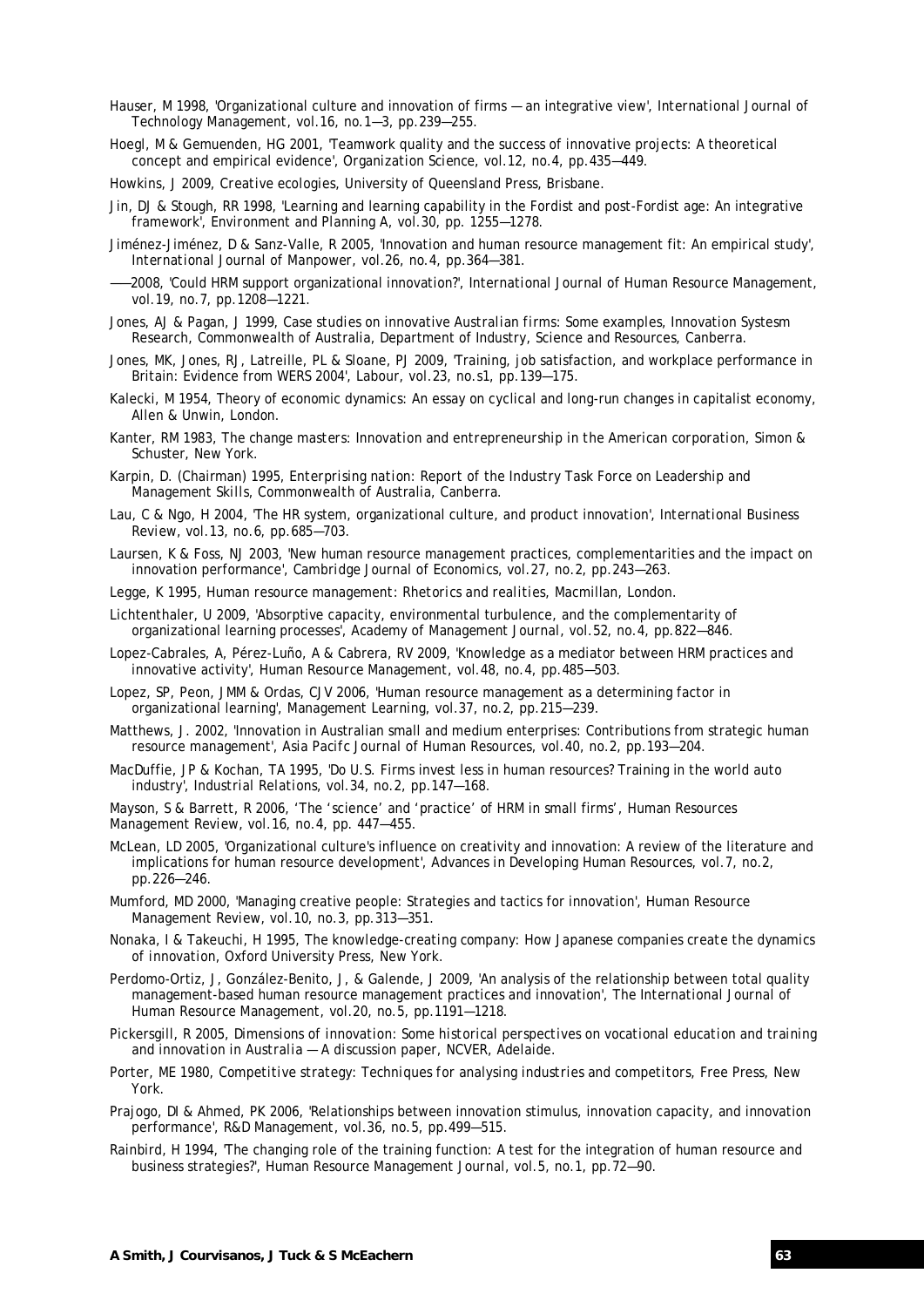- Roffe, I 1999, 'Innovation and creativity in organisations: A review of the implications for training and develoment', *Journal of European Industrial Training,* vol.23, no.4/5, pp.224—237.
- Santamaría, L, Nieto, MJ & Barge-Gil, A 2009, 'Beyond formal R&D: Taking advantage of other sources of innovation in low- and medium-technology industries', *Research Policy,* vol.38, no.3, pp.507—517.
- Schabracq, MJ, Winnubst, JA & Cooper, CL 2003, *The handbook of work and health psychology*, John Wiley & Sons, Chichester.
- Schuler, RS & Jackson, SE 1987, 'Linking competitive strategies with human resource management practices', *The Academy of Management Executive,* vol.1, no.3, pp.207—219.
- Smith, A & Courvisanos, J, Tuck, J & McEachern, S 2011, *Building innovation capacity: the role of human capital formation in enterprises — a review of the literature*, NCVER, Adelaide.
- ——Oczkowski, E, Noble, C & Macklin, R 2003, 'New management practices and enterprise training in Australia', *International Journal of Manpower,* vol.24, no.1, pp.31—47.
- ——Oczkowski, E & Selby Smith, C 2008, *To have and to hold: Retaining and utilising skilled people*, NCVER, Adelaide.
- ——Oczkowski, E & Selby Smith, C 2011, 'To have and to hold: Modelling the drivers of employee turnover and skill retention in Australian organisations', *International Journal of Human Resource Management*.
- ——& Smith, E 2007, 'The role of training in the development of human resource management in Australian organisations', *Human Resource Development International,* vol.10, no.3, pp.263—279.
- Smith, E, Pickersgill, R, Smith, A & Rushbrook, P 2005, *Enterprises' commitment to nationally recognised training for existing workers*, NCVER, Adelaide.
- Stiglitz, J 2010, Freefall: Free markets and the sinking of the world economy, W.W. Norton & Co., New York.
- Subramaniam, M & Youndt, MA 2005, 'The influence of intellectual capital on the types of innovative capabilities', *Academy of Management Journal,* vol.48, no.3, pp.450—463.
- Terziovski, M 2007, *Building innovation capability in organizations: An international cross-case perspective*, Imperial College Press, London.
- Tether, BS, Mina, A, Consoli, D & Gagliardi, D 2005, *A literature review on skills and innovation. How does successful innovation impact on the demand for skills and how do skills drive innovation?*, CRIC Report for the Department of Trade and Industry, ESRC Centre for Research on Innovation and Competition, University of Manchester.
- Tidd, J, Bessant, J & Pavitt, K 2005, *Managing innovation: Integrating technological, market and organizational change,* 3rd edn, John Wiley & Sons, Chichester.
- ——& Bessant, J 2009, *Managing innovation: Integrating technological, market and organizational change*, 4th edn, John Wiley & Sons, Chichester.
- Toner, P, Marceau, J, Hall, R & Considine, G 2004, *Innovation agents: Vocational education and training skills and innovation in australian industries and firms*, NCVER, Adelaide.
- Vinding, AL 2006, 'Absorptive capacity and innovative performance: A human capital approach', *Economics of Innovation & New Technology,* vol.15, no.4/5, pp.507—517.
- Zeytinoglu, IU & Cooke, GB 2009, 'On-the-job training in Canada: Associations with information technology, innovation and competition, ', *Journal of Industrial Relations,* vol.51, no.1, pp.95—112.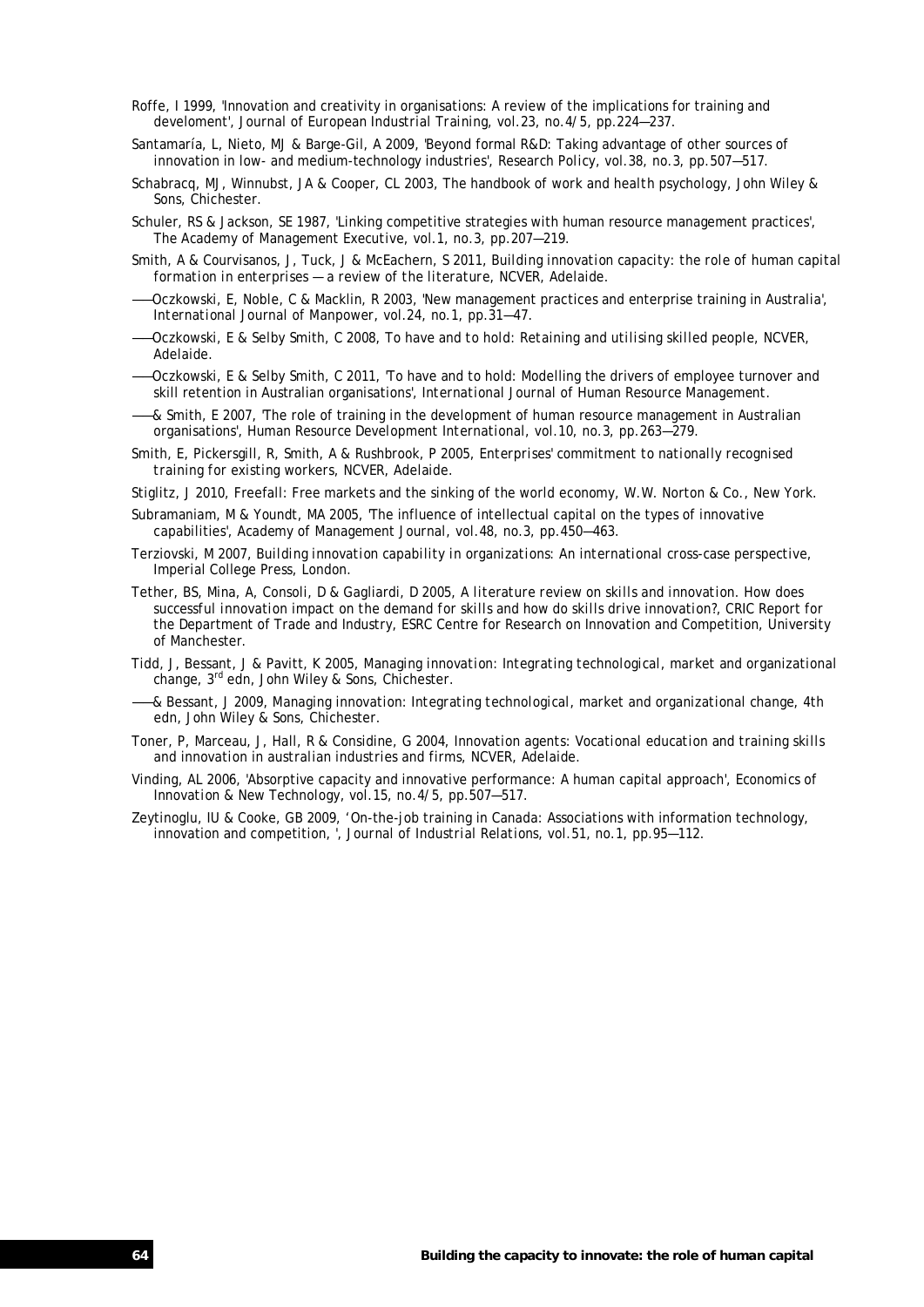# Appendix C: Interview questions

## Operational Manager

Please provide a short history of the business.

How innovative is this business and what is the reason for this innovative activity?

How would you describe this innovation (new product or service only / incremental / radical / organisational / technological)?

How does the business measure innovation performance? Do you have any documentation of this performance that we can look at?

What tangible way(s) does the business display its commitment to innovation?

Major process innovations in last 3 years and why were they successful

Major product/service innovations in last 3 years and why were they successful

What are the key stimuli for innovation employed by the businesses?

Does the business have HR policies to stimulate innovation? (If not, why not?) How do these HR policies impact on innovation capacity?

Does the business have learning and development policies to stimulate innovation? (If not, why not?) How do these L&D policies impact on innovation capacity?

Does the business have collaborations with TAFE/Universities? (If not, why not?) How do these collaborations affect the business in relation to innovation?

(Distribute a summary of the survey results.) What is your impression of these results in terms of the industry and firm you are involved with? To what extent are these results a reflection of what is going on in this business, and to what extent are they not a reflection of what is going on in this business?

## Senior HR Manager

What is the general approach and philosophy of the HR management in the business?

How innovative is this business?

How would you describe this innovation (new product or service only / incremental / radical / organisational / technological)?

To what extent does HR management help to develop innovative capacity?

Does the business have learning and development policies to stimulate innovation? (If not, why not?) How do these L&D policies help to develop innovative capacity?

Is the development of innovative capacity a key aim of HR and how does this work in practice?

Are the various HR practices aligned in order to instil innovation? What HR practices are aligned and does this work effectively for innovation?

How is creativity fostered in this business?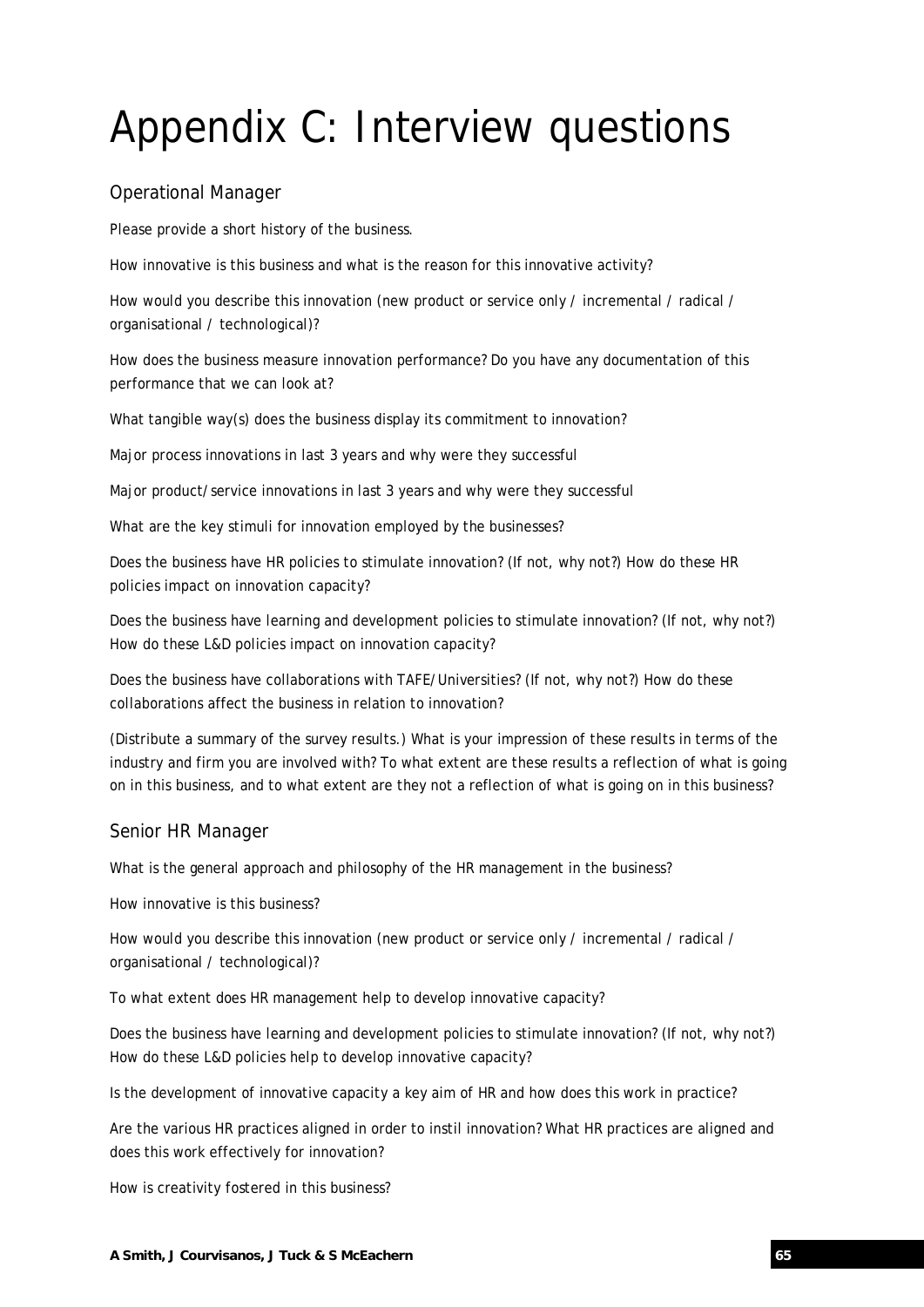How is knowledge shared and managed?

(Distribute a summary of the survey results.) What is your impression of these results in terms of the industry and firm you are involved with? To what extent are these results a reflection of what is going on in this business, and to what extent are they not a reflection of what is going on in this business?

## Learning and Development Manager

What is the overall philosophy and approach to learning and development/training in this business?

How much training do employees receive and has this increased, decreased or remained the same over the last five years?

What are the key areas for training in the business?

Does training emphasise the development of innovative capacity amongst employees? How?

How innovative is this business?

How would you describe this innovation (new product or service only / incremental / radical / organisational / technological)?

To what extent does the business collaborate with TAFE/Universities and how?

How does this collaboration impact on innovation capacity?

(Distribute a summary of the survey results.) What is your impression of these results in terms of the industry and firm you are involved with? To what extent are these results a reflection of what is going on in this business, and to what extent are they not a reflection of what is going on in this business?

## R&D/Innovation Manager

What is the general approach to R&D/Innovation in this business?

How innovative is this business? — Recent examples

What have been the key process and product/service innovations in the last 3 years?

Why have they been successful?

What are the reasons for any failures in innovation?

What are the key stimuli for R&D/Innovation in the business?

What role does the development of people (through HR practices, as well as learning and development systems) play in creating innovative capacity in the business?

How does this work in practice?

What is the role of creativity in R&D/Innovation?

What is the role of knowledge management in R&D/Innovation?

(Distribute a summary of the survey results.) What is your impression of these results in terms of the industry and firm you are involved with? To what extent are these results a reflection of what is going on in this business, and to what extent are they not a reflection of what is going on in this business?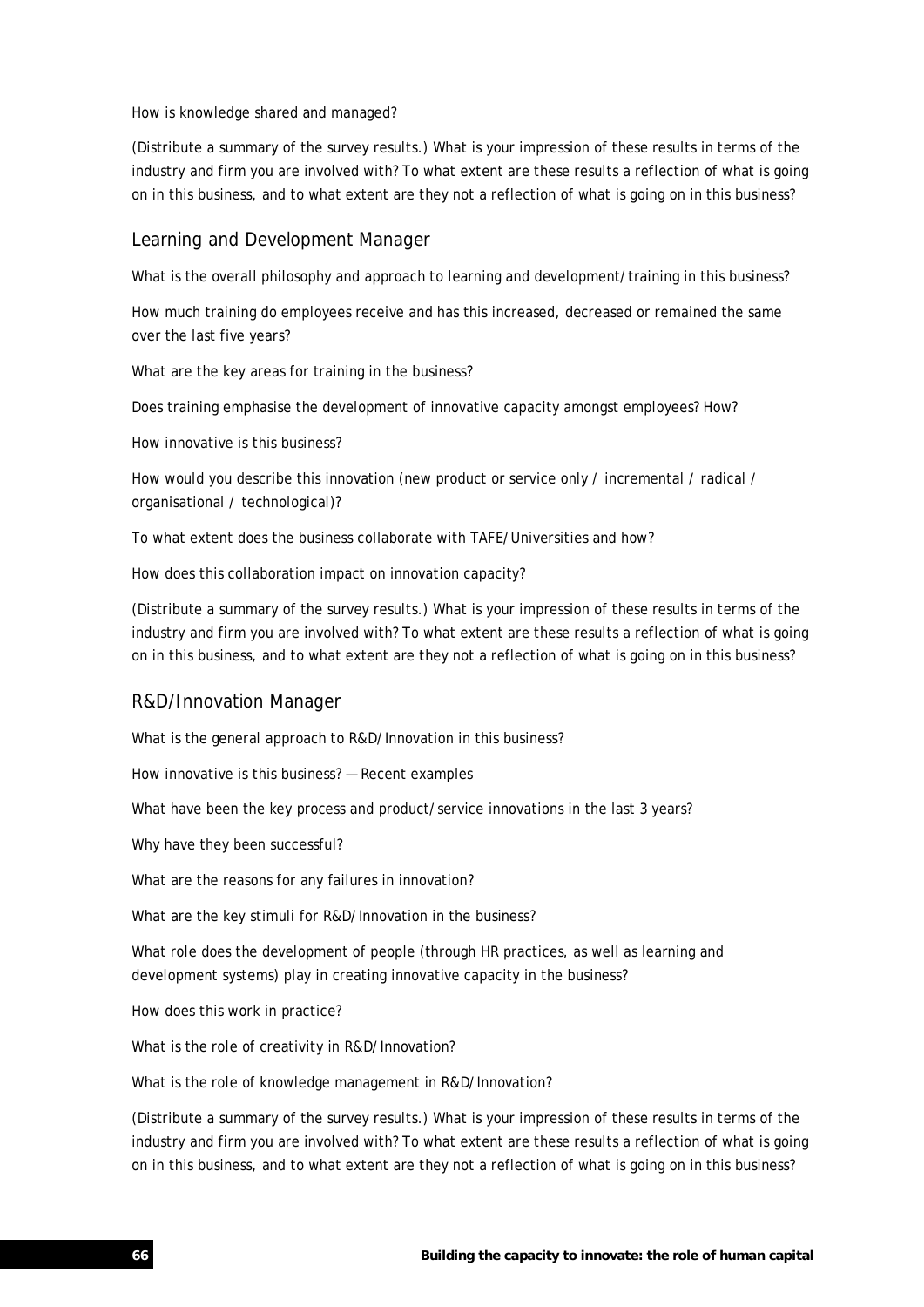## Operational level employees (all groups)

What new products/services have been introduced in the last 3 years?

What new process has been introduced in the last 3 years?

Has there been any organisational change in the business in the last 3years? Was it effective?

Do you think that this an innovative business? Why or why not?

In what ways does the business allow/encourage you to have an influence on innovation in your daily activities?

What training have you been given in the last 3 years?

To what extent is knowledge free and shared in this business?

To what extent can people exercise creativity at work here?

Does training focus on developing innovation and what are the ways of doing things? How?

What are the barriers to innovation that you can see and experience?

(Distribute a summary of the survey results.) What is your impression of these results in terms of the industry and firm you are involved with? As an employee at the operational level, how do these results reflect on this business?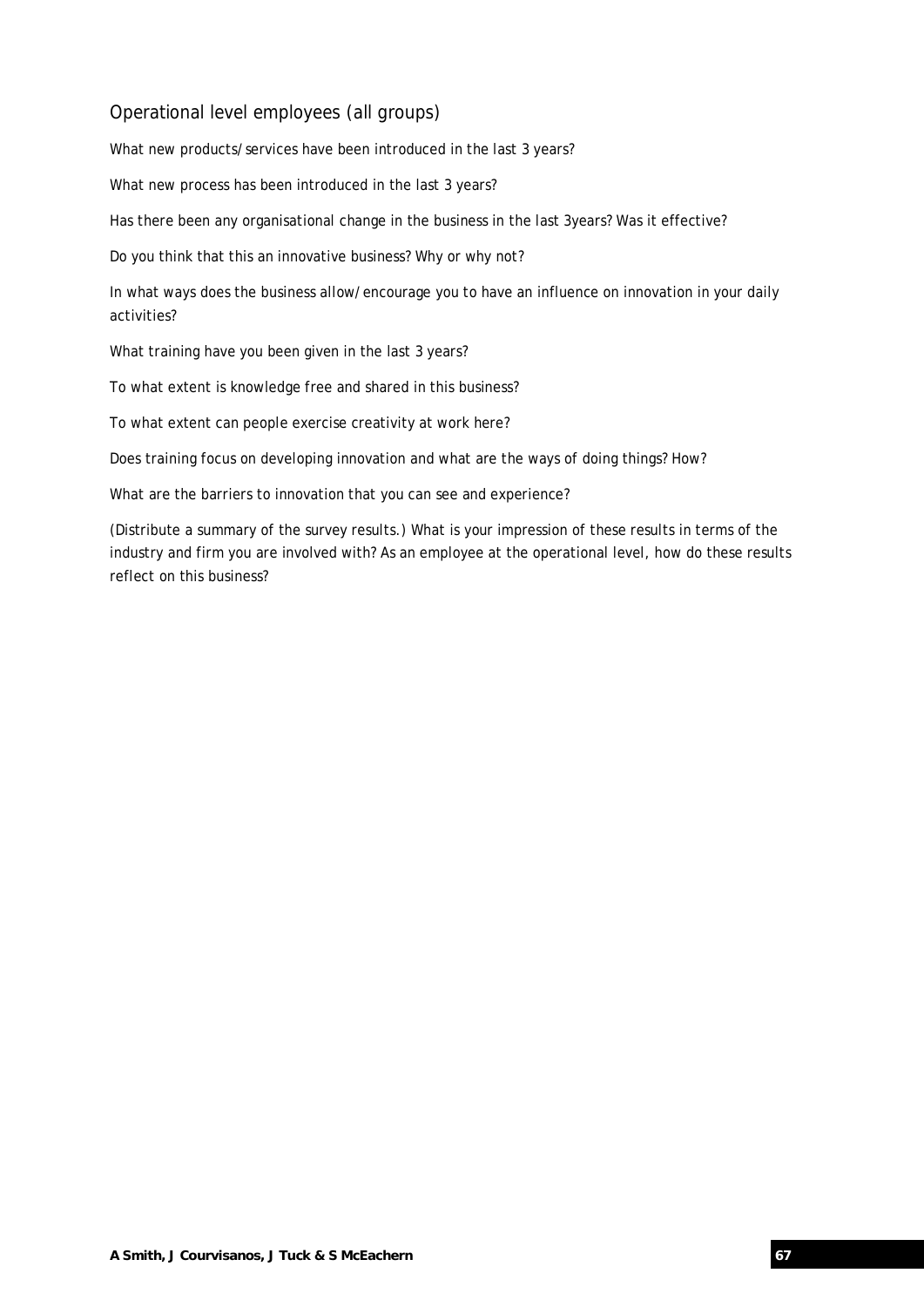# Appendix D: Survey questionnaire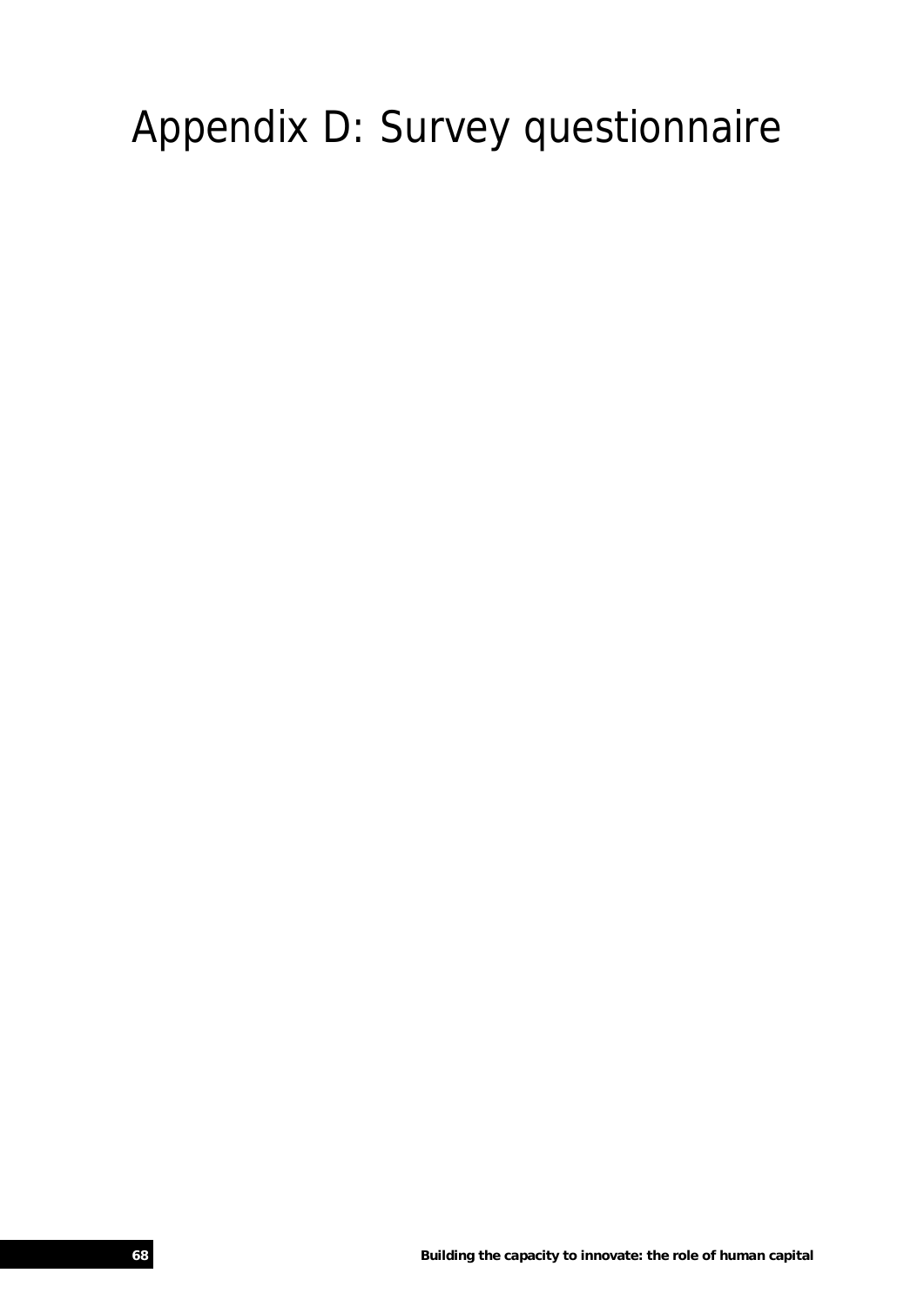| STATISTICAL STATISTICAL STATISTICAL<br><b>ENRING</b><br><sup>3500H</sup>    |
|-----------------------------------------------------------------------------|
| <b>APPROVED</b>                                                             |
| Australian Government Statistical Clearing House Approval Number 02072 - 01 |
|                                                                             |
|                                                                             |
| <b>Selecting answers:</b>                                                   |

When selecting an answer from the categories provided, please mark:

⋒

| Like this: |  | Not like this: $\mathcal{F}$ |  | R, |
|------------|--|------------------------------|--|----|
|------------|--|------------------------------|--|----|

## **Corrections:**

If you make a mistake or need to change your answer please cross out the incorrect response like this:



Õ

## **START HERE:**

## **Section A - Organisational characteristics**

**A1. How many employees do you currently have on the payroll in your company?** 

| 1 1 1 1 1 1 1 1 1 1 |  |  |  |  |
|---------------------|--|--|--|--|
| 1 1 1 1 1 1 1 1 1   |  |  |  |  |
| .                   |  |  |  |  |

**A2. Approximately what percentage of these work ...** 

*The total of these categories should add up to 100%.*



## **NOTE: This is a DOUBLE SIDED survey. Please Turn Over**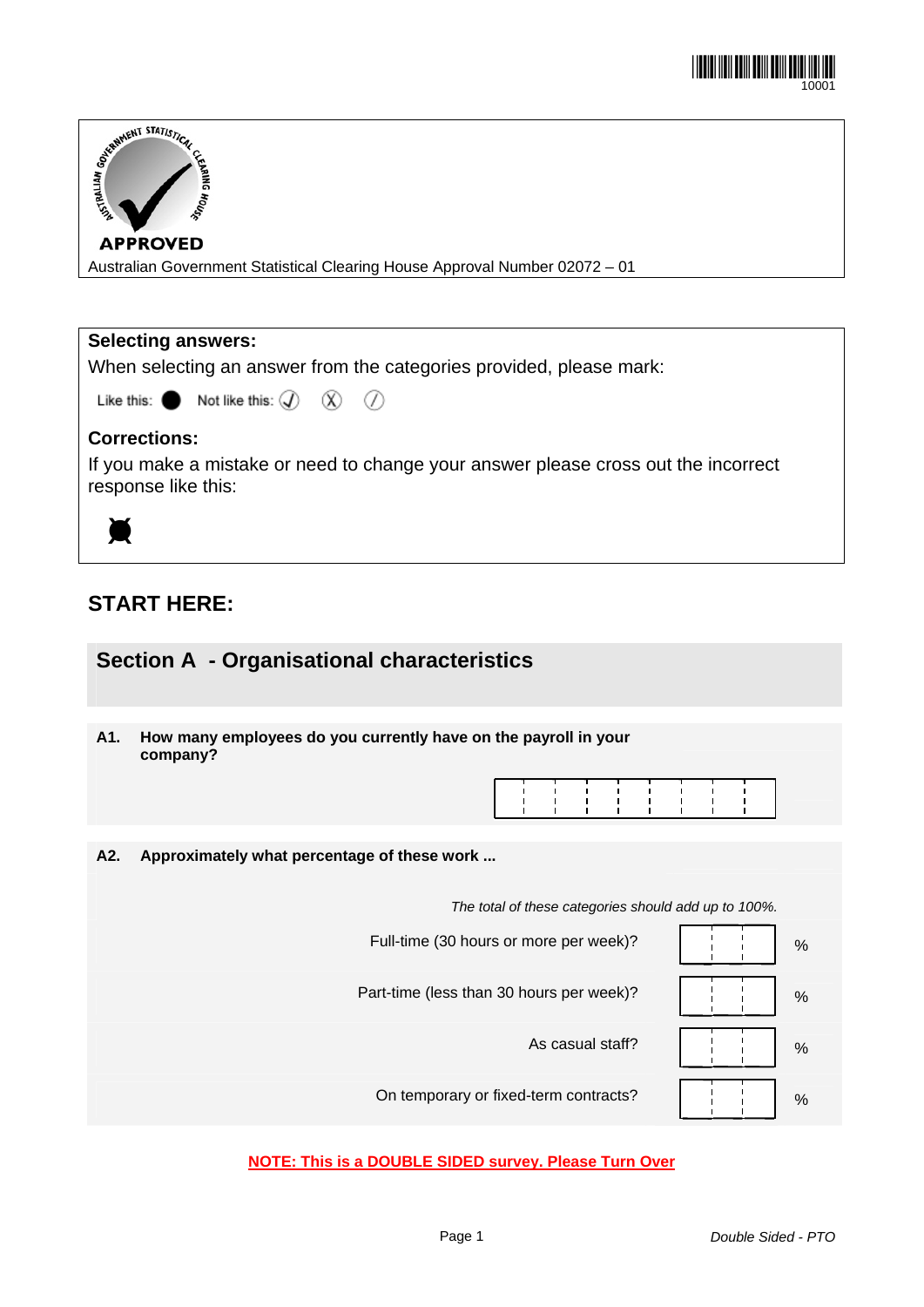

| A3. | Approximately how many temporary agency staff are presently |
|-----|-------------------------------------------------------------|
|     | working at your company?                                    |



**A4. Approximately what percentage of your employees belong to each of the following occupational groups…?** 

|                      | The total of these categories should add up to 100%. |
|----------------------|------------------------------------------------------|
| $\%$                 | Managers                                             |
| $\%$                 | Professionals                                        |
| $\%$                 | <b>Technicians and Trade Workers</b>                 |
| $\%$                 | <b>Community and Personal Service Workers</b>        |
| $\%$                 | <b>Clerical and Administrative Workers</b>           |
| $\%$                 | <b>Sales Workers</b>                                 |
| $\%$<br>$\mathbf{I}$ | Machinery Operators and Drivers                      |
|                      |                                                      |

## **A5. Approximately what percentage of the employees in your company…**

| Please indicate a figure between 0 and 100 percent for each question |  |
|----------------------------------------------------------------------|--|
| hold a TAFE/VET qualification (e.g. Cert III, Diploma)?              |  |

hold a university qualification (e.g. undergraduate or masters degree)?  $\begin{array}{ccc} \begin{array}{ccc} \downarrow & \downarrow & \end{array} & \downarrow \end{array}$ 

## **A6. Approximately what percentage of your staff are female?**

*Please indicate a figure between 0 and 100 percent* 

Labourers | | | | %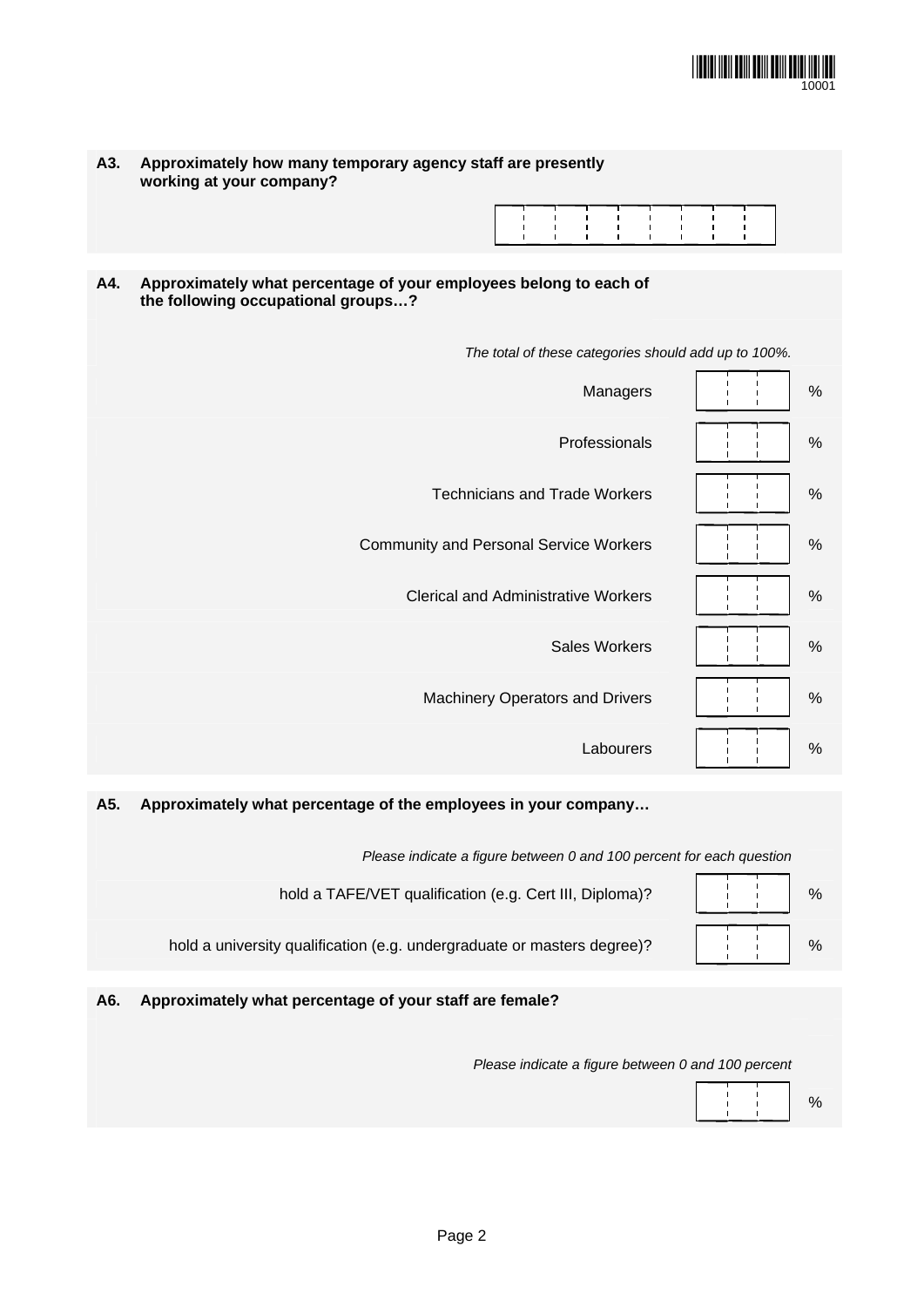

| A7. | Approximately what percentage of the employees in your company are<br>members of a trade union? |            |   |
|-----|-------------------------------------------------------------------------------------------------|------------|---|
|     | Please indicate a figure between 0 and 100 percent for each question.                           |            |   |
|     |                                                                                                 |            | % |
| A8. | What is the main business activity of your company?                                             |            |   |
|     |                                                                                                 |            |   |
| A9. | Which of the following best describes your company's strategy?                                  |            |   |
|     | (Mark $\bullet$ one box only)                                                                   |            |   |
|     |                                                                                                 |            |   |
|     | Operating in niche markets for new products/services                                            |            |   |
|     | Aiming to gain critical mass for mainstream product/service                                     |            |   |
|     | A10. How would you describe the legal status of your company?                                   |            |   |
|     | (Mark $\bullet$ one box only)                                                                   |            |   |
|     | Listed public company (Ltd)                                                                     |            |   |
|     | Unlisted public company (Ltd)                                                                   |            |   |
|     | Private limited company (Pty Ltd)                                                               |            |   |
|     | Company limited by guarantee                                                                    |            |   |
|     | No liability company (NL)                                                                       | $\bigcirc$ |   |
|     | Sole trader                                                                                     | $\bigcirc$ |   |
|     | Other                                                                                           | ◯          |   |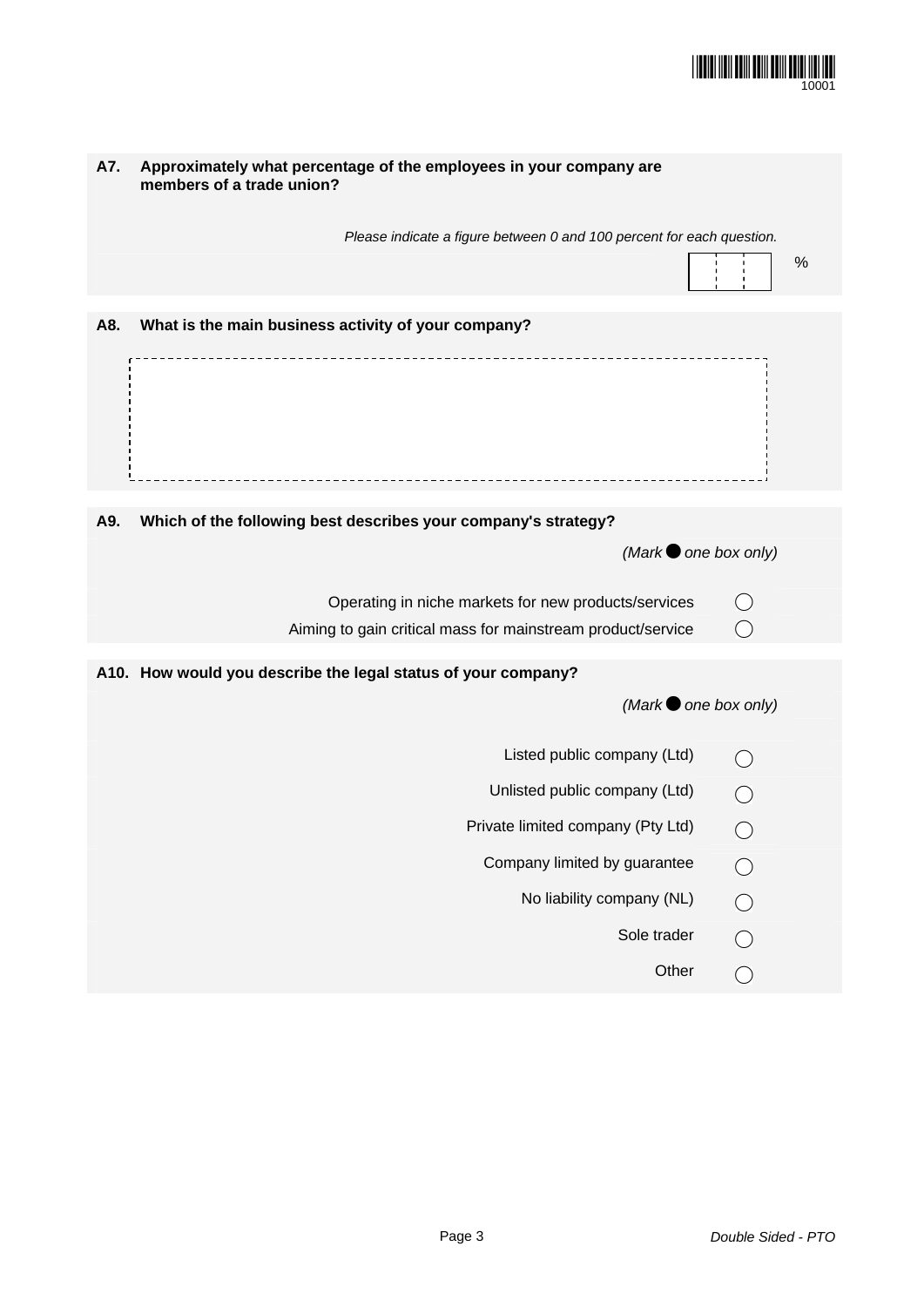

| A11. How would you describe the ownership structure of your company? Is<br>it                          |                               |
|--------------------------------------------------------------------------------------------------------|-------------------------------|
|                                                                                                        | $(Mark \bullet$ one box only) |
| one of a number of different companies in Australia belonging to the same Australian<br>parent company |                               |
| a single Australian-owned independent company not belonging to another body                            | ( )                           |
| one of a number of different companies in Australia belonging to a foreign company                     |                               |
| a sole Australian subsidiary of a foreign company                                                      |                               |
|                                                                                                        |                               |
| A12. For how many years has your company been in operation?                                            |                               |
| Please include time spent at other addresses                                                           |                               |
| Overall                                                                                                |                               |
| In Australia (if operating overseas prior to operations in Australia)                                  |                               |

| A13. Could you please indicate your job title? |  |
|------------------------------------------------|--|
|                                                |  |
|                                                |  |
|                                                |  |
|                                                |  |
|                                                |  |

# **Section B – Innovation**

This section of the survey examines various aspects of innovation within your company. By innovation we mean the introduction of new products and services, processes or organisational practices.

| <b>B1.</b> | Thinking about your company's PROCESSES, please tick the number        |
|------------|------------------------------------------------------------------------|
|            | that best reflects how your company has been doing so far, relative to |
|            | the major competitors in your industry.                                |

*(Mark the appropriate response for each item)*

|                                                                                         | 1 - Worst<br>in<br>industry | 2        | 3   | 4 - Best<br>in industry |
|-----------------------------------------------------------------------------------------|-----------------------------|----------|-----|-------------------------|
| The technological competitiveness of our company                                        |                             | (2)      | 〔3〕 | (4)                     |
| The speed with which we adopt the latest<br>technological innovations in our processes. | (1)                         | $^{(2)}$ | (3) | (4)                     |
| The updatedness or novelty of the technology used in<br>our processes.                  | $\left( 1 \right)$          | 〔2〕      | 〔3〕 | (4)                     |
| The rate of change in our processes, techniques and<br>technology.                      | (1)                         | 〔2〕      | (3) | $\left( 4 \right)$      |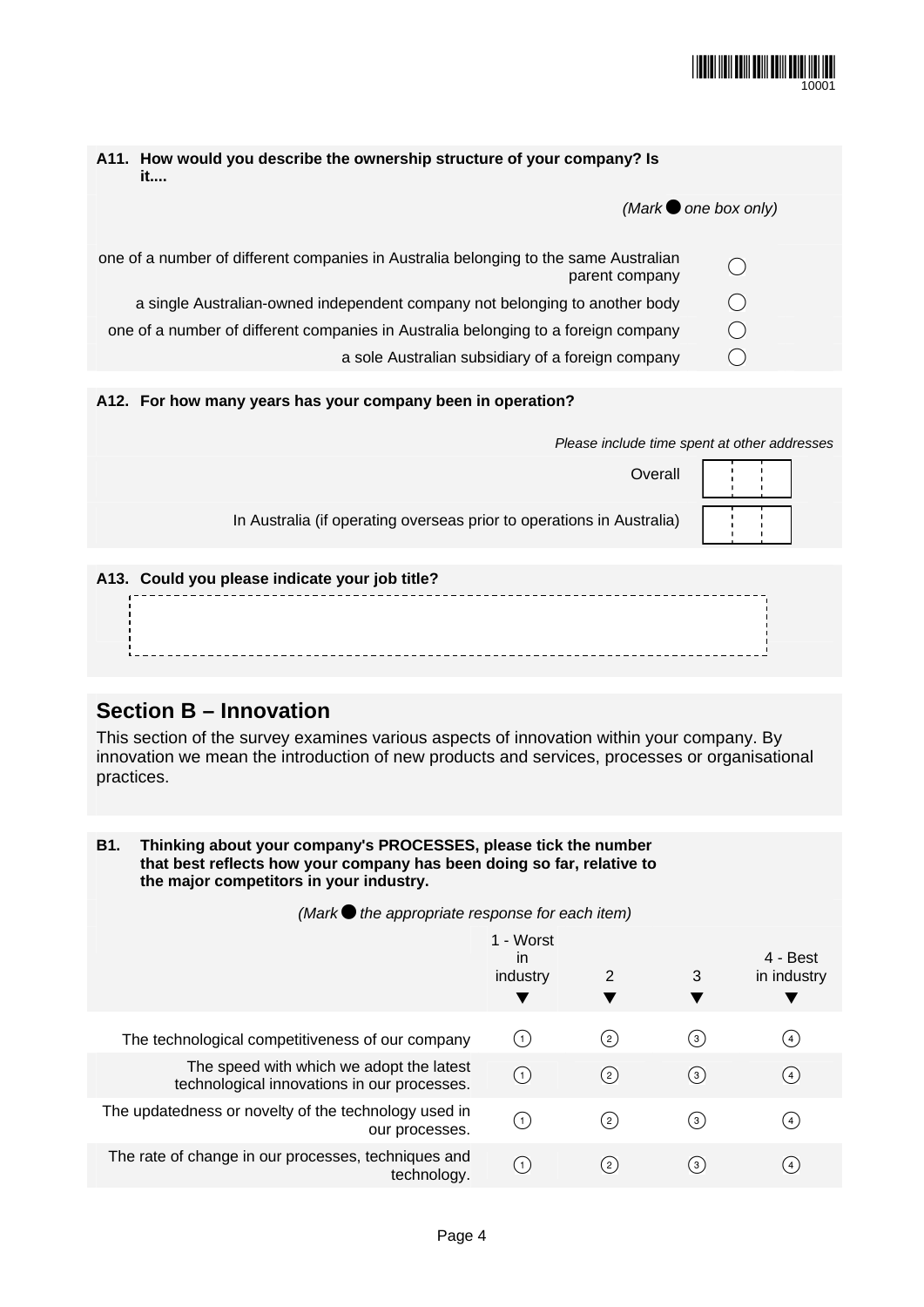

| B <sub>2</sub> .<br>How would you rate your company's capability to generate the<br>following types of innovations in the PROCESSES you have<br>introduced in the last five years?                               |                                                         |                        |         |                                                         |                     |                  |                                    |  |  |
|------------------------------------------------------------------------------------------------------------------------------------------------------------------------------------------------------------------|---------------------------------------------------------|------------------------|---------|---------------------------------------------------------|---------------------|------------------|------------------------------------|--|--|
|                                                                                                                                                                                                                  | (Mark $\bullet$ the appropriate response for each item) |                        |         |                                                         |                     |                  |                                    |  |  |
|                                                                                                                                                                                                                  | 1- Weaker<br>than<br>competition<br>▼                   | $\mathbf{2}$<br>v      | 3       | 4-<br>Similar to<br>competition                         | 5<br>▼              | 6                | 7- Stronger<br>than<br>competition |  |  |
| Innovations that<br>reinforce your<br>processes                                                                                                                                                                  | $\circled{1}$                                           | ②                      | $\odot$ | ④                                                       | $\circledcirc$      | $\odot$          | 7                                  |  |  |
| Innovations that<br>reinforce your existing<br>expertise in your<br>processes.                                                                                                                                   | $\odot$                                                 | $\odot$                | $\odot$ | $\odot$                                                 | $\odot$             | $\circledcirc$   | (7)                                |  |  |
| Innovations that<br>reinforce the processes<br>you currently use to<br>compete.                                                                                                                                  | ⊙                                                       | ⓒ                      | $\odot$ | $\circled{4}$                                           | $\circledS$         | $\odot$          | 7                                  |  |  |
| Innovations that make<br>your processes<br>obsolete.                                                                                                                                                             | $\odot$                                                 | $\odot$                | $\odot$ | $\circled{4}$                                           | $\circled{5}$       | $\odot$          | $\left( 7\right)$                  |  |  |
| Innovations that<br>fundamentally change<br>your processes.                                                                                                                                                      | $\bigcirc$                                              | $\odot$                | $\odot$ | $\circled{4}$                                           | $\circled{5}$       | $\odot$          | 7                                  |  |  |
| Innovations that make<br>your existing expertise<br>in your processes<br>obsolete                                                                                                                                | $\odot$                                                 | $\circled{2}$          | $\odot$ | $\circled{4}$                                           | $\odot$             | $\circledcirc$   | (7)                                |  |  |
| Thinking now about your company's PRODUCTS & SERVICES, please<br><b>B3.</b><br>tick the number that best reflects how your company has been doing<br>so far, relative to the major competitors in your industry. |                                                         |                        |         |                                                         |                     |                  |                                    |  |  |
|                                                                                                                                                                                                                  |                                                         |                        |         | (Mark $\bullet$ the appropriate response for each item) |                     |                  |                                    |  |  |
|                                                                                                                                                                                                                  |                                                         |                        |         | 1 - Worst<br>in                                         |                     |                  | 4 - Best                           |  |  |
|                                                                                                                                                                                                                  |                                                         |                        |         | industry<br>▼                                           | $\overline{2}$<br>v | 3<br>▼           | in industry<br>▼                   |  |  |
| The level of newness (novelty) of our company's new                                                                                                                                                              |                                                         | products and services. |         | (1)                                                     | $\binom{2}{}$       | $\left(3\right)$ | (4)                                |  |  |
|                                                                                                                                                                                                                  | The use of latest technological innovations in our new  |                        |         |                                                         |                     |                  |                                    |  |  |

umber of new products and services our  $\bigcirc$  (2)  $\bigcirc$  (3)  $\bigcirc$  (4)

The speed of our new product and service

The number of new products and services our

The number of our new products and services that are

innovations in our new  $\bigcirc$  (2)  $\bigcirc$  (3)  $\bigcirc$  (4)

 $\begin{array}{ccc} \text{ct} \text{ and service} & \text{ } \\ \text{development.} & \text{ } \end{array}$  (2) (3) (4)

ervices that are  $\bigcirc$   $\bigcirc$   $\bigcirc$   $\bigcirc$   $\bigcirc$   $\bigcirc$   $\bigcirc$   $\bigcirc$   $\bigcirc$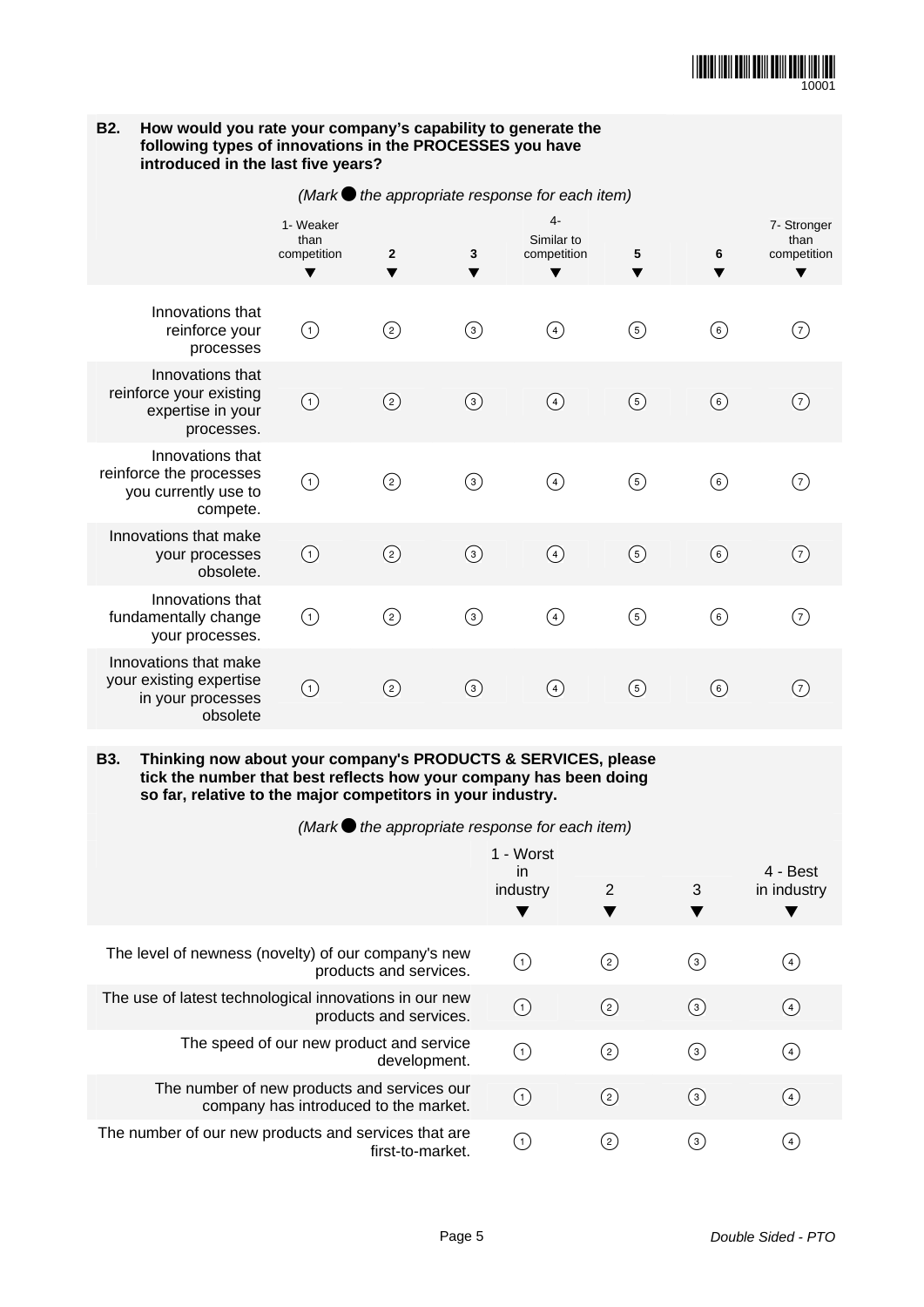

| B4.<br>How would you rate your company's capability to generate the<br>following types of innovations in the PRODUCTS AND SERVICES you<br>have introduced in the last five years? |                                       |                                                         |                  |                                        |               |                |                                         |  |  |  |  |
|-----------------------------------------------------------------------------------------------------------------------------------------------------------------------------------|---------------------------------------|---------------------------------------------------------|------------------|----------------------------------------|---------------|----------------|-----------------------------------------|--|--|--|--|
|                                                                                                                                                                                   |                                       | (Mark $\bullet$ the appropriate response for each item) |                  |                                        |               |                |                                         |  |  |  |  |
|                                                                                                                                                                                   | 1- Weaker<br>than<br>competition<br>▼ | $\overline{2}$                                          | 3<br>v           | $4-$<br>Similar to<br>competition<br>▼ | 5             | 6              | 7- Stronger<br>than<br>competition<br>v |  |  |  |  |
| Innovations that reinforce<br>your product/service<br>lines.                                                                                                                      | $\circled{1}$                         | ⓒ                                                       | $\circled{3}$    | $\circled{4}$                          | $\circledS$   | ⊚              | (7)                                     |  |  |  |  |
| Innovations that reinforce<br>your existing expertise in<br>your products/services.                                                                                               | $\odot$                               | $\circled{2}$                                           | $\odot$          | $\bigcirc$                             | $\odot$       | $\circledast$  | 7)                                      |  |  |  |  |
| Innovations that reinforce<br>how you currently<br>compete.                                                                                                                       | (1)                                   | ⓒ                                                       | $\odot$          | ④                                      | $\circledS$   | ⊙              | 7)                                      |  |  |  |  |
| Innovations that make<br>your product/service lines<br>obsolete.                                                                                                                  | $\odot$                               | $\circled{2}$                                           | $\odot$          | $\circled{4}$                          | $\circledS$   | $\circledcirc$ | (7)                                     |  |  |  |  |
| Innovations that<br>fundamentally change<br>your products/services.                                                                                                               | $\bigcirc$                            | ②                                                       | $\circled{3}$    | $\circled{4}$                          | $\circled{5}$ | 6)             | 7                                       |  |  |  |  |
| Innovations that make<br>your existing expertise in<br>your products/services<br>obsolete.                                                                                        | $\circled{1}$                         | $\rm (2)$                                               | $\left(3\right)$ | (4)                                    | $\circled{5}$ | 6)             | (7)                                     |  |  |  |  |

### **B5. To what extent does your company have close co-operation with the following groups?**

*(Mark the appropriate response for each item)*

|                                                                | High<br>extent                             | Some<br>extent<br>▼ | Small<br>extent                               | Not at all                                              | Not<br>relevant  | Don't<br>know |
|----------------------------------------------------------------|--------------------------------------------|---------------------|-----------------------------------------------|---------------------------------------------------------|------------------|---------------|
|                                                                | ▼                                          |                     | ▼                                             | v                                                       |                  | ▼             |
| <b>Customers</b>                                               | $($ )                                      | $\subset$           | $\left( \begin{array}{c} \end{array} \right)$ | $\left(\begin{array}{c} \end{array}\right)$             | ( )              |               |
| Suppliers                                                      | $($ )                                      | $\left( \right)$    |                                               | ( )                                                     |                  |               |
| Subcontractors                                                 | ( )                                        | ◯                   | $\left( \begin{array}{c} \end{array} \right)$ | ◯                                                       | ( )              |               |
| Consultants' firms                                             | $\left(\begin{matrix} \end{matrix}\right)$ | $\bigcap$           | $\left( \quad \right)$                        | $\left(\begin{smallmatrix}1\\1\end{smallmatrix}\right)$ | ( )              |               |
| <b>Universities</b>                                            | $\bigcap$                                  | ◯                   |                                               | ∩                                                       |                  |               |
| <b>TAFE Institutes</b>                                         | $\left(\begin{matrix} \end{matrix}\right)$ | ◯                   |                                               | ∩                                                       | $\left( \right)$ |               |
| Other educational institutions                                 | $($ )                                      | ⌒                   |                                               | ∩                                                       |                  |               |
| Research institutes and cooperative research<br>centres (CRCs) | ∩                                          | C                   |                                               | $\left(\begin{array}{c} \end{array}\right)$             |                  |               |
| Other government authorities                                   |                                            |                     |                                               |                                                         |                  |               |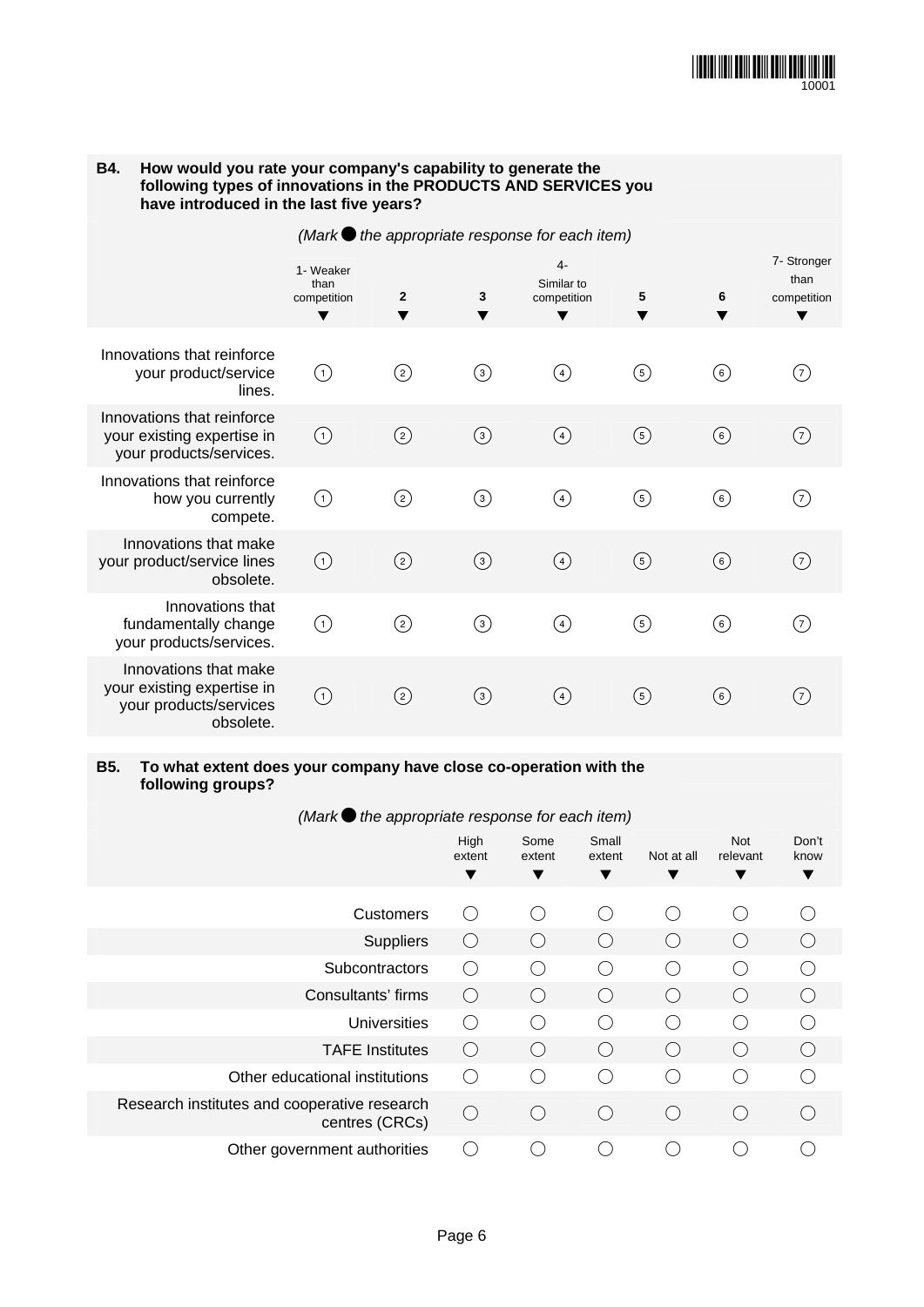

| <b>B6.</b><br>Please mark the number that best reflects what your company has<br>been practicing so far. (1-strongly disagree 5-strongly agree) |                                                                                                                                  |                                    |                |                   |     |                           |  |  |
|-------------------------------------------------------------------------------------------------------------------------------------------------|----------------------------------------------------------------------------------------------------------------------------------|------------------------------------|----------------|-------------------|-----|---------------------------|--|--|
| (Mark $\bullet$ the appropriate response for each item)                                                                                         |                                                                                                                                  |                                    |                |                   |     |                           |  |  |
|                                                                                                                                                 |                                                                                                                                  | $1 -$<br>Strongly<br>disagree<br>v | $\overline{2}$ | 3                 | 4   | $5-$<br>Strongly<br>agree |  |  |
|                                                                                                                                                 | We provide time and resources for employees to<br>generate share/exchange and experiment innovative<br>ideas/solutions.          | (1)                                | (2)            | $^{\rm (3)}$      | (4) | $\left[ 5 \right]$        |  |  |
|                                                                                                                                                 | Employees are working in diversely skilled work<br>groups where there is free and open communication<br>among the group members. | (1)                                | (2)            | $\left( 3\right)$ | (4) | $\left(5\right)$          |  |  |
|                                                                                                                                                 | In our company employees frequently encounter non-<br>routine and challenging work that stimulates creativity.                   | $\odot$                            | (2)            | $\left(3\right)$  | (4) | $\left(5\right)$          |  |  |
|                                                                                                                                                 | Employees are recognised and rewarded for their<br>creativity and innovative ideas.                                              | (1)                                | (2)            | $^{\rm (3)}$      | (4) | (5)                       |  |  |
|                                                                                                                                                 |                                                                                                                                  |                                    |                |                   |     |                           |  |  |

# **Section C – Human resource practices**

#### **C1. The following statements relate to the human resource management practices in your company. Please indicate the extent to which you agree or disagree with each statement.**

| (Mark $\bullet$ the appropriate response for each item) |                                                                                                            |                                    |               |                  |                   |                   |                   |                                 |
|---------------------------------------------------------|------------------------------------------------------------------------------------------------------------|------------------------------------|---------------|------------------|-------------------|-------------------|-------------------|---------------------------------|
|                                                         |                                                                                                            | $1 -$<br>Strongly<br>disagree<br>▼ | 2<br>▼        | 3                | 4                 | 5<br>▼            | 6                 | $7 -$<br>Strongly<br>agree<br>▼ |
|                                                         | Individuals in this company have clear<br>career paths.                                                    | $\left( 1\right)$                  | $\circled{c}$ | $\rm (3)$        | (4)               | රි)               | $\left( 6\right)$ | (7)                             |
|                                                         | The compensation for all employees is<br>directly linked to performance.                                   | $\odot$                            | $\circled{c}$ | $\left(3\right)$ | $\left( 4\right)$ | $\circledS$       | (6)               | (7)                             |
|                                                         | Employees in our company have more<br>than one potential position for<br>promotion.                        | $\odot$                            | $\rm _{(2)}$  | ③                | $\circledast$     | රි)               | 6)                | 7)                              |
|                                                         | Our company prefers to recruit an<br>internal employee in the first instance<br>whenever a vacancy exists. | $\odot$                            | (2)           | $\circled{3}$    | $\circledast$     | $\circledg$       | 6)                | (7)                             |
|                                                         | Job performance is an important factor<br>in determining the incentive<br>compensation of employees.       | $\bigcirc$                         | $\rm _{(2)}$  | ③                | $\circledast$     | டு)               | 6)                | (7)                             |
|                                                         | In our company, salaries we pay are<br>comparable to the market.                                           | ⊙                                  | $\circled{2}$ | $\circled{3}$    | $\circledast$     | $\circledg$       | 6)                | 7                               |
|                                                         | Our company plans for the career<br>development of employees.                                              | ①                                  | $^{(2)}$      | (3)              | (4)               | $\left( 5\right)$ | (6)               | (7)                             |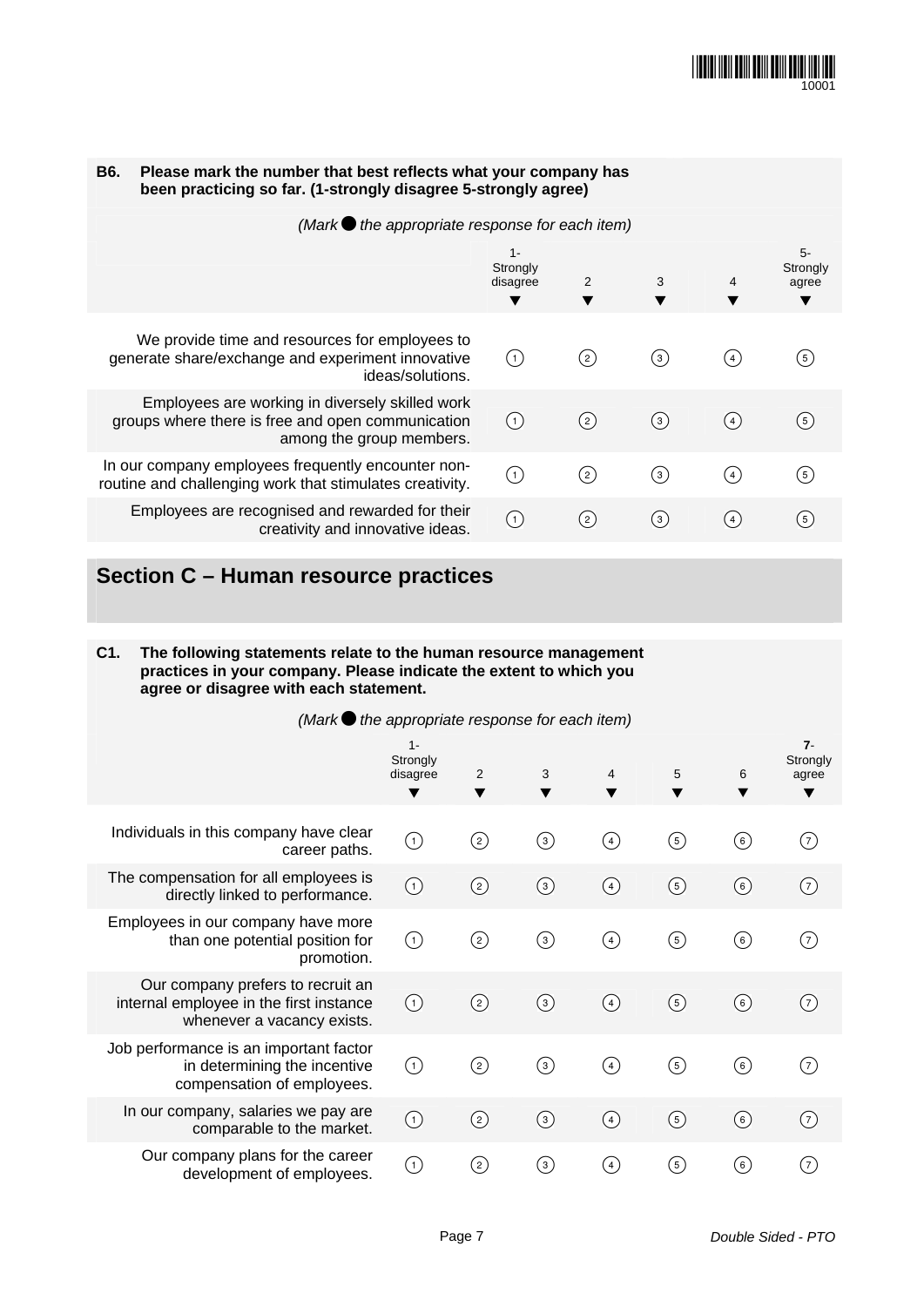

**C2. To what extent would you say individual employees in your company have...**

| (Mark the appropriate response for each item)                 |                       |                   |                  |     |                    |                |                   |  |  |
|---------------------------------------------------------------|-----------------------|-------------------|------------------|-----|--------------------|----------------|-------------------|--|--|
|                                                               | 1- Not at<br>all<br>▼ | 2                 | 3<br>▼           | 6   | 7- Great<br>extent |                |                   |  |  |
| variety in their work?                                        | Œ                     | $^{(2)}$          | $\left(3\right)$ | (4) | (5)                | 6 <sup>1</sup> | (7)               |  |  |
| discretion over how they work?                                | (1)                   | $\left( 2\right)$ | $^{\rm (3)}$     | (4) | (5)                | (6)            | (7)               |  |  |
| control over the pace at which<br>they work?                  | (1)                   | $^{(2)}$          | $\left(3\right)$ | (4) | (5)                | [6]            | (7)               |  |  |
| involvement in decisions over<br>how their work is organised? | (1)                   | (2)               | $\left(3\right)$ | (4) | (5)                | [6]            | $\left( 7\right)$ |  |  |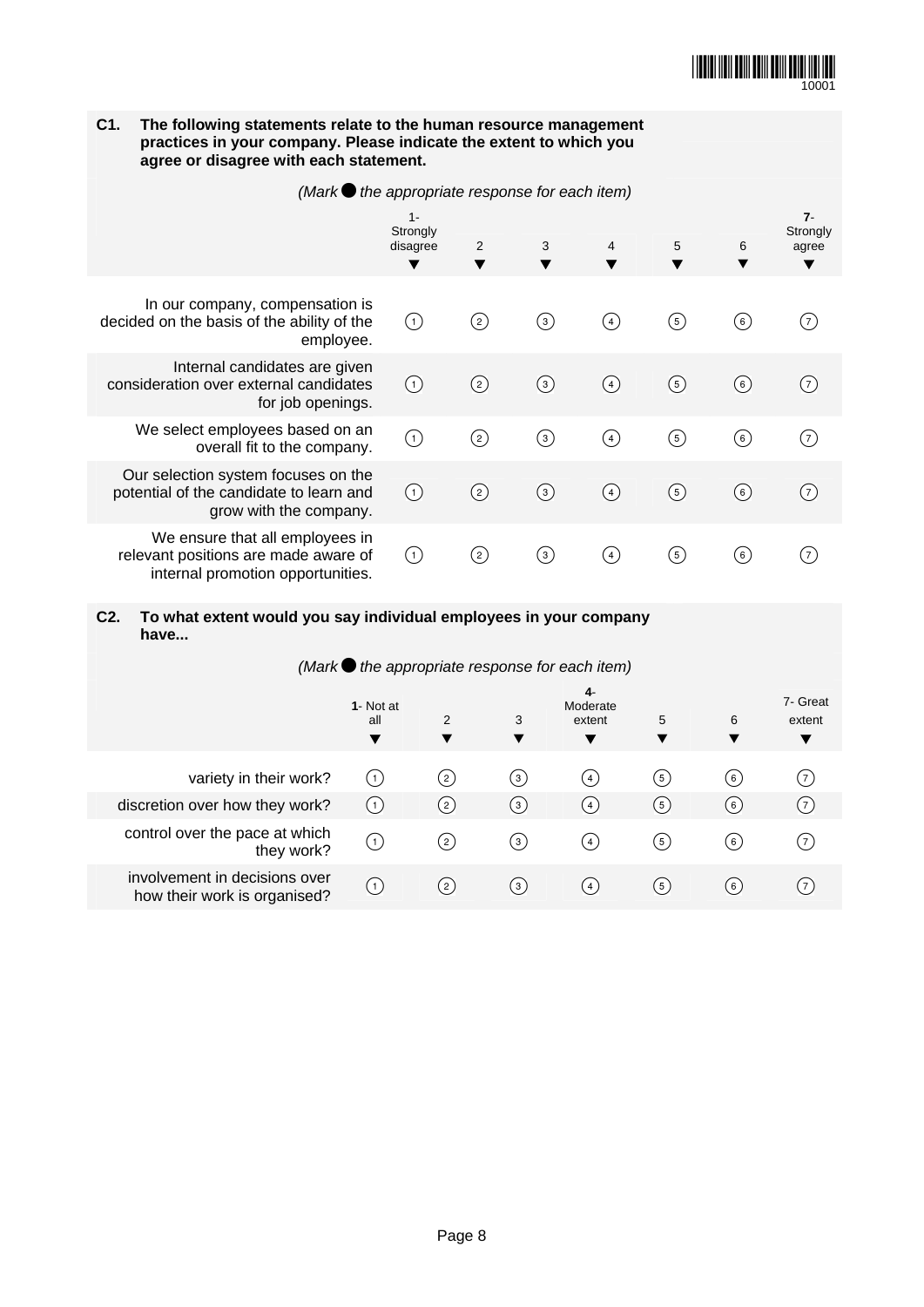

#### **C3. Does your company use any of the following ways of organising work? If YES, please indicate the proportion of staff to whom the method applies.**

|                                                                                              |                |                                           |                          | (Mark $\bullet$ the appropriate response for each item) |                                                          |               |                            |
|----------------------------------------------------------------------------------------------|----------------|-------------------------------------------|--------------------------|---------------------------------------------------------|----------------------------------------------------------|---------------|----------------------------|
|                                                                                              |                | a. Does you company use<br>the following? |                          |                                                         | b. What proportion of staff<br>does the method apply to? |               |                            |
|                                                                                              | <b>Yes</b>     | <b>No</b><br>▼                            | Don't<br>Know<br>▼       |                                                         | <b>Below</b><br>25%                                      | $25 -$<br>50% | <b>More</b><br>than<br>50% |
| Cross occupational working groups                                                            | $\circled{r}$  | (N)                                       |                          | If yes $\rightarrow$                                    | $\overline{(\quad)}$                                     |               |                            |
| Quality circles/groups                                                                       | $(\vee)$       | $(\mathsf{N})$                            |                          | If yes $\rightarrow$                                    |                                                          |               |                            |
| Systems for the collection of<br>proposals from employees (e.g.<br>suggestion box, intranet) | $\circledcirc$ | $\circledR$                               | $\overline{\phantom{0}}$ | If yes $\rightarrow$                                    | $(\ )$                                                   |               |                            |
| Planned job rotation                                                                         | (Y)            | (N)                                       |                          | If yes $\rightarrow$                                    |                                                          |               |                            |
| Delegation of responsibility                                                                 | $\circledcirc$ | $\circledR$                               |                          | If yes $\rightarrow$                                    |                                                          |               |                            |
| Integration of functions (e.g. sales<br>production/service finance)                          | $\odot$        | $\circledR$                               | $\overline{\phantom{a}}$ | If yes $\rightarrow$                                    | ( )                                                      |               |                            |
| Wages based upon quality or results<br>(not piece work)                                      | $\circledcirc$ | $(\overline{N})$                          |                          | If yes $\rightarrow$                                    |                                                          |               |                            |
| Cross occupational working groups                                                            | (Y)            | $(\vee)$                                  |                          | If yes $\rightarrow$                                    |                                                          |               |                            |

### **C4. Do you have any of the following working time arrangements in your company?**

## *(Mark all that apply)*

- Working at or from home in normal working hours  $\bigcirc$
- - Ability to increase working hours (e.g., switching from part-time to full-time)
		- Job sharing schemes (sharing a full-time job with another employee)
- The ability to reduce working hours (e.g., switching from full-time to part-time) <br>  $\bigcirc$ <br>
Ability to increase working hours (e.g., switching from part-time to full-time)  $\bigcirc$ <br>
Job sharing schemes (sharing a full-time jo Flexitime (where an employee has no set start or finish time, but has an agreement to work a set number of hours per week or month)
	- Ability to change shift patterns
	- Working compressed hours (e.g., a 9 day fortnight)  $\bigcirc$ 
		- None of the above  $\bigcirc$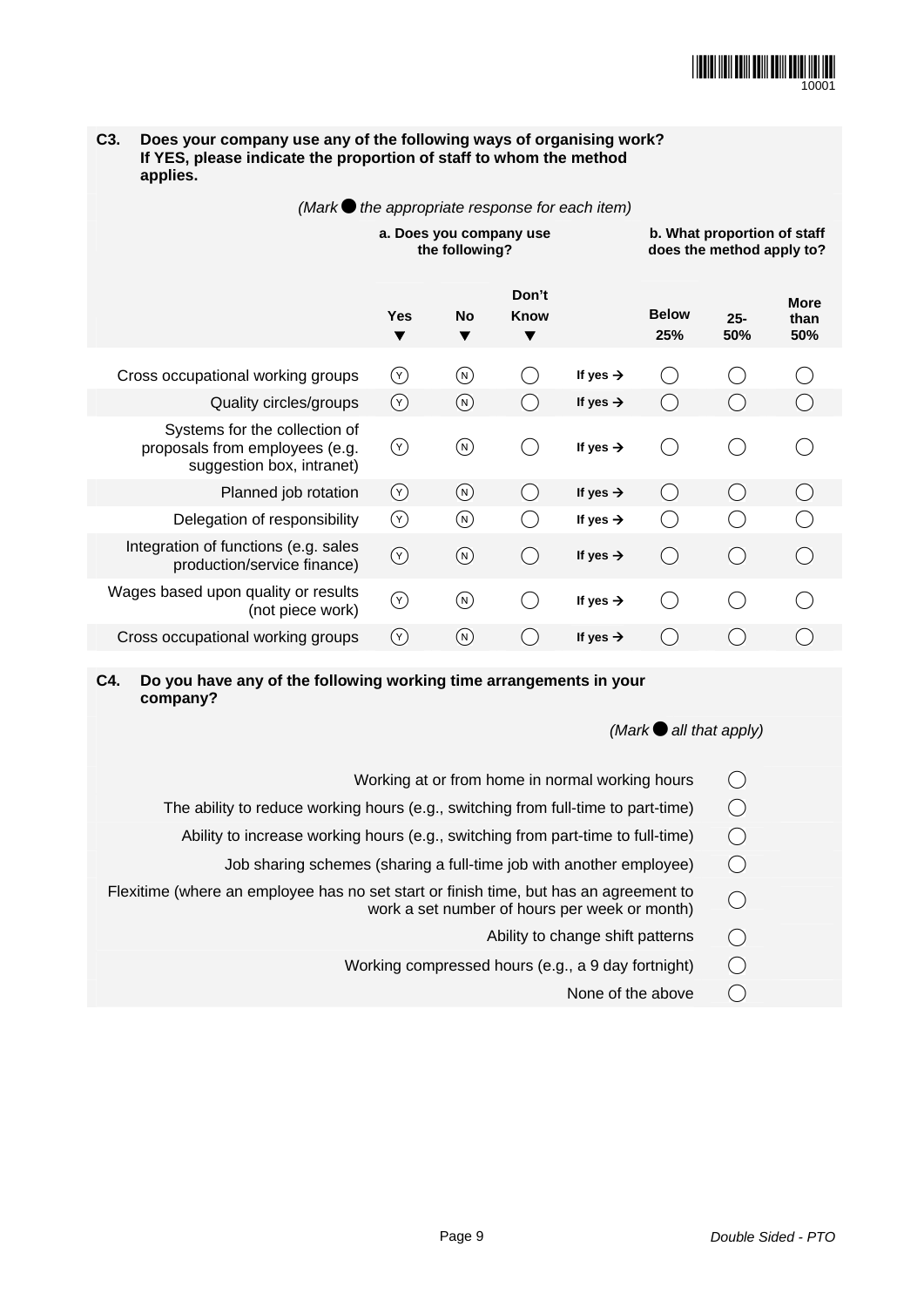

| C5. | In which of the following occupational skill groups are there<br>employees that have their performance formally appraised? |                               |
|-----|----------------------------------------------------------------------------------------------------------------------------|-------------------------------|
|     | (Mark all groups which are appraised)                                                                                      |                               |
|     | Managers                                                                                                                   |                               |
|     | Professionals                                                                                                              |                               |
|     | <b>Technicians and Trade Workers</b>                                                                                       |                               |
|     | <b>Community and Personal Service Workers</b>                                                                              |                               |
|     | <b>Clerical and Administrative Workers</b>                                                                                 |                               |
|     | <b>Sales Workers</b>                                                                                                       | OOOOO                         |
|     | <b>Machinery Operators and Drivers</b>                                                                                     | $\overline{\bigcirc}$         |
|     | Labourers                                                                                                                  | ◯                             |
| C6. | Approximately, what percentage of non-managerial employees in your<br>company have their performance formally appraised?   |                               |
|     | Please indicate a figure between 0 and 100 percent                                                                         |                               |
|     |                                                                                                                            |                               |
|     |                                                                                                                            | $\%$                          |
| C7. | How frequently are appraisals conducted?                                                                                   |                               |
|     | (Mark $\bullet$ one box only)                                                                                              |                               |
|     | Quarterly                                                                                                                  |                               |
|     | Half-yearly                                                                                                                |                               |
|     | Annually                                                                                                                   |                               |
|     | Every 2 years                                                                                                              |                               |
|     | No fixed pattern                                                                                                           |                               |
|     |                                                                                                                            |                               |
| C8. | Does performance appraisal result in an evaluation of training needs?                                                      |                               |
|     |                                                                                                                            | (Mark $\bullet$ one box only) |
|     | Yes                                                                                                                        |                               |
|     | Uncertain                                                                                                                  |                               |
|     | No                                                                                                                         |                               |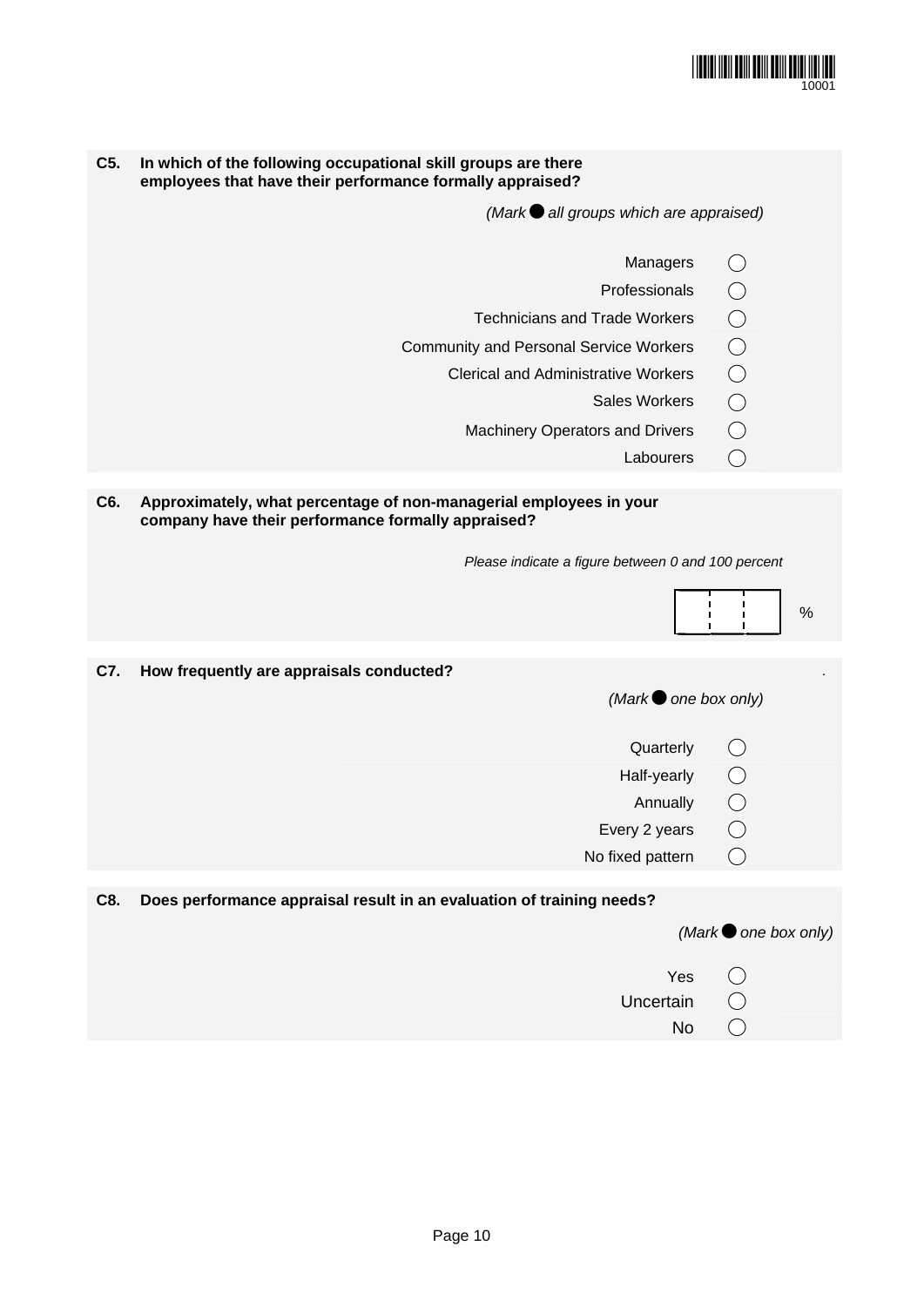

| C9. | What are the factors below that explain the differences in the level of<br>pay of full-time staff in your company?                       |                               |                                 |                                                         |
|-----|------------------------------------------------------------------------------------------------------------------------------------------|-------------------------------|---------------------------------|---------------------------------------------------------|
|     |                                                                                                                                          |                               |                                 | (Mark $\bullet$ the appropriate response for each item) |
|     |                                                                                                                                          | <b>Yes</b>                    | <b>Uncertain</b>                | <b>No</b>                                               |
|     | Hours worked (e.g. basic hours worked, overtime, shift work)                                                                             | ◯                             | ◯                               |                                                         |
|     | Seniority (e.g. employee age, career experience, years of service)                                                                       | ◯                             | ◯                               | ◯                                                       |
|     | Skills (e.g. core skills and competencies, formal qualifications, job<br>grade/classification)                                           | ◯                             |                                 |                                                         |
|     | Performance (e.g. incentive/performance pay, performance<br>appraisals)                                                                  | $\bigcirc$                    | $\left(\right)$                 | ◯                                                       |
|     | Other factors                                                                                                                            | $(\ )$                        | ()                              |                                                         |
|     | C10. Thinking just about payment by results, what measures of<br>performance are used to determine the amount that employees<br>receive? |                               |                                 |                                                         |
|     |                                                                                                                                          |                               | (Mark $\bullet$ all that apply) |                                                         |
|     |                                                                                                                                          | Individual performance/output |                                 | $\left(\begin{array}{c} \end{array}\right)$             |
|     | Group or team performance/output                                                                                                         |                               |                                 | $\bigcirc$                                              |
|     |                                                                                                                                          | Workplace-based measures      |                                 | O                                                       |
|     | Organisation-based measures                                                                                                              |                               |                                 | $\bigcirc$                                              |
|     | Not applicable - do not vary staff salaries on the basis of performance                                                                  |                               | $\bigcirc$                      |                                                         |
|     | C11. Are individual employees' pay linked to the outcome of performance<br>appraisal?                                                    |                               |                                 |                                                         |
|     |                                                                                                                                          |                               | (Mark $\bullet$ one box only)   |                                                         |
|     |                                                                                                                                          |                               | Yes $\bigcap$                   |                                                         |
|     |                                                                                                                                          |                               | No                              |                                                         |
|     |                                                                                                                                          |                               | Don't know                      |                                                         |
|     | <b>Section D - Learning and development</b>                                                                                              |                               |                                 |                                                         |
|     |                                                                                                                                          |                               |                                 |                                                         |
| D1. | How many days and/or hours are spent on induction activities for a                                                                       |                               |                                 |                                                         |
|     | new employee in your company?                                                                                                            |                               |                                 |                                                         |
|     |                                                                                                                                          |                               |                                 | If there is no induction conducted, please write"0"     |
|     |                                                                                                                                          |                               | Days                            |                                                         |
|     |                                                                                                                                          |                               | Hours                           |                                                         |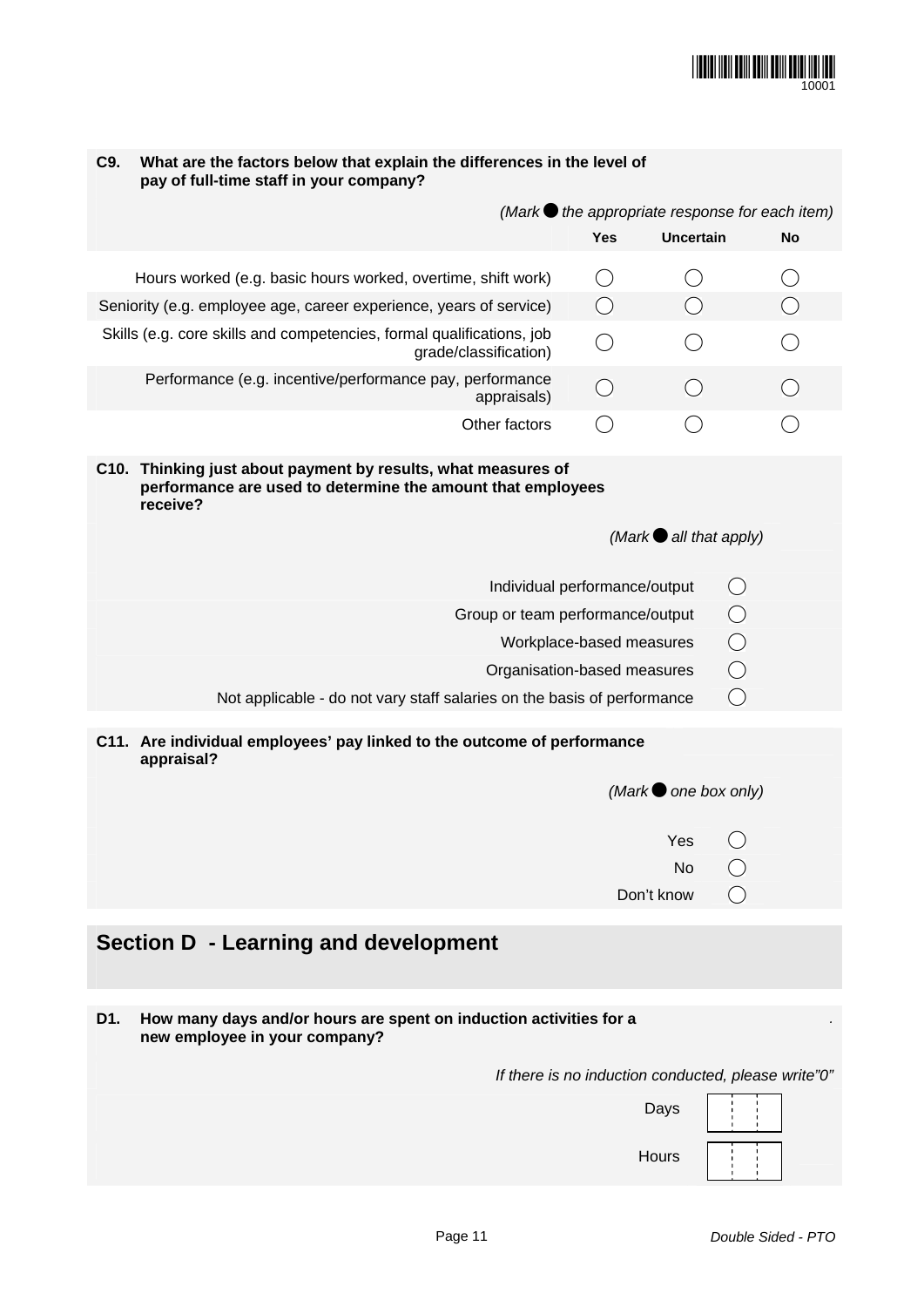

| D <sub>2</sub> . | Approximately, what percentage of experienced employees (who have<br>been employed for at least 12 months) have been given time off from<br>their normal daily work duties to undertake training over the past 12<br>months? |                |      |
|------------------|------------------------------------------------------------------------------------------------------------------------------------------------------------------------------------------------------------------------------|----------------|------|
|                  | Please indicate a figure between 0 and 100 percent                                                                                                                                                                           |                | $\%$ |
|                  |                                                                                                                                                                                                                              |                |      |
| D3.              | On average, how many days of training did each experienced<br>employee undertake over the past 12 months?                                                                                                                    |                |      |
|                  |                                                                                                                                                                                                                              |                | days |
| D4.              | Does this training (for experienced employees) have any of the<br>following objectives?                                                                                                                                      |                |      |
|                  | $(Mark \bullet all groups which are app raised)$                                                                                                                                                                             |                |      |
|                  | Provide the skills needed for employees to move to different jobs                                                                                                                                                            |                |      |
|                  | Obtain a quality standard                                                                                                                                                                                                    | $\circ$        |      |
|                  | Extend the range of skills used by employees in their current jobs                                                                                                                                                           |                |      |
|                  | Improve the skills already used by employees in their current jobs                                                                                                                                                           | $\overline{O}$ |      |
|                  | Increase employees' understanding of, or commitment to, the organisation                                                                                                                                                     | ◯              |      |
| D <sub>5</sub> . | Which of the following areas does this training cover?                                                                                                                                                                       |                |      |
|                  | (Mark $\bigcirc$ all the areas covered)                                                                                                                                                                                      |                |      |
|                  | Computing skills                                                                                                                                                                                                             |                |      |
|                  | Team work                                                                                                                                                                                                                    |                |      |
|                  | <b>Communication skills</b>                                                                                                                                                                                                  |                |      |
|                  | Leadership skills                                                                                                                                                                                                            |                |      |
|                  | Operation of new equipment                                                                                                                                                                                                   |                |      |
|                  | Customer service/liaison                                                                                                                                                                                                     |                |      |
|                  | Health and safety                                                                                                                                                                                                            | 00000          |      |
|                  | Problem-solving methods                                                                                                                                                                                                      |                |      |
|                  | Equal opportunities                                                                                                                                                                                                          |                |      |

- Reliability and working to deadlines  $\bigcirc$ <br>Quality control procedures  $\bigcirc$ 
	- Quality control procedures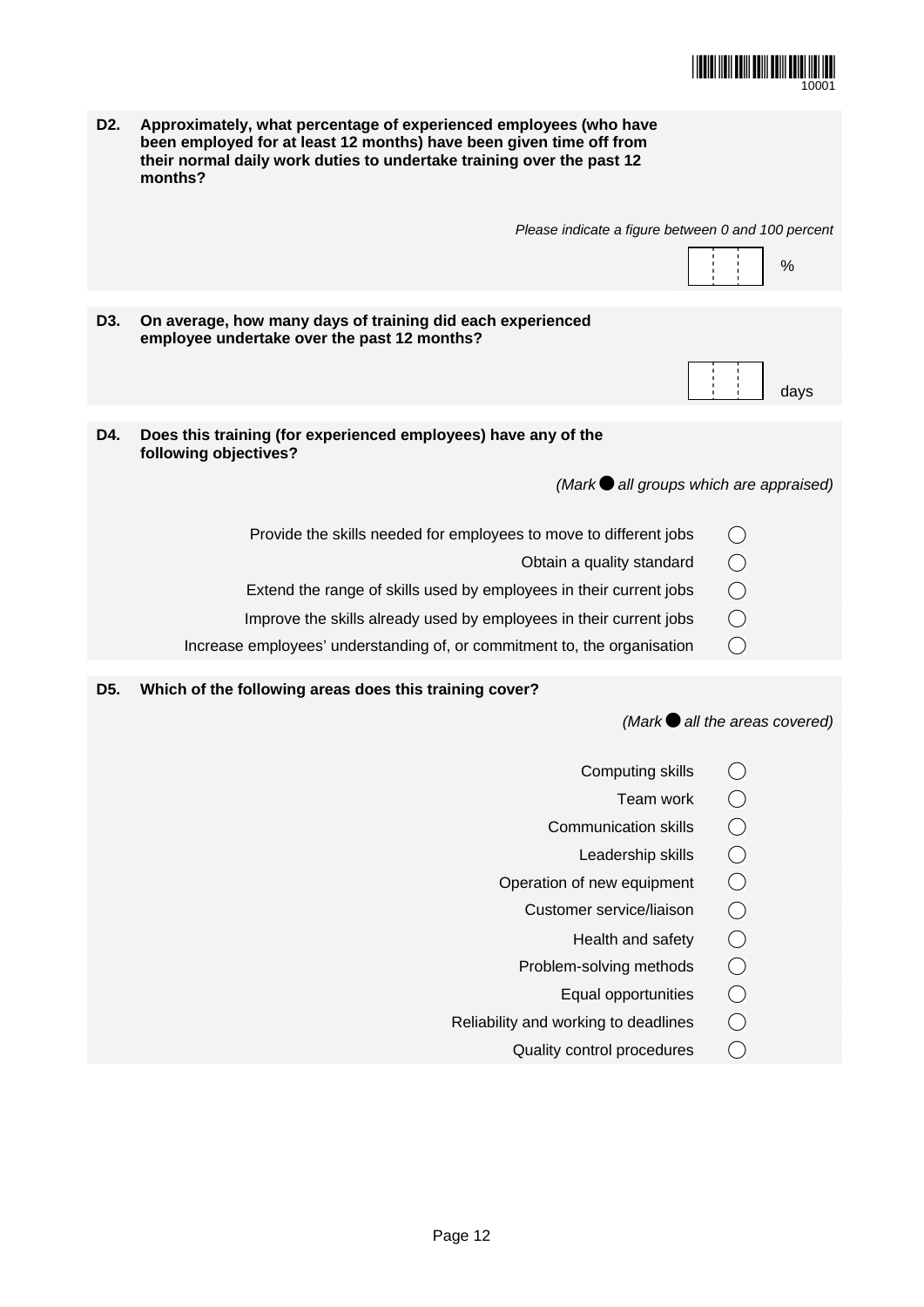

| D6. | How frequently do you use the following sources for training in<br>enhancing innovation?                                          |                                             |                     |                                             |               |                               |
|-----|-----------------------------------------------------------------------------------------------------------------------------------|---------------------------------------------|---------------------|---------------------------------------------|---------------|-------------------------------|
|     | (Mark $\bullet$ the appropriate response for each item)                                                                           |                                             |                     |                                             |               |                               |
|     |                                                                                                                                   | <b>Never</b>                                | <b>Occasionally</b> | <b>Frequently</b>                           |               | <b>Always</b>                 |
|     |                                                                                                                                   | ▼                                           |                     |                                             |               |                               |
|     | In-house training                                                                                                                 | $\left(\begin{array}{c} \end{array}\right)$ |                     | $\left(\begin{array}{c} \end{array}\right)$ |               | ◯                             |
|     | <b>TAFE</b> institutes                                                                                                            | $\left(\begin{array}{c} \end{array}\right)$ |                     |                                             |               | $\bigcirc$                    |
|     | Other private VET providers (registered training<br>organisations)                                                                |                                             |                     |                                             |               |                               |
|     | <b>Universities</b>                                                                                                               | $\left(\right)$                             |                     | $\bigcirc$                                  |               | $\bigcirc$                    |
|     | Consultants and other non-formal providers                                                                                        | ( )                                         |                     | ( )                                         |               |                               |
| D7. | Approximately what percentage of the employees in your company                                                                    |                                             |                     |                                             |               |                               |
|     | are formally trained to be able to do jobs other than their own?                                                                  |                                             |                     |                                             |               | %                             |
|     | actually do jobs other than their own at least once a week?                                                                       |                                             |                     |                                             |               | %                             |
|     | have received nationally recognised training (based on Training Package qualifications)?                                          |                                             |                     |                                             |               | $\%$                          |
| D8. | Is your company an Enterprise Registered Training Organisation?                                                                   |                                             |                     |                                             |               |                               |
|     |                                                                                                                                   |                                             |                     |                                             |               |                               |
|     |                                                                                                                                   |                                             |                     |                                             |               |                               |
|     |                                                                                                                                   |                                             |                     |                                             |               | (Mark $\bullet$ one box only) |
|     |                                                                                                                                   |                                             |                     | Yes                                         |               |                               |
|     |                                                                                                                                   |                                             |                     | No                                          |               |                               |
|     |                                                                                                                                   |                                             |                     | Don't know                                  | ◯             |                               |
|     |                                                                                                                                   |                                             |                     |                                             |               |                               |
| D9. | Please tick the number that best reflects what your company has been<br>practicing so far. (1-strongly disagree 5-strongly agree) |                                             |                     |                                             |               |                               |
|     | (Mark $\bullet$ the appropriate response for each item)                                                                           |                                             |                     |                                             |               |                               |
|     |                                                                                                                                   | $1-$                                        |                     |                                             |               |                               |
|     |                                                                                                                                   | Strongly<br>disagree                        | 2                   | 3                                           | 4             | 5-Strongly<br>agree           |
|     |                                                                                                                                   | ▼                                           | ▼                   | ▼                                           | ▼             | ▼                             |
|     | We provide career path opportunities for employees to<br>move across functional areas of the company.                             | $\odot$                                     | ⓒ                   | $\odot$                                     | $\circled{4}$ | $\circled{5}$                 |
|     | We provide training focused on team-building and<br>teamwork skills training.                                                     | $\odot$                                     | $\odot$             | $\odot$                                     | $\circled{4}$ | $\odot$                       |
|     | We sponsor company social events for employees to<br>get to know one another.                                                     | $\odot$                                     | ⓒ                   | $\odot$                                     | $\circled{4}$ | $\circled{5}$                 |
|     | We offer an orientation program that trains employees<br>on the history and processes of the company.                             | $\odot$                                     | $\odot$             | $\circled{3}$                               | $\circled{4}$ | $\odot$                       |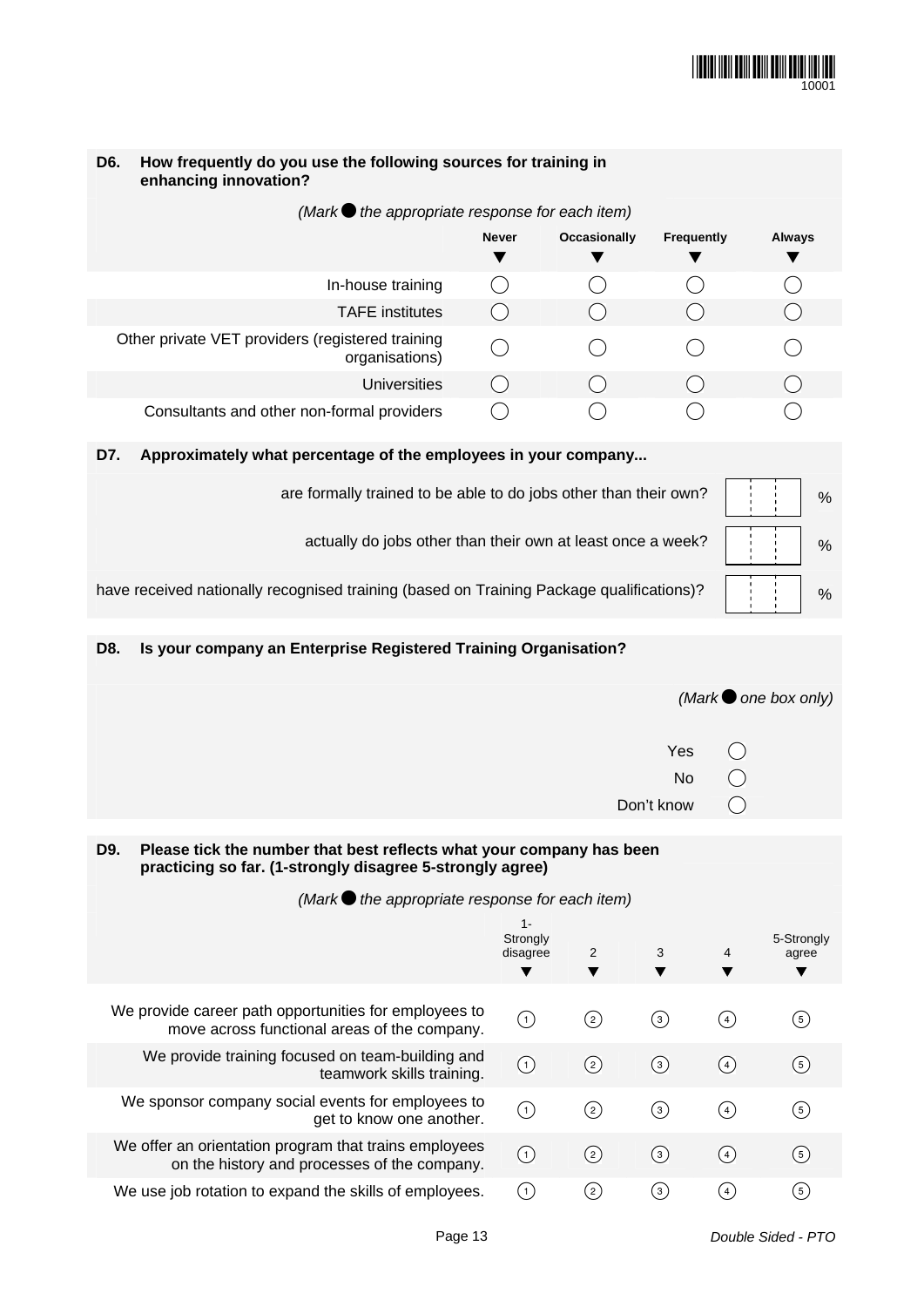

## **D9. Please tick the number that best reflects what your company has been practicing so far. (1-strongly disagree 5-strongly agree)**

*(Mark the appropriate response for each item)* 

|                                                                                                                         | $1 -$<br>Strongly<br>disagree | 2                 | 3                | 4                | 5-Strongly<br>agree |
|-------------------------------------------------------------------------------------------------------------------------|-------------------------------|-------------------|------------------|------------------|---------------------|
| We have a mentoring system to help develop<br>employees.                                                                | (1)                           | $^{(2)}$          | $\left(3\right)$ | $\left(4\right)$ | $\left(5\right)$    |
| Performance appraisals are used primarily to set goals<br>for personal development.                                     | (1)                           | (2)               | 3)               | $\left(4\right)$ | 5)                  |
| Performance appraisals are used to plan skill<br>development and training for future advancement within<br>the company. | (1)                           | $\left( 2\right)$ | 3)               | $\left 4\right $ | 5 <sup>1</sup>      |

### **D10. Please indicate the extent to which you agree with the following statements.**

*(Mark the appropriate response for each item)* 

|                                                                                                                                                      | $1 -$<br>Strongly<br>disagree<br>▼ | 2<br>▼            | 3<br>▼           | 4<br>▼            | 5-Strongly<br>agree<br>▼ |
|------------------------------------------------------------------------------------------------------------------------------------------------------|------------------------------------|-------------------|------------------|-------------------|--------------------------|
| Employees see benefits from exchanging and<br>combining ideas with one another.                                                                      | $\odot$                            |                   | $\odot$          | $\left( 4\right)$ | (5)                      |
| Employees believe that by exchanging and combining<br>ideas they can move new projects or initiatives forward<br>more quickly than by working alone. | $\odot$                            | $\circled{2}$     | $\circled{3}$    | ④                 | $\circled{5}$            |
| At the end of each day our employees feel that they<br>have learned from each other by exchanging and<br>combining ideas.                            | $\odot$                            | $\circled{c}$     | ⊚                | $\circled{4}$     | $\circledg$              |
| Employees in our company are proficient at combining<br>and exchanging ideas to solve problems or create<br>opportunities.                           | $\odot$                            | $\left( 2\right)$ | $\circled{3}$    | $\left( 4\right)$ | $\circled{5}$            |
| Employees in our company do not do a good job of<br>sharing their individual ideas to come up with new ideas<br>products or services.                | $\bigodot$                         | ⓒ                 | $\circled{3}$    | $\circled{4}$     | $\circled{5}$            |
| Employees here are capable of sharing their expertise<br>to bring new projects or initiatives to fruition.                                           | $\odot$                            | $\circled{2}$     | $\circled{3}$    | $\binom{4}{}$     | (5)                      |
| The employees in our company are willing to exchange<br>and combine ideas with their co-workers.                                                     | $\bigcap$                          | $\odot$           | $\circled{3}$    | $\circled{4}$     | $\circledg$              |
| It is rare for employees to exchange and combine ideas<br>to find solutions to problems.                                                             | $\left( 1\right)$                  | (2)               | $\left(3\right)$ | (4)               | (5)                      |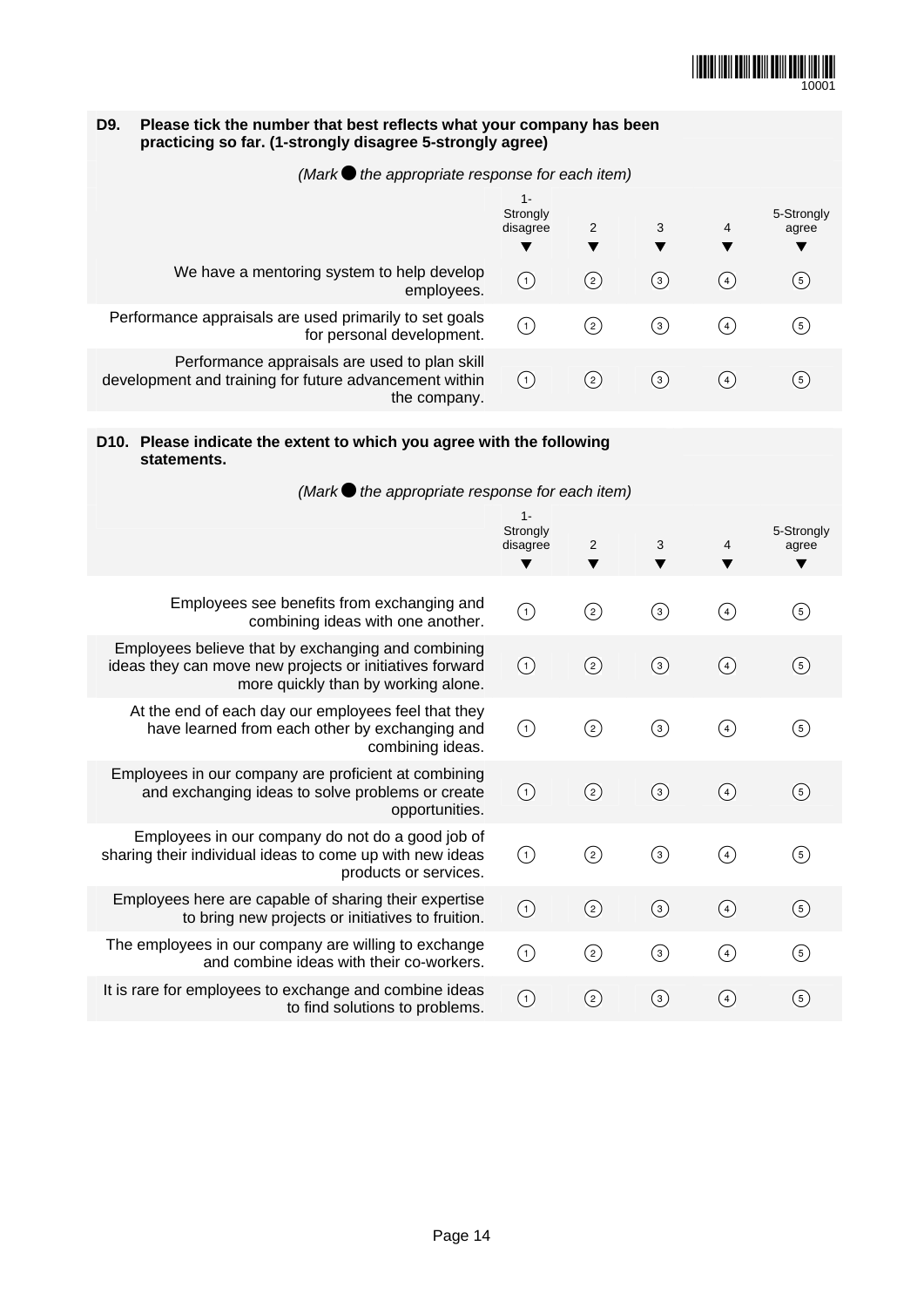

**D11. Below you will find statements which describe 'the way we do things around here' – how your company handles aspects of innovation. For each statement please provide a score between 1 and 7 reflecting the extent to which you think this reflects your company.** 

*(Mark the appropriate response for each item)*

|                                                                                                          | 1-Not<br>at all<br>true<br>$\blacktriangledown$ | 2<br>▼         | 3<br>▼        | 4<br>▼        | 5<br>▼         | 6<br>▼         | 7-Very<br>true<br>$\blacktriangledown$ |
|----------------------------------------------------------------------------------------------------------|-------------------------------------------------|----------------|---------------|---------------|----------------|----------------|----------------------------------------|
| We have good 'win-win' relationships with our suppliers                                                  | $\odot$                                         | $\odot$        | $\odot$       | $\bigcirc$    | $\odot$        | $\circledcirc$ | ⊙                                      |
| We are good at understanding the needs of our<br>customers/end users                                     | $\bigodot$                                      | $\odot$        | $\odot$       | $\bigcirc$    | $\odot$        | $\odot$        | $\odot$                                |
| We learn from our mistakes                                                                               | $\odot$                                         | $\odot$        | $\odot$       | $\bigcirc$    | $\circledS$    | $\odot$        | $\odot$                                |
| We systematically compare our products and<br>processes with other firms                                 | $\odot$                                         | $\circled{2}$  | $\circled{3}$ | $\odot$       | $\odot$        | $\odot$        | $\circled{)}$                          |
| We meet and share experiences with other firms to<br>help us learn                                       | $\bigodot$                                      | $\circledcirc$ | $\odot$       | $\bigcirc$    | $\circledS$    | $\circledcirc$ | $\circledg$                            |
| We are good at capturing what we have learned so<br>that others in the organisation can make use of it   | $\bigodot$                                      | $\odot$        | $\odot$       | $\bigcirc$    | $\odot$        | $\odot$        | $\left( 7\right)$                      |
| We are good at learning from other organisations                                                         | $\odot$                                         | $\circled{2}$  | $\odot$       | $\bigcirc$    | $\odot$        | $\odot$        | ⊙                                      |
| We use measurements to help identify where and<br>when we can improve our innovation management          | $\bigodot$                                      | $\circled{2}$  | $\odot$       | $\bigcirc$    | $\odot$        | $\odot$        | $\odot$                                |
| There is a strong commitment to training and<br>development of people                                    | $\odot$                                         | $\odot$        | $\odot$       | $\bigcirc$    | $\odot$        | $\odot$        | ⊙                                      |
| Our employees work well together across<br>departmental boundaries                                       | $\bigodot$                                      | $\circled{2}$  | $\odot$       | $\bigcirc$    | $\circ$        | $\odot$        | $\left( 7\right)$                      |
| We take time to review our projects to improve our<br>performance next time                              | $\bigodot$                                      | $\odot$        | $\odot$       | $\bigodot$    | $\odot$        | $\odot$        | $\circledg$                            |
| We work well with universities and other research<br>centres to help us develop our knowledge            | $\odot$                                         | $\odot$        | $\odot$       | $\circled{4}$ | $\odot$        | $\odot$        | (7)                                    |
| We work closely with our customers in exploring and<br>developing new concepts                           | $\bigodot$                                      | $\odot$        | $\odot$       | $\bigcirc$    | $\odot$        | $\odot$        | $\circledg$                            |
| We collaborate with other firms to develop new<br>products or processes                                  | $\bigcirc$                                      | $\circled{2}$  | $\odot$       | $\circled{4}$ | $\odot$        | $\binom{6}{}$  | (7)                                    |
| We try to develop external networks of people who can<br>help us - for example with specialist knowledge | ⊙                                               | $\circled{2}$  | $\odot$       | $\bigcirc$    | $\circledS$    | ⊙              | 7                                      |
| We work closely with the local and national education<br>system to communicate our needs for skills      | $\bigodot$                                      | $\circled{2}$  | $\odot$       | $\bigcirc$    | $\circledS$    | $\circledast$  | ⊙                                      |
| We work closely with 'lead users' to develop innovative<br>new products and services                     | $\bigodot$                                      | $\odot$        | $\odot$       | $\bigcirc$    | $\odot$        | $\circledcirc$ | ⊙                                      |
| Our employees have a clear idea of how innovation<br>can help us compete                                 | $\odot$                                         | $\odot$        | $\odot$       | $\bigcirc$    | $\odot$        | $\odot$        | $\left( 7\right)$                      |
| Our company structure does not stifle innovation but<br>helps it to happen                               | $\bigodot$                                      | $\odot$        | $\odot$       | $\bigcirc$    | $\odot$        | $\circledcirc$ | ⊙                                      |
| Our innovation strategy is clearly communicated so<br>everyone knows the targets for improvement         | $\odot$                                         | $\odot$        | $\circled{3}$ | $\bigcirc$    | $\circledcirc$ | $\circledcirc$ | $\odot$                                |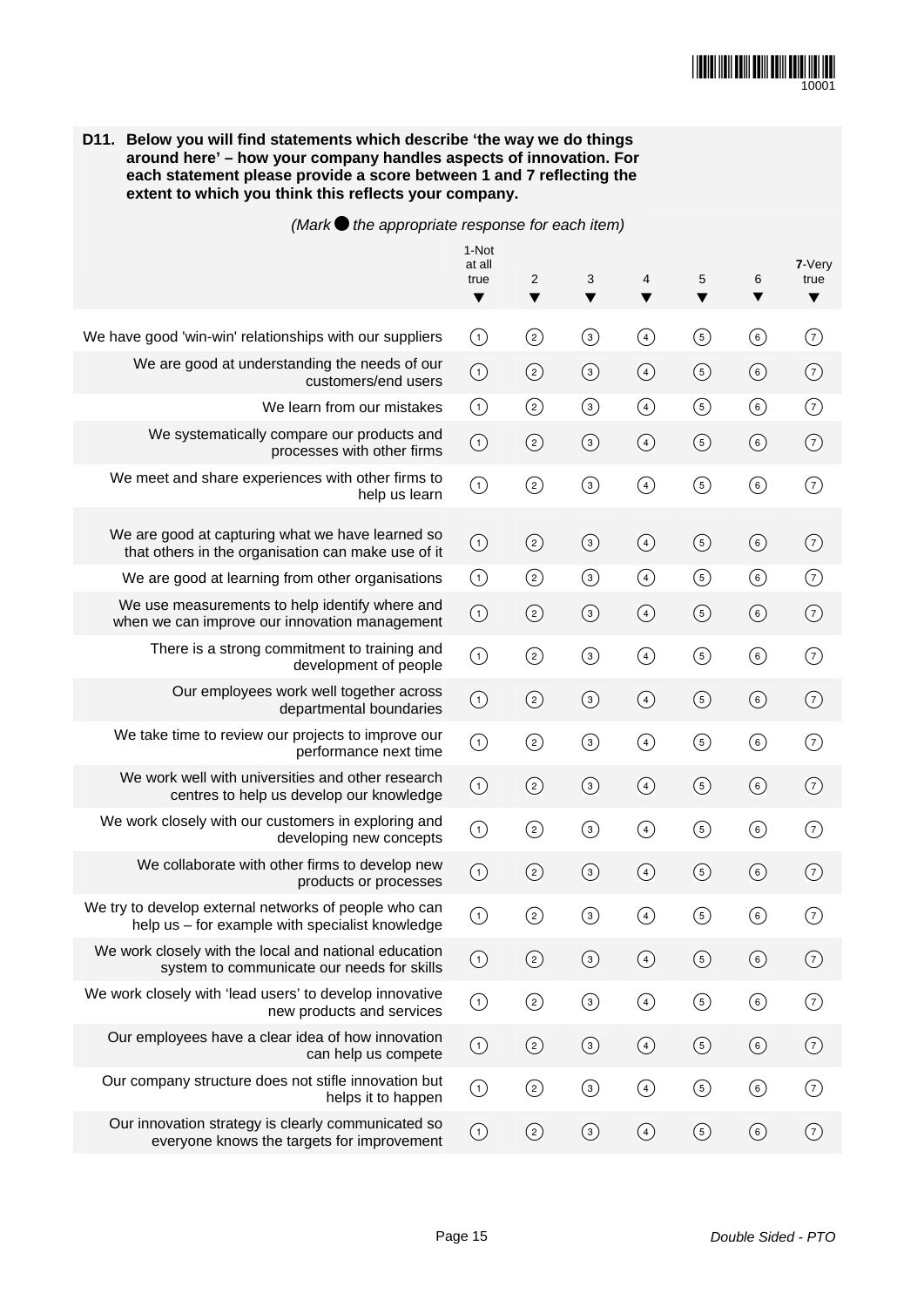

## **Section E - Human resource outcomes**

### **E1. For each of the following statements, please tick the number that best reflects what your company has been practicing so far.**

*(Mark the appropriate response for each item)*

|                                                                                                                           | $1 -$<br>Strongly<br>disagree | 2        | 3            | 4                  | $5-$<br>Strongly<br>agree<br>▼ |
|---------------------------------------------------------------------------------------------------------------------------|-------------------------------|----------|--------------|--------------------|--------------------------------|
| We have an organisation-wide training and development<br>process including career path planning for all our<br>employees. | (1)                           | (2)      | (3)          | $\left( 4 \right)$ | (5)                            |
| Our company has maintained both 'top-down' and 'bottom-<br>up' communication processes.                                   | (1)                           | $^{(2)}$ | $^{\rm (3)}$ | (4)                | (5)                            |
| Employee satisfaction is formally and regularly measured.                                                                 | (1)                           | $^{(2)}$ | (3)          | $\left(4\right)$   | $\circledg$                    |
| Employee flexibility, multi-skilling and training are actively<br>used to support performance improvement.                | $\left( 1\right)$             | $^{(2)}$ | $^{\rm (3)}$ | (4)                | (5)                            |
| We always maintain a work environment that contributes to<br>the health, safety and well-being of all employees.          | (1)                           | $^{(2)}$ | 〔3〕          | $\left( 4 \right)$ | (5)                            |
| We use bottom-up communication processes that allow for<br>innovative ideas to be implemented.                            | (1)                           | $^{(2)}$ | 〔3〕          | $\left(4\right)$   | (5)                            |

#### **E2. Has your company or a third party conducted a formal survey of your employees' views or opinions during the past two years?**

|                     | $(Mark\bullet$ one box only) |  |
|---------------------|------------------------------|--|
|                     | Yes $\bigcirc$               |  |
|                     | No $\bigcirc$                |  |
| Uncertain $\bigcap$ |                              |  |
|                     |                              |  |

### **E3. To what extent do you agree with the following items describing your company?**

| (Mark $\bullet$ the appropriate response for each item)              |                               |                   |                  |        |        |        |                                 |
|----------------------------------------------------------------------|-------------------------------|-------------------|------------------|--------|--------|--------|---------------------------------|
|                                                                      | $1 -$<br>Strongly<br>disagree | 2<br>v            | 3<br>▼           | 4<br>v | 5<br>▼ | 6<br>▼ | $7 -$<br>Strongly<br>agree<br>▼ |
| Our employees are highly skilled.                                    | (1)                           | $\left( 2\right)$ | (3)              | (4)    | (5)    | (6)    | (7)                             |
| Our employees are widely considered the<br>best in our industry.     | (1)                           | $^{(2)}$          | $\left(3\right)$ | (4)    | (5)    | (6)    | (7)                             |
| Our employees are creative and bright.                               | (1)                           | $^{(2)}$          | $^{\rm (3)}$     | (4)    | (5)    | (6)    | (7)                             |
| Our employees are experts in their<br>particular jobs and functions. | (1)                           | $^{(2)}$          | $\left(3\right)$ | (4)    | (5)    | (6)    | (7)                             |
| Our employees develop new ideas and<br>knowledge.                    | (1)                           | $^{(2)}$          | (3)              | (4)    | (5)    | (6)    | (7)                             |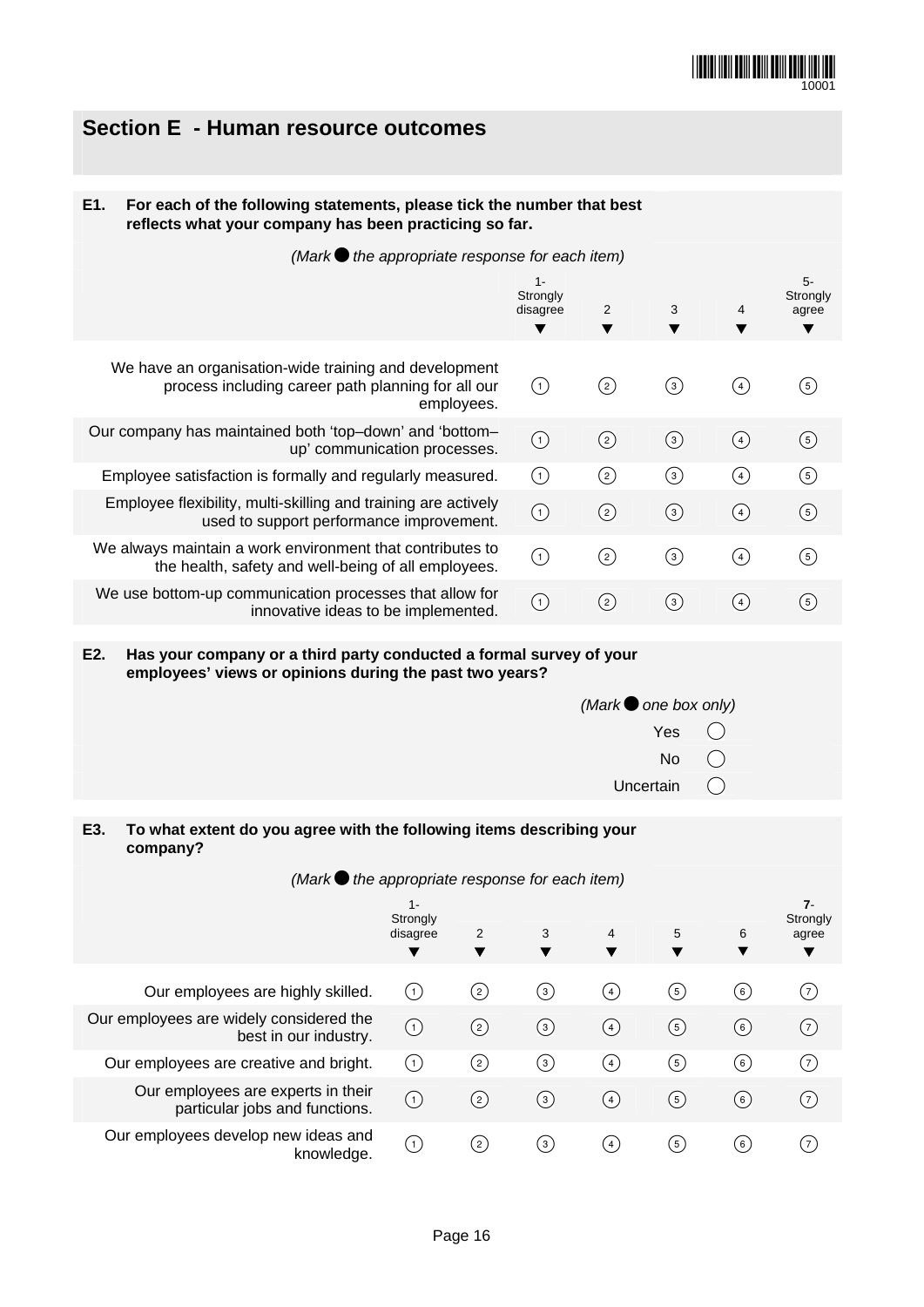# **Section F - Organisational context**

## **F1. To what extent do you agree with the following items describing your company?**

| (Mark $\bigcirc$ the appropriate response for each item)                                                              |                                    |                |             |               |               |                |                                 |
|-----------------------------------------------------------------------------------------------------------------------|------------------------------------|----------------|-------------|---------------|---------------|----------------|---------------------------------|
|                                                                                                                       | $1 -$<br>Strongly<br>disagree<br>▼ | 2<br>▼         | 3           | 4<br>▼        | 5<br>v        | 6              | $7 -$<br>Strongly<br>agree<br>▼ |
| Our employees are skilled at<br>collaborating with each other to<br>diagnose and solve problems.                      | $\odot$                            | $\circledS$    | $\odot$     | $\bigcirc$    | $\odot$       | $\circledast$  | ⊙                               |
| Our employees share information and<br>learn from one another.                                                        | $\bigodot$                         | $\circled{2}$  | $\odot$     | $\circled{4}$ | $\circled{5}$ | $\circledast$  | $\odot$                         |
| Our employees interact and exchange<br>ideas with people from different areas of<br>the company.                      | $\odot$                            | ⓒ              | $\odot$     | ④             | ⑤             | $\circledcirc$ | $\circledg$                     |
| Our employees partner with customers,<br>suppliers, alliance partners, etc. to<br>develop solutions.                  | $\odot$                            | $\odot$        | $\odot$     | $\bigcirc$    | $\odot$       | $\circledcirc$ | $\odot$                         |
| Our employees apply knowledge from<br>one area of the company to problems<br>and opportunities that arise in another. | $\odot$                            | $\circledS$    | $\circledS$ | ④             | $\circled{5}$ | 6)             | $\circledg$                     |
| Much of our company's knowledge is<br>contained in manuals, databases, etc.                                           | $\odot$                            | $\circledcirc$ | $\odot$     | $\circled{4}$ | $\odot$       | $\circledast$  | $\odot$                         |
| Our company's culture (stories, rituals)<br>contains valuable ideas and ways of<br>doing business.                    | $\odot$                            | $\circledS$    | $\circledS$ | ④             | $\circledS$   | $\circledast$  | (7)                             |
| Our company uses patents and licenses<br>as a way to store knowledge.                                                 | $\odot$                            | ②              | $\odot$     | $\circled{4}$ | $\circled{5}$ | $\circledast$  | $\odot$                         |
| Our company embeds much of its<br>knowledge and information in<br>structures, systems and processes.                  | $\odot$                            | ⓒ              | ③           | $\bigcirc$    | $\circledS$   | 6)             | (7)                             |